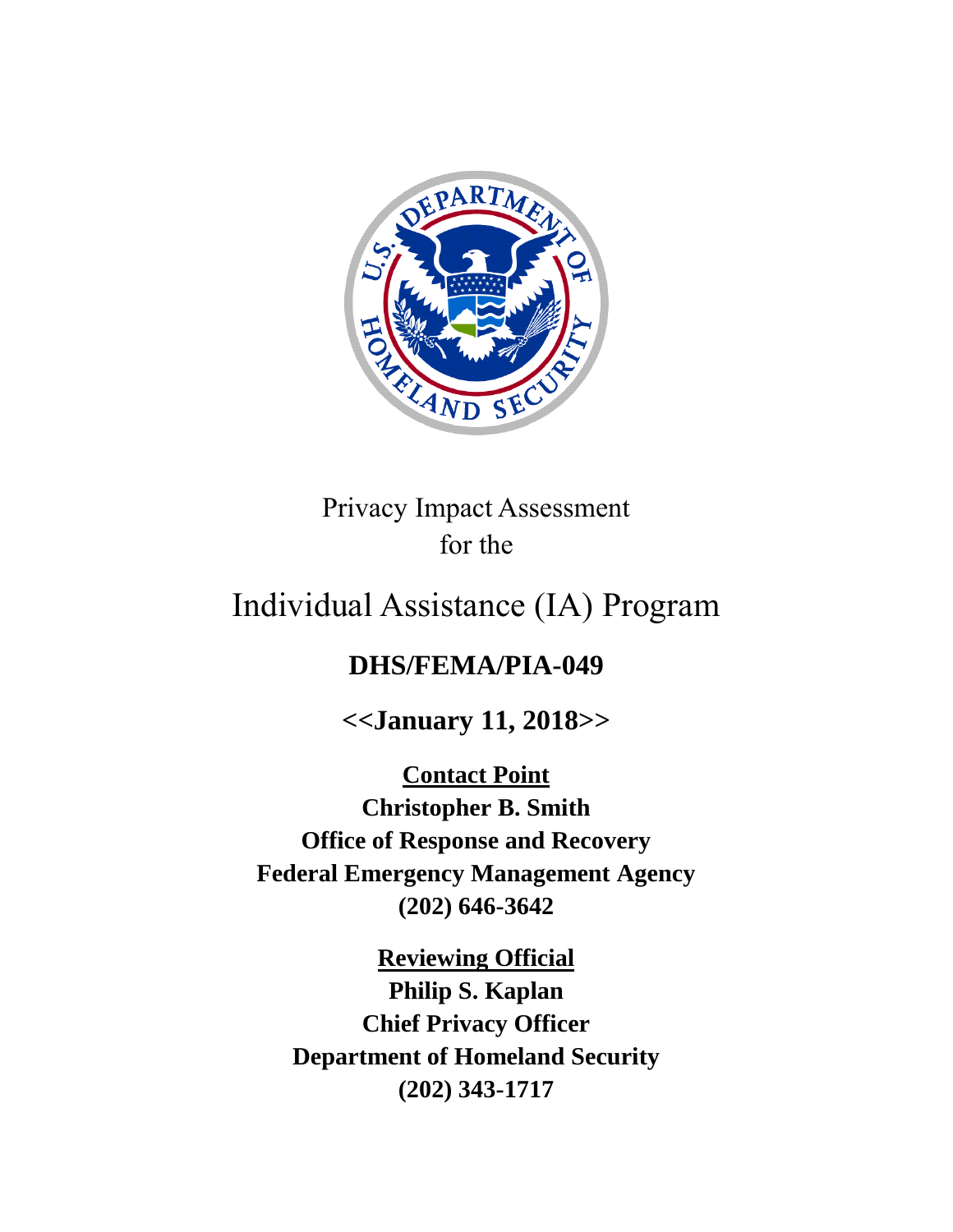

### **Abstract**

The U.S. Department of Homeland Security (DHS), Federal Emergency Management Agency (FEMA), Office of Response and Recovery (ORR), Individual Assistance Division manages the Individual Assistance (IA) programs. These programs provide disaster recovery assistance to individuals and support FEMA's recovery mission under the Robert T. Stafford Disaster Relief and Emergency Assistance Act, as amended (Stafford Act), through the collection and processing of disaster survivor information obtained through electronic or paper-based means. FEMA is publishing this Privacy Impact Assessment (PIA) to broadly cover the collection, use, maintenance, retrieval, and dissemination of personally identifiable information (PII) of applicants for the purpose of implementing the FEMA IA programs.

### **Overview**

Individual Assistance  $(IA)^1$  is authorized when a Governor or Tribal Chief Executive requests federal assistance and the President of the United States declares a major disaster or emergency.<sup>2</sup> The Governor's or Tribal Chief Executive's request for assistance may include any of the following: IA, Public Assistance (PA), or Hazard Mitigation Assistance (HMA). FEMA may begin the initial collection of individual applicants' information once a Presidential declaration has occurred or may be imminent for a major disaster or emergency.

The IA Division's mission is to ensure that disaster survivors have timely access to a full range of programs and services to maximize their recovery. To support this mission, the IA Division operates the IA programs, which include the Individual and Households Program (IHP) and the Transitional Sheltering Assistance (TSA) program. The IHP<sup>3</sup> provides financial assistance and direct services to those who have necessary expenses and serious needs as a direct result of a disaster and are unable to meet those needs through other means. The TSA program provides survivors with lodging in hotels or motels that are paid directly by FEMA. The provision of IHP and TSA requires FEMA to collect, use, maintain, and share PII and sensitive PII (SPII)<sup>4</sup> from applicants, and this is accomplished through various information technology (IT) systems, applications, and forms. FEMA is publishing this PIA to discuss the IHP and TSA from a programmatic standpoint, to include the IHP and TSA's initial collection of information, its

<sup>&</sup>lt;sup>1</sup> Individual Assistance refers to money or direct assistance to eligible individuals and households whose property has been damaged or destroyed as a direct result of a major disaster or emergency and whose losses are not covered by insurance or other means.

<sup>2</sup> 42 U.S.C. §§ 5121-5207.

 $3$  42 U.S.C. § 5174(a)(1).

<sup>4</sup> SPII refers to the use of the Social Security number, bank account information, and limited medical information. For the purposes of this document, "PII" will be used to refer to both regular PII and SPII.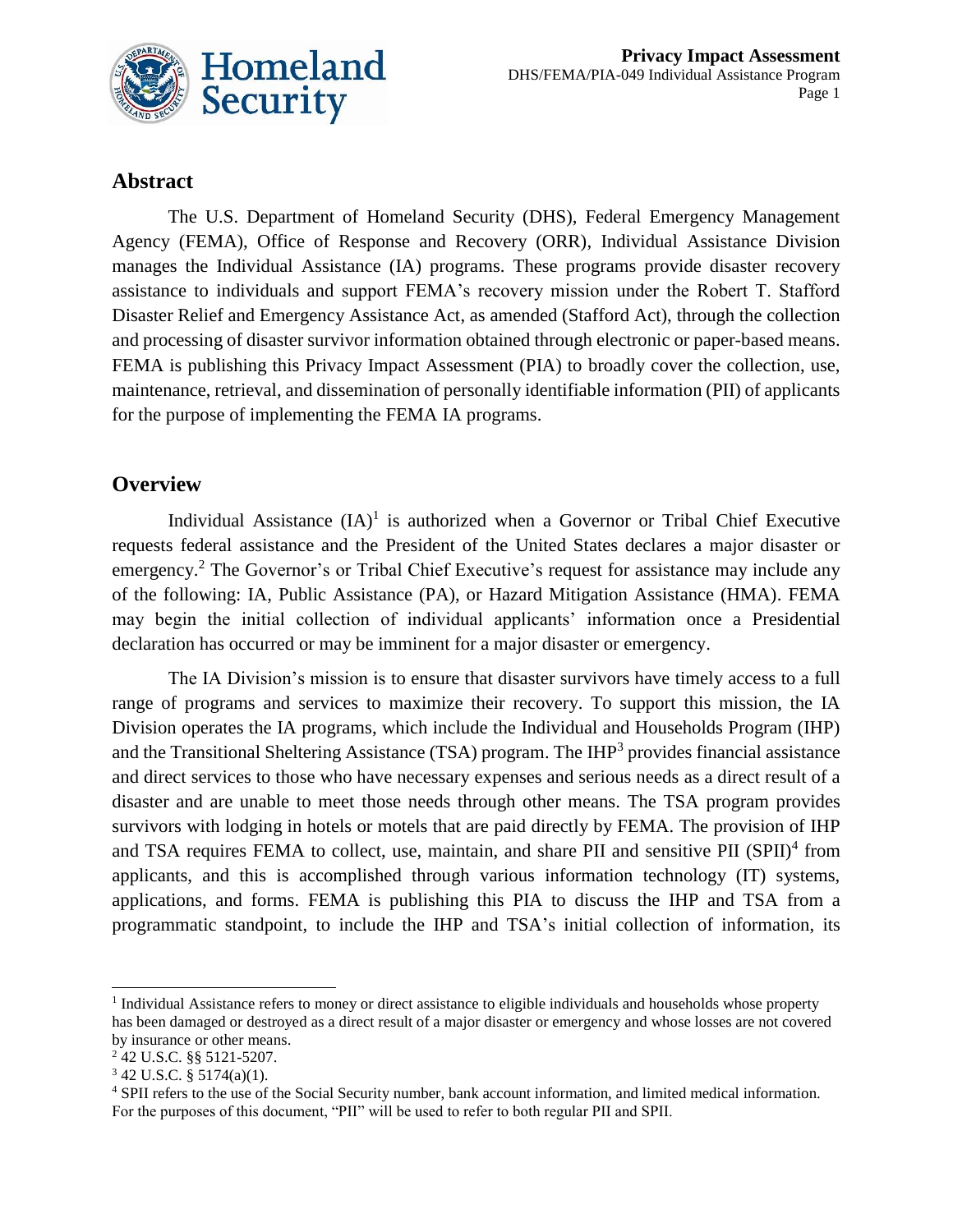

eventual use and storage, and the associated technologies and tools used to support the program. With the publication of this PIA, the following PIAs have been retired:

- DHS/FEMA/PIA-001 Emergency Preparedness and Response (EP&R) Individual Assistance (September 21, 2004).
- DHS/FEMA/PIA-012a Disaster Assistance Improvement Program (DAIP) (November 16, 2012).
- DHS/FEMA/PIA-027 National Emergency Management Information System-Individual Assistance (NEMIS-IA) (June 29, 2012).
- DHS/FEMA/PIA-038(a) Virginia Systems Repository (VSR): Data Repositories (May 12, 2014).

### **Individuals and Households Program**

 $\overline{a}$ 

The most prominent IA program is the IHP, which requires the collection of certain PII in order to properly administer the program. IHP provides financial assistance and direct assistance in the form of temporary housing assistance to those who have necessary expenses and serious needs as a direct result of a disaster and are unable to meet those needs through other means.<sup>5</sup> IHP consists of Housing Assistance (HA) and Other Needs Assistance (ONA), which comprise the core services that FEMA provides directly to eligible individuals and households.

HA provides financial or direct assistance to individuals or households whose property has been damaged or destroyed by a major disaster or emergency and whose losses are not covered by insurance. HA may consist of Lodging Expense Reimbursement, Rental Assistance, Direct Temporary Housing Assistance, Repair Assistance, Replacement Assistance, or Permanent or Semi-Permanent Housing Construction. ONA provides financial assistance for disaster-related necessary expenses and serious needs that are not covered by insurance. To determine the assistance needs of an applicant, National Processing Service Center (NPSC)<sup>6</sup> representatives may ask medically-related questions to determine what types of durable medical equipment may have been lost or damaged due to the disaster, or what modifications to FEMA-provided housing may be necessary to make a dwelling safe for an applicant or household member with access and functional needs. State, territorial, or tribal governments may elect to administer ONA themselves or jointly with FEMA. If ONA is being administered jointly, state, territorial, or tribal government

<sup>5</sup> *See* Individuals and Households Program Unified Guidance, FP 104-009-03 (September 2016), *available at*  [https://www.fema.gov/media-library-data/1483567080828-](https://www.fema.gov/media-library-data/1483567080828-1201b6eebf9fbbd7c8a070fddb308971/FEMAIHPUG_CoverEdit_December2016.pdf)

[<sup>1201</sup>b6eebf9fbbd7c8a070fddb308971/FEMAIHPUG\\_CoverEdit\\_December2016.pdf](https://www.fema.gov/media-library-data/1483567080828-1201b6eebf9fbbd7c8a070fddb308971/FEMAIHPUG_CoverEdit_December2016.pdf)*.*

<sup>6</sup> NPSCs are call centers where survivors can call FEMA's toll-free phone number to apply for assistance or check the status of an existing application. FEMA operates three NPSCs located in Denton, TX, Hyattsville, MD, and Stephenson, VA, and these sites are staffed year-round and have the capability to expand with additional staff within five hours of a Presidential disaster declaration.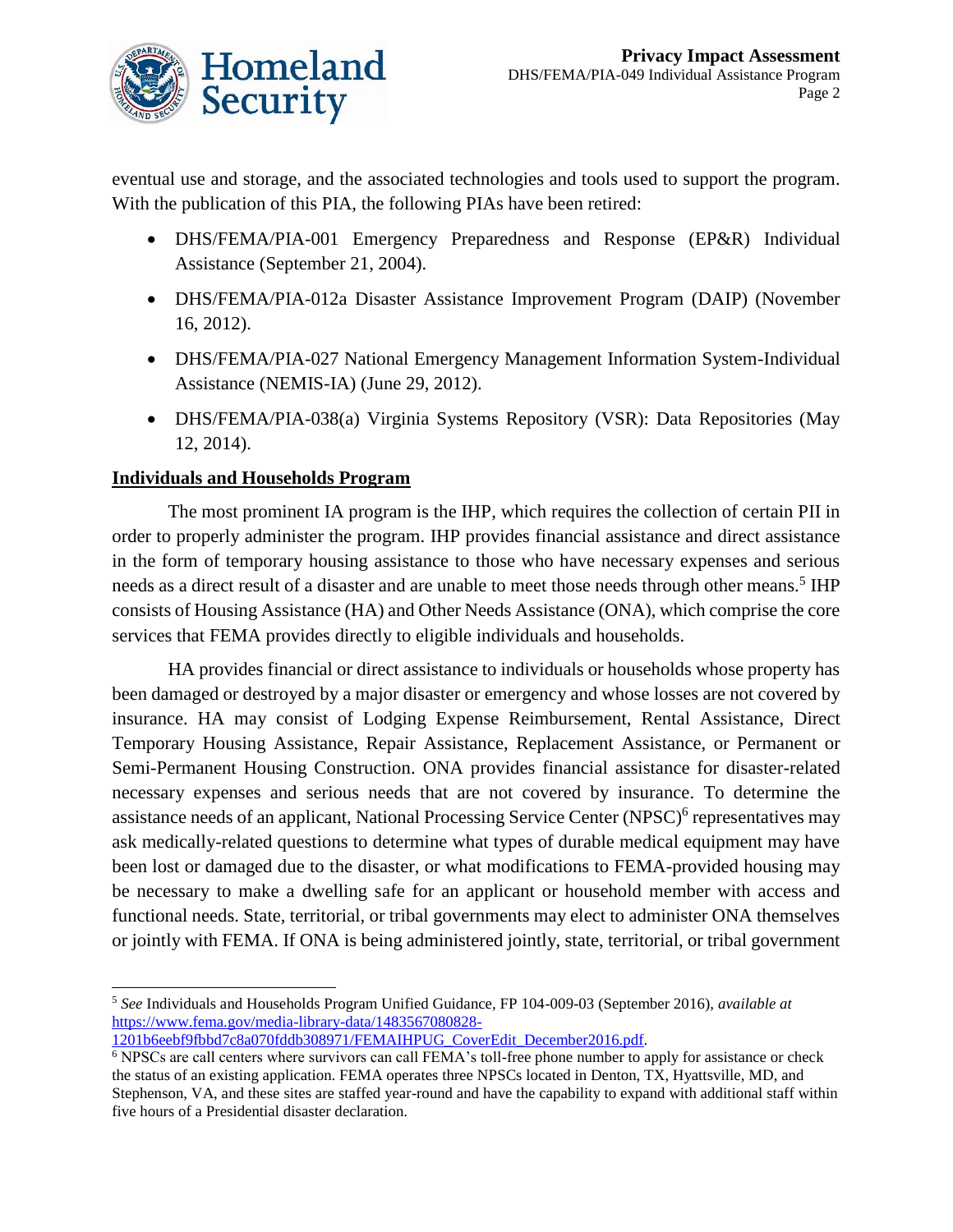

users will have access to the State Web Module in National Emergency Management Information System-Individual Assistance (NEMIS-IA), FEMA's master database that supports the administration of various available disaster assistance programs.

#### **Transitional Sheltering Assistance (TSA)**

FEMA may provide TSA to applicants who are unable to return to their pre-disaster primary residence because their home is uninhabitable or inaccessible due to a Presidentiallydeclared disaster. TSA is intended to reduce the number of disaster survivors congregating in shelters by quickly transitioning survivors into short-term accommodations through direct payments to lodging providers.

In order to move individuals out of temporary shelters and into transitional accommodations, such as hotels and motels, FEMA will survey survivors in temporary shelters, sometimes prior to their formal registration for assistance. These surveys will include contact information, FEMA registration status, and TSA eligibility or rental assistance eligibility. If the individual is not registered for FEMA assistance, FEMA will also deploy a strike team<sup>7</sup> to register the individual for IA. Once they are registered, the data that was collected in the temporary shelters will be correlated against the formal registration data. If found eligible for TSA assistance, applicants' PII may be shared with lodging providers in order to transition the applicant into shortterm accommodations. This determination is made automatically when an applicant first applies for assistance, and his or her PII is only shared if found eligible.

#### **Disaster Assistance Improvement Program (DAIP)**

Under Executive Order (EO) 13411, FEMA was required to simplify the process of identifying, applying for, and checking the status of disaster assistance.<sup>8</sup> As a result, FEMA implemented the Disaster Assistance Improvement Program (DAIP), which provides a single point of collection for disaster survivor information, regardless of whether a survivor applies for assistance online<sup>9</sup> or via phone. DAIP initiates the collection of information relevant to all disaster assistance programs. Through established criteria and programs, DAIP then disseminates the information to other federal agencies and to NEMIS-IA. During this time, DAIP also performs verification of records and checks for duplication of benefits.

EO 13411 also required FEMA to "strengthen controls designed to prevent improper payments and other forms of fraud, waste, and abuse." The DAIP IT system automatically flags potentially duplicate records, which alerts FEMA personnel that the record should be manually

<sup>&</sup>lt;sup>7</sup> A strike team is a group of FEMA personnel deployed to a disaster-affected area to assist survivors in applying for IA.

<sup>8</sup> Executive Order 13411, "Improving Assistance for Disaster Victims." 71 FR 52729 (September 6, 2006). *Available at* [https://www.gpo.gov/fdsys/pkg/WCPD-2006-09-04/pdf/WCPD-2006-09-04-Pg1527.pdf.](https://www.gpo.gov/fdsys/pkg/WCPD-2006-09-04/pdf/WCPD-2006-09-04-Pg1527.pdf) 

<sup>9</sup> [www.DisasterAssistance.gov.](http://www.disasterassistance.gov/)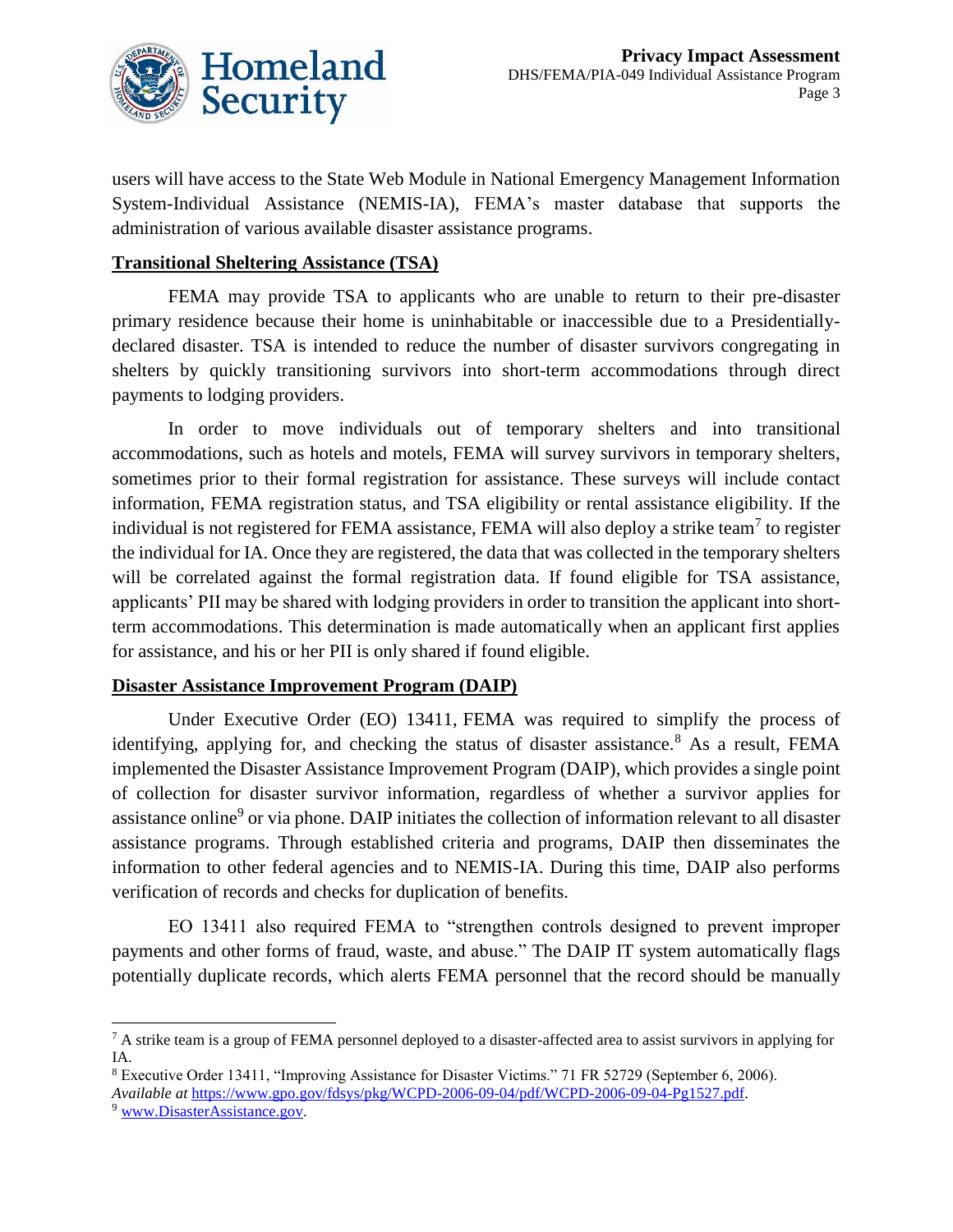

reviewed, and prevents the applicant from receiving any assistance until the potential duplicate is resolved. FEMA further prevents survivors from receiving duplicate benefits by sharing survivor information with participating federal agencies, enabling them to adjust or offset disbursements to survivors as required under 44 CFR § 206.191. In furtherance of this requirement, FEMA has established Computer Matching Agreements (CMA) with the U.S. Department of Housing and Urban Development (HUD) and the Small Business Administration (SBA) as a measure to prevent applicants from receiving duplicate benefits. FEMA's CMAs are discussed further in section 6.2.

### **IT Systems**

FEMA operates and uses the following IT systems to support the administration of the IA program and processes. These IT systems facilitate various functions to help FEMA assess and meet the needs of survivors. While they are separate IT systems, they all use the same PII data elements, and receive PII from the same, original data sources—the survivor applicants themselves. The data is collected once during the survivor's initial contact with FEMA and it flows into the IT systems outlined below:

- DAIP<sup>10</sup> is the initial collection point for applicant PII, and is the IT system that NPSC staff enter survivor information into in order to initiate a survivor's application for FEMA assistance. The DAIP IT system then disseminates applicant information to NEMIS-IA and to other federal agencies to support the administration of available disaster assistance programs.
- NEMIS-IA<sup>11</sup> is the IT system that houses survivor case files and is the master database that FEMA uses to administer its assistance programs and make disaster assistance decisions.
- $VSR<sup>12</sup>$  is a platform that supports Temporary Sheltering Assistance (TSA) and houses numerous applications that provide support to various IA functions, including Continued Rental Assistance, communications with staff at an NPSC, and communications to applicants.
- Disaster Management and Support Environment (DMSE) Cloud Environment  $(CE)^{13}$  is ultimately where the information collected by Disaster Survivor Assistance (DSA) mobile application is stored.

<sup>10</sup> *See* Appendix A, p. 54.

<sup>11</sup> *See* Appendix A, p. 49.

<sup>12</sup> *See* Appendix A, p. 58.

<sup>13</sup> *See* Appendix A, p. 62.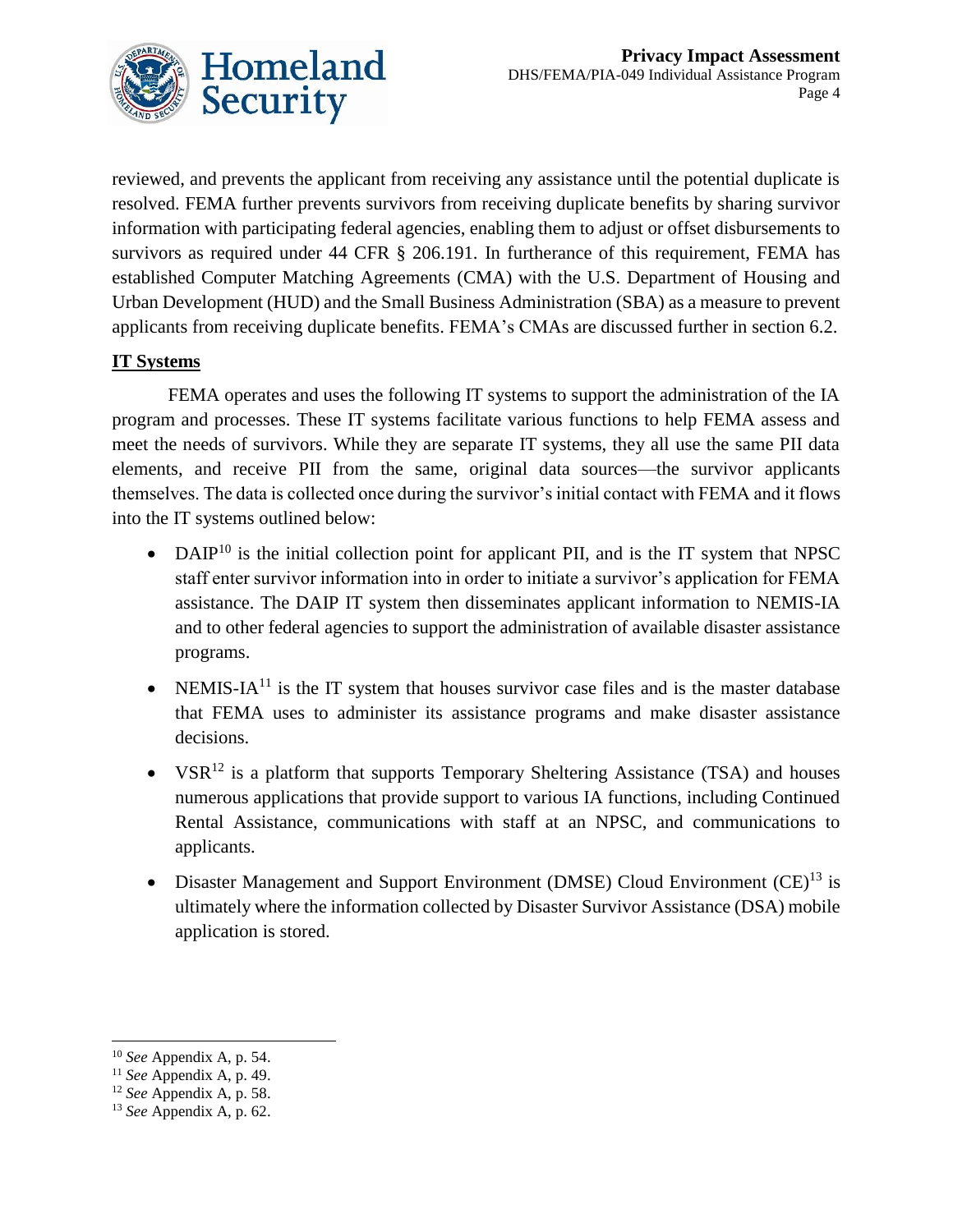

- Automated Construction Estimating  $(ACE)^{14}$  is the tool that field inspectors use to collect and store inspection data of properties damaged during a disaster. ACE receives survivor PII from NEMIS-IA in order to schedule and conduct housing inspections.
- FEMA IHP Program Management Section Customer Resource Management portal<sup>15</sup> supports the IHP Helpdesk that FEMA uses internally to track issues with applicants' files.

Through the use of the IT systems and tools, FEMA is able to administer its assistance programs and fulfill the needs of IA applicants. They also help FEMA provide and improve customer service by making the relevant information more easily accessible to FEMA personnel who provide IA services and by reducing the wait times for applicants requesting IA services. In order to accomplish their intended purposes, these systems may use a variety of disaster survivor PII, up to and including the full dataset collected from the survivor's initial application.<sup>16</sup>

Having an interconnected network of systems allows survivor information to be collected once, minimizing the data files necessary to complete the registration process, and enables the information to be disseminated to the authorized agencies that are part of the disaster assistance process. Ultimately, data in NEMIS-IA is replicated into the Enterprise Data Warehouse/Operational Data Store,<sup>17</sup> in order to allow FEMA to conduct reporting and analysis to inform leadership and to improve customer service in the future.

The PII stored in each IT system is only that which is necessary to allow the IT system and FEMA personnel to perform their job functions, and access is only granted to specific IT systems based on mission need and an individual's need to know.

### **Disaster Assistance Application Process**

Survivors' first interaction with FEMA is typically through the website www.disasterassistance.gov, or through the FEMA Helpline, where they can speak with a NPSC representative. However, in some circumstances, FEMA may pre-register survivors who are not already registered for disaster assistance by surveying them for their contact information and registration status in order to rapidly provide access to TSA and move them out of temporary masscare shelters. Survivors requesting disaster assistance online use the pre-screening questionnaire<sup>18</sup> service hosted on [www.disasterassistance.gov](http://www.disasterassistance.gov/) to identify types of assistance for which they may be eligible, and then they may choose to register directly for assistance. The pre-screening

 $\overline{a}$ <sup>14</sup> *See* Appendix A, p. 70.

<sup>15</sup> *See* Appendix A, p. 72.

<sup>16</sup> *See* OMB 1660-002: FEMA Form 009-0-001.

<sup>17</sup> *See* DHS/FEMA/PIA-026 Operational Data Store (ODS) and Enterprise Data Warehouse (EDW) (June 29, 2012), *available at* [https://www.dhs.gov/sites/default/files/publications/privacy\\_pia\\_fema\\_026\\_2012.pdf.](https://www.dhs.gov/sites/default/files/publications/privacy_pia_fema_026_2012.pdf)

<sup>&</sup>lt;sup>18</sup> The website [www.disasterassistance.gov a](http://www.disasterassistance.gov/)nd the pre-screening questionnaire is hosted by the U.S. Department of Labor (DOL), but all of the information collected from applicants is not shared with DOL; rather, all applicant PII is entered directly into the DAIP IT system.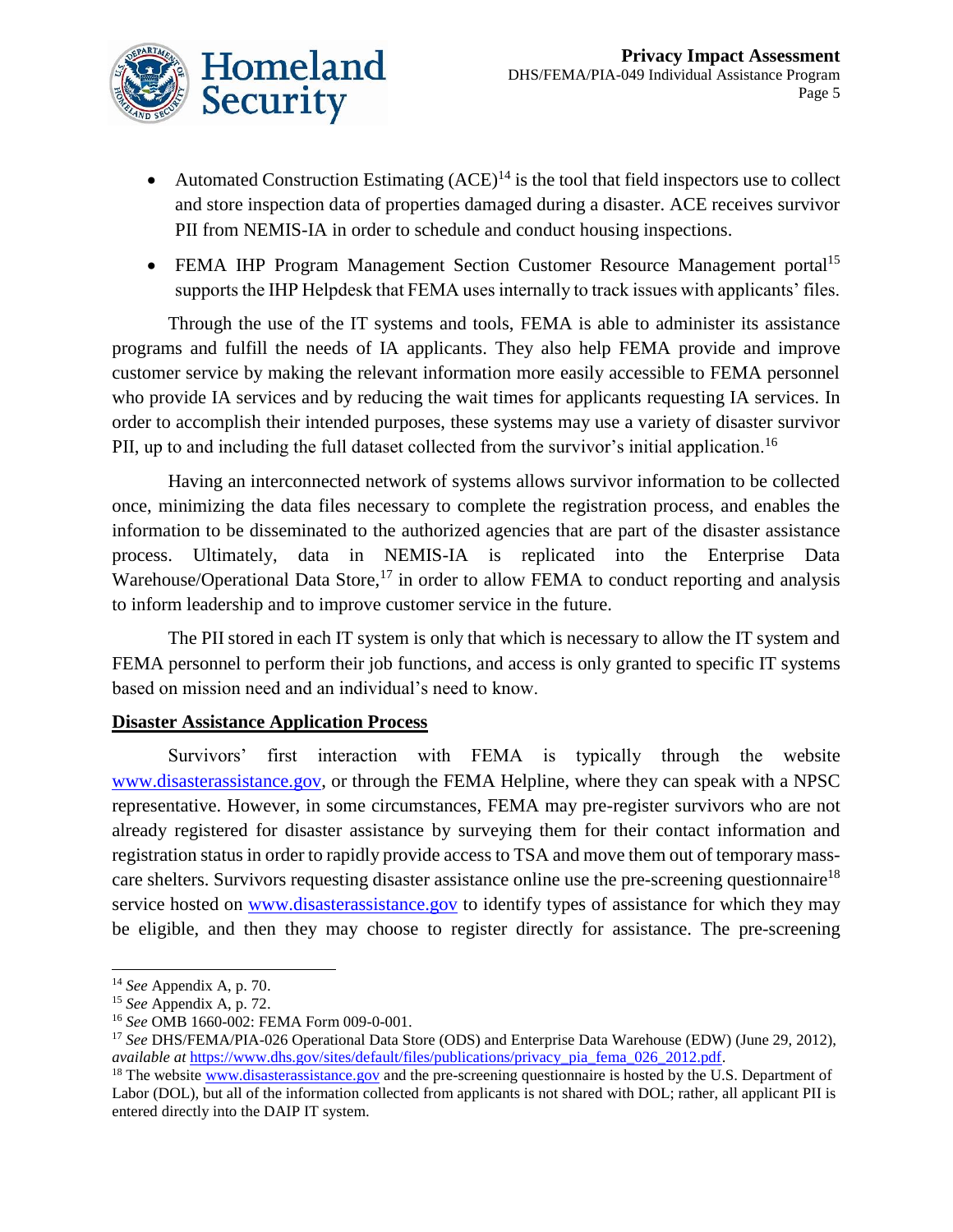

questionnaire provides a list of the types of assistance and the option to print the assistance descriptions at a later time or to email assistance descriptions as a reference for later.

To apply for disaster assistance, survivors have four options: visit the website [www.disasterassistance.gov](http://www.disasterassistance.gov/) (mobile or full desktop site), call the FEMA Disaster Assistance Helpline and speak to an NPSC representative, register directly with a member of the DSA cadre, <sup>19</sup> or apply using paper forms at a Disaster Recovery Center (DRC).<sup>20</sup> Survivors may also check the status of their registration by creating or accessing an online account on [www.disasterassistance.gov.](http://www.disasterassistance.gov/) If a survivor decides to apply online, he or she uses FEMA's online Disaster Assistance Center (DAC) to complete the registration process. If a survivor chooses to register in person with a DSA cadre member, the DSA cadre member collects the survivor's PII using a FEMA-issued mobile device and enters it directly into DAIP. If a survivor calls the Disaster Assistance Helpline, an NPSC representative will read a Privacy Notice, collect the survivor's PII, and enter it into DAIP.

Regardless of the method of registration, FEMA collects the survivor and co-applicant's<sup>21</sup> PII to determine whether the survivor is eligible for FEMA assistance. The survivor either enters the information into the online form or provides the information directly to the DSA or NPSC representative. This information includes name, date of birth, and Social Security number (SSN) of the applicant and co-applicant, as well as address, household bank account information, contact information, the names and ages of all occupants, information about the damaged dwelling, ownership or renter status, insurance information, disaster-related expenses (medical, dental, child care), disaster-related vehicle damage, emergency needs, business damage, and income information.

Regardless of the method of registration, the information collected from survivors is initially entered into DAIP. DAIP then disseminates the information to NEMIS-IA and the other IA IT systems that require the information to accomplish their purposes in facilitating the IA process. DAIP disseminates information based on eligibility determination, and NEMIS-IA determines the following: FEMA Disaster Registration Number, which is a unique identifier for the applicant's file; Application Status ("In-Process," "Submitted" "Approved," or "Denied");

[1201b6eebf9fbbd7c8a070fddb308971/FEMAIHPUG\\_CoverEdit\\_December2016.pdf](https://www.fema.gov/media-library-data/1483567080828-1201b6eebf9fbbd7c8a070fddb308971/FEMAIHPUG_CoverEdit_December2016.pdf)*.*

 $19$  The mission of the DSA program is to build and sustain an expeditionary workforce that can establish a timely presence primarily focused on addressing the needs of disproportionately impacted populations and disaster survivors. DSA cadre members register survivors for disaster assistance, provide guidance on the registration process, and provide an overview of the assistance available through FEMA.

<sup>20</sup> *See* Individuals and Households Program Unified Guidance, FP 104-009-03 (September 2016), p. 31, *available at*  [https://www.fema.gov/media-library-data/1483567080828-](https://www.fema.gov/media-library-data/1483567080828-1201b6eebf9fbbd7c8a070fddb308971/FEMAIHPUG_CoverEdit_December2016.pdf)

 $^{21}$  A co-applicant is often included to allow an individual other than the main applicant to be able to check the status of the application. Under most circumstances, the co-applicant and the applicant are spouses or domestic partners. If the co-applicant is not listed as such, FEMA personnel cannot discuss the application status or reveal any details of the application to that individual. Without a co-applicant, FEMA can only discuss the application status with the original applicant.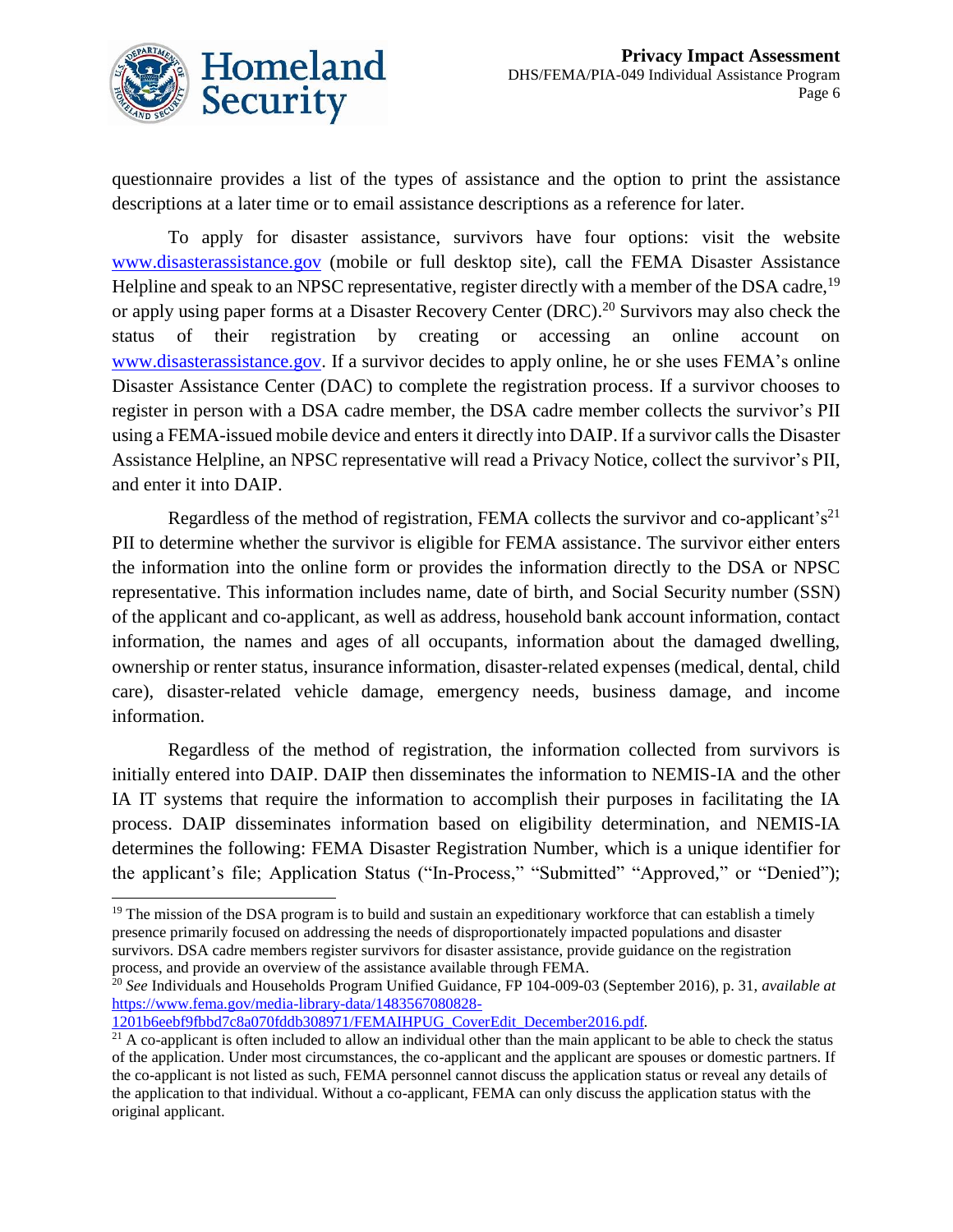

Housing Inspection Required (Y/N); Priority of Assistance; Type of Assistance being considered; and time stamps.

Once an application is completed, FEMA sends out a hard-copy version to the applicant, so that he or she has a chance to review it for accuracy. An important part of the mail-out package is the Eligibility Determination Letter, which explains to the survivor the types of benefits for which FEMA has found them to be eligible.<sup>22</sup> This mail-out package also includes instructions on the appeal process, as well as a redress notice. This mail-out package is sent automatically, unless an applicant opts out of receiving it and chooses instead to receive all correspondence electronically.

After completing the initial registration, survivors are required to submit proof of the following items, as appropriate: identity, such as a driver's license or passport; home ownership; residential rental leases; insurance; medical bills, in the event of a disaster-related medical condition; and tax forms. Other substantiating documentation may also be submitted (e.g., photographs of damage) dependent upon the circumstance. Survivors can submit this documentation through [www.disasterassistance.gov,](http://www.disasterassistance.gov/) by faxing it, or by mailing directly to FEMA. After receipt, the documents are stored in FEMA's enterprise document management system, Document Management and Records Tracking System (DMARTS).<sup>23</sup>

In order to monitor their application status or update their information, survivors may establish a User ID, password, and personal identification number (PIN) to create an online account a[t www.disasterassistance.gov.](http://www.disasterassistance.gov/) Only survivors who wish to gain access to their application information will need to create an account. Otherwise, no account is required in order to receive assistance.

### **Third-Party Validation**

 $\overline{a}$ 

To prevent fraud, IHP uses third-party validation services to validate an applicant and coapplicant's identities and the accuracy of the address provided.

When a survivor initiates a request for disaster assistance, FEMA requests the survivor's name, address, SSN, and date of birth. The DAIP routes this to a third-party identity proofing (IdP) service to conduct identity authentication. The IdP authentication service generates knowledgebased questions that verify information through financial transactions, public records, and other services. An individual must correctly answer the IdP questions in order to authenticate his or her identity and continue the application process. In cases in which the applicant registers online, via the FEMA mobile website or by telephone, the IdP service will return a "pass/fail" flag notifying

<sup>22</sup> *See* Individuals and Households Program Unified Guidance, FP 104-009-03 (September 2016), p. 37, *available at*  [https://www.fema.gov/media-library-data/1483567080828-](https://www.fema.gov/media-library-data/1483567080828-1201b6eebf9fbbd7c8a070fddb308971/FEMAIHPUG_CoverEdit_December2016.pdf) [1201b6eebf9fbbd7c8a070fddb308971/FEMAIHPUG\\_CoverEdit\\_December2016.pdf.](https://www.fema.gov/media-library-data/1483567080828-1201b6eebf9fbbd7c8a070fddb308971/FEMAIHPUG_CoverEdit_December2016.pdf)

<sup>&</sup>lt;sup>23</sup> DHS/FEMA/PIA-009(a) Document Management and Records Tracking System (DMARTS) (May 15, 2013).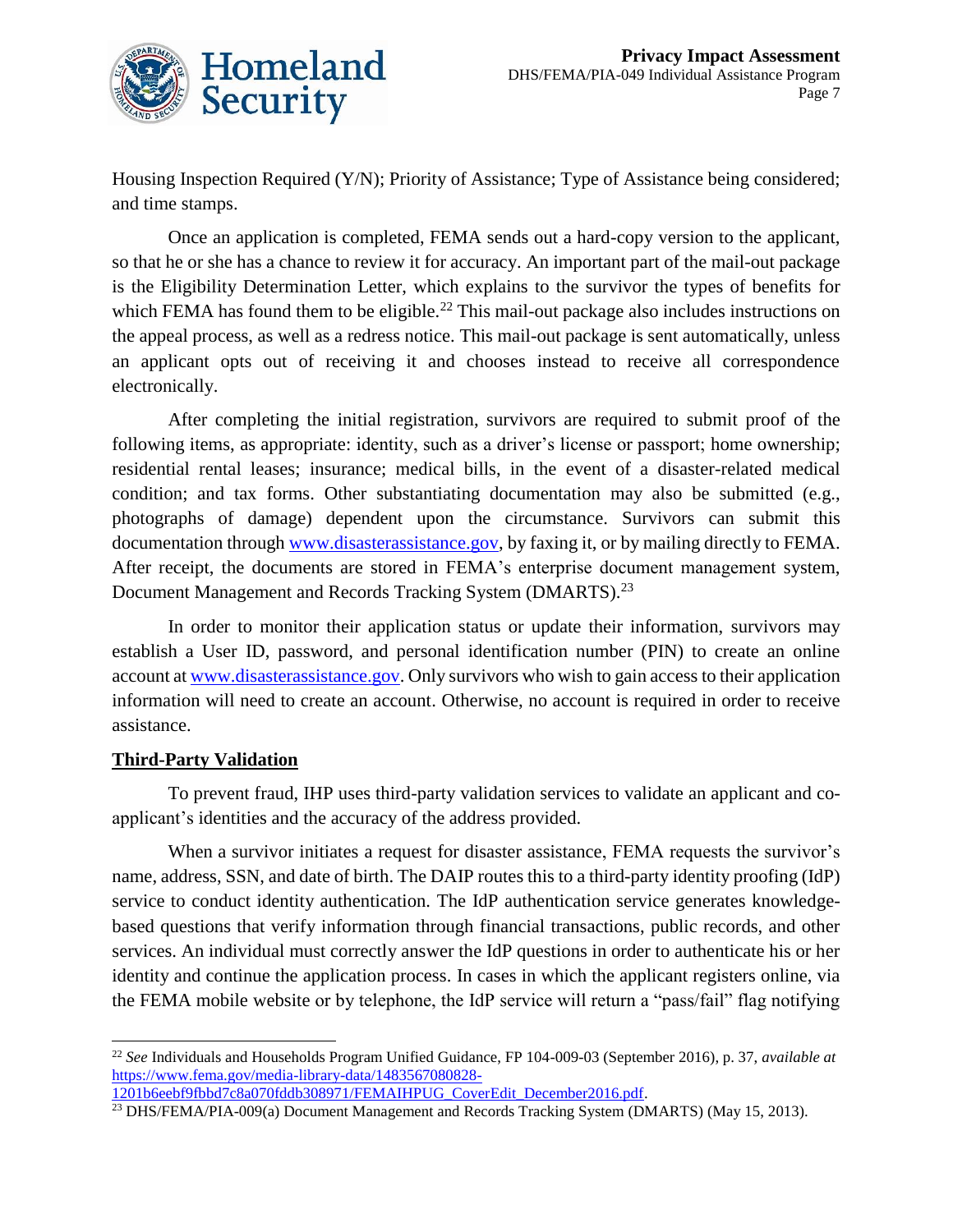

the applicant of his or her status in a matter of seconds. Applicants registering via the paper form will only be notified of a "fail" flag by FEMA staff.

If FEMA receives a "fail" flag,  $24$  FEMA staff will review, directly with the applicant, the accuracy of the name spelling, date of birth, and SSN recorded in the registration. If his or her identity still remains flagged as "fail," and FEMA cannot validate that particular applicant's identity, FEMA staff will ask if there is another household member whose name and SSN could be used to complete the registration for the household. If so, FEMA staff will communicate with the new household member and restart the registration using his or her information as the primary registrant. If no other household member is able to verify his or her own identity, the caller will be advised that assistance cannot be processed unless an identity is verified and the caller should submit identity verification documents to FEMA via fax or mail as soon as he or she is able. The initial application may be completed without identity verification, but any assistance determinations will not occur until after FEMA validates the applicant's identity.

The following are acceptable documents that applicants may submit to FEMA for the purpose of identity verification:

- Documentation from the Social Security Administration (SSA), or other federal entity, containing full or last four digits of the SSN;
- Social Security card, if accompanied by federal or state-issued identification;
- Employer's payroll document containing full or last four digits of the SSN;
- Military identification;
- Marriage license to confirm proof of maiden name–if identity verification still fails using the maiden name, a different identity document will need to be submitted;
- United States passport; and,
- On a case-by-case basis, FEMA may allow applicants residing in U.S. territories to submit specific identity documents, such as voter registration cards.

Once the identity is verified, FEMA determines whether the applicant is eligible for assistance through the IHP, and the applicant's PII is routed and stored in the NEMIS-IA system to begin processing. Once the PII is in the NEMIS-IA system, FEMA is able to determine the types and amounts of assistance for which the applicant may be eligible.

Should a survivor wish to create an online account for the purpose of checking the status of or performing limited updates to his or her registration, the same information taken from

 $\overline{a}$  $24$  A "fail flag" would typically occur when a potential applicant answers too many of the screening questions incorrectly.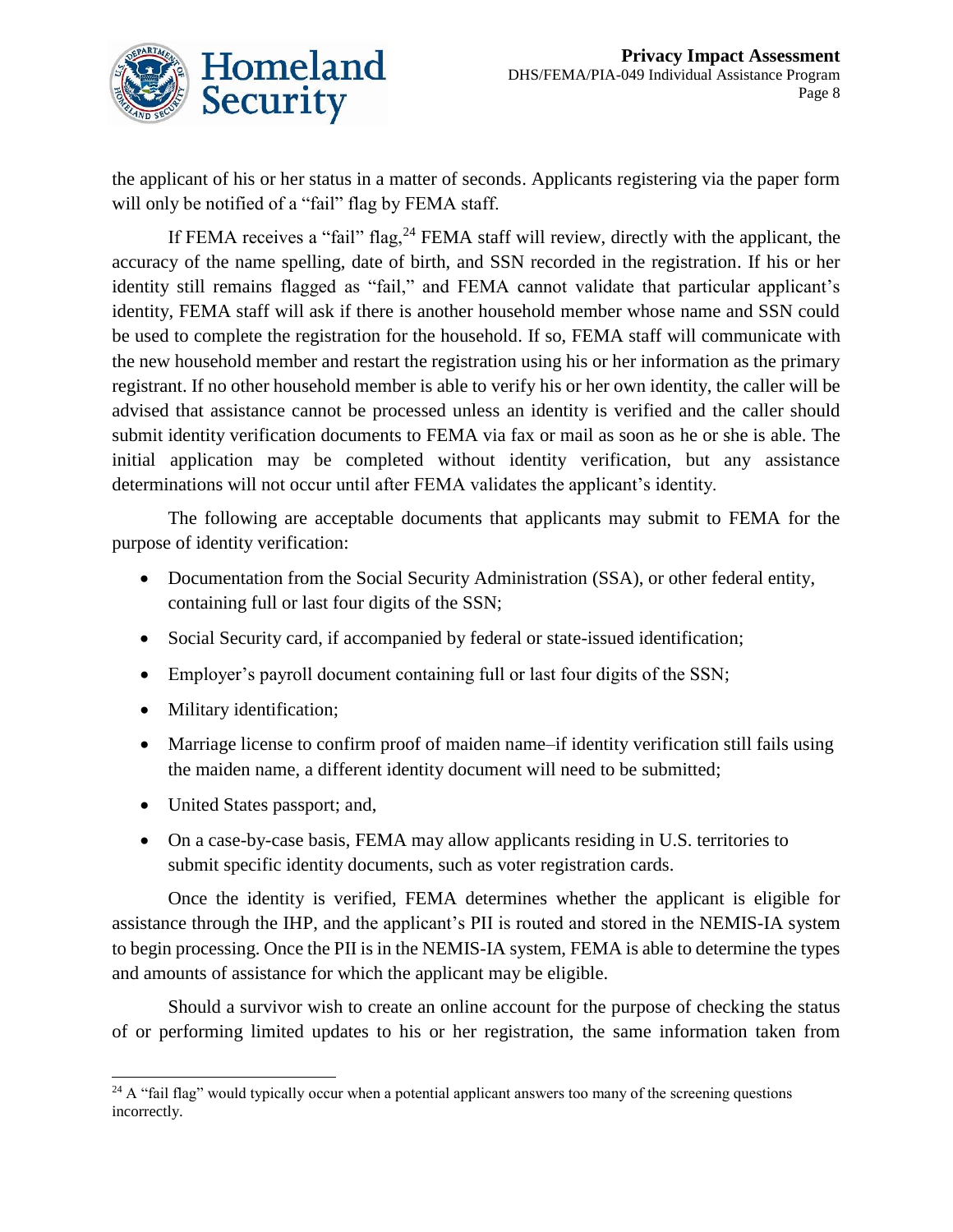

publicly available and commercial sources is also used by the third-party IdP service to generate four questions that are used to authenticate the survivor.

IHP also validates address information and property ownership records against public records. This process validates the site address, the flood plain mapping information for the address, the Assessor's Parcel Number  $(APN)$ ,<sup>25</sup> property records, and the specific latitude and longitude coordinates. This is an automated process that validates the submitted damaged dwelling's address using a commercial database. This is necessary to update invalid addresses that are either entered incorrectly or to identify those addresses that require more information to verify. This process serves as a reliable source for accurate addresses. It helps FEMA provide timely assistance to survivors during disaster recovery, and avoids deficiencies or delays that could occur due to inaccurate or incomplete address information.

#### **Collecting Additional Information**

FEMA IA may reach out to a survivor to request additional information in the event that an application is incomplete, or to verify the survivor's current information (e.g., continuing need for rental assistance). These call-outs are supported by the Virginia Systems Repository (VSR)<sup>26</sup> and the data collected is described in Appendix A. VSR has a sub-application called the Callout and Review System (CARS) that reminds NPSC staff that additional information is needed from a particular survivor and that the survivor should be contacted in order to gather this information. Applicants whose files are incomplete are put into a queue, which controls the number of times FEMA contacts them and allows the survivor to schedule a specific callback time.

### **FEMA Field Personnel**

#### *Onsite Inspections*

In order to validate an applicant's disaster-caused losses, FEMA staff or contracted inspectors conduct onsite inspections. Not all applicants require an onsite inspection. For example, applicants with no reported real or personal property damage, or with damage believed to be fully covered by insurance, are not inspected. For those registrations that do require onsite inspections, ACE assigns inspectors to perform onsite inspections and confirm damage to applicants' real and personal property (e.g., home, car, furniture).

FEMA uses the PII originally collected from survivors during the IHP application process to enable inspectors to inspect properties and store information pertaining to the damage caused by a disaster using mobile devices and the ACE application, discussed in the Appendix.<sup>27</sup> The

<sup>&</sup>lt;sup>25</sup> The APN is a tax record number that is associated to the specific property parcel. When this APN is available, it can also be tied with data about that parcel such as the building size, the number of bedrooms in the building, and whether it is a mobile home.

<sup>26</sup> *See* Appendix A, p. 58.

<sup>27</sup> *See* Appendix A, p. 70.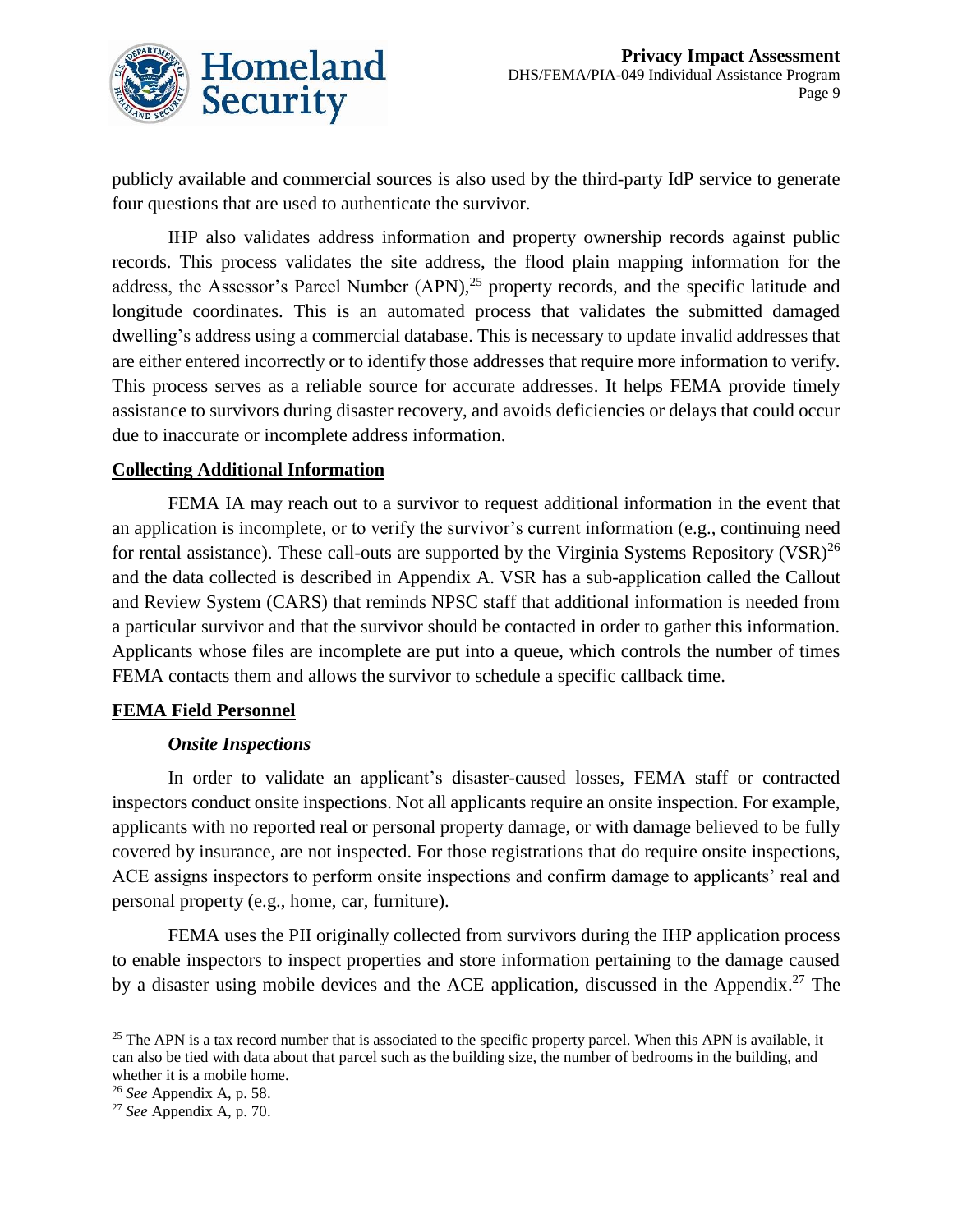

inspectors use the information to confirm the applicant's registration data by verifying the applicant's identification, address, and telephone numbers. Inspectors will also capture relevant information while they are with the applicant in order to verify the damage to a property. Once the inspection is complete, the inspector uploads the data from the onsite inspection into ACE. The results of the onsite inspection collected by FEMA housing inspectors are used to determine the level of assistance that may be provided to the survivor.

In some instances, inspectors may update applicant information in order to correct information within NEMIS-IA. In such instances, the information is transmitted to FEMA's IA IT systems and the data is rerun against the same identity verification processes to which the initial registration information was subject.

### *Disaster Survivor Assistance (DSA) Cadre*

In addition to home inspections, field inspections, not specifically focused on applicant dwellings, may be conducted by members of FEMA's DSA cadre. While in the field, cadre members use a mobile application, DSA Smart, $^{28}$  that allows them to input information gathered during field inspections. This information may include mapping data, situational awareness of disaster areas, and any other information disaster survivors report (non-PII). Survivors typically report downed trees and power lines, flooded roads, and other disaster-related safety and recovery issues. These reports provide actionable, timely, and comprehensive summary status reports that are designed to inform leadership decision-making. DSA cadre members help to identify general survivor needs and describe any broad-based trends or the need for increased support in the impacted area. The DSA cadre uses the DMSE CE<sup>29</sup> tool to collect and store information from survivors. The information is then aggregated to provide leadership with operational and localized information about a disaster to enable better operational decision-making, including scalability decisions based upon accurate estimates of the size and breadth of a disaster. In the event that the DSA cadre meets survivors that have not yet registered for FEMA assistance, DSA cadre members will assist the survivor in applying for assistance through [www.disasterassistance.gov.](http://www.disasterassistance.gov/)

#### **Appeals/Recoupment/Oral Hearings Process**

### *Appeals*

Applicants who disagree with FEMA's eligibility determination on their case have the right to submit a written appeal to the FEMA NPSC for a review of their case.<sup>30</sup> The applicant's appeal letter must explain the reasons for the appeal and must be signed by the applicant or person who the applicant authorizes to act on his or her behalf. Applicants must file an appeal contesting their initial eligibility determination within sixty days of the date on their Eligibility Notification

l <sup>28</sup> *See* Appendix A, p. 62.

<sup>29</sup> *See* Appendix A, p. 62.

<sup>30</sup> 42 U.S.C. § 5189a; 44 CFR § 206.115.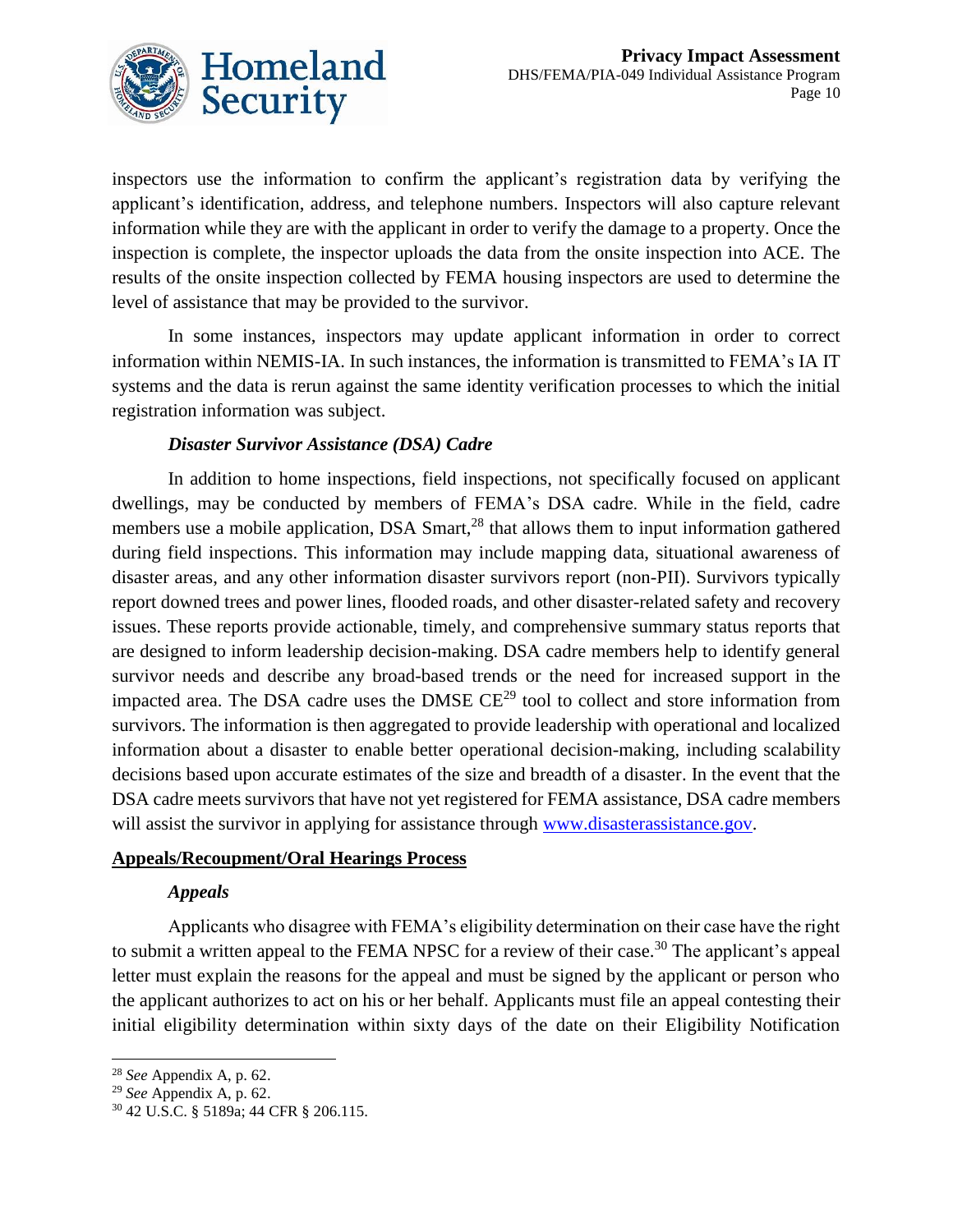

Letter.<sup>31</sup> The appeal submission must either be notarized or submitted by the individual under penalty of perjury as a substitution for notarization.<sup>32</sup> The appeal should also include the following information:

- Applicant's/Co-applicant's full name;
- Applicant's/Co-applicant's FEMA registration ID;
- FEMA Disaster Number (generated by FEMA, provided to survivors via NPSCs, Disaster Recovery Centers, etc.);
- Address of the Applicant's/Co-applicant's pre-disaster primary residence; and,
- Applicant's/Co-applicant's current phone number and address.

Applicants/Co-Applicants may appeal the following determinations:

- Initial eligibility determinations for Housing Assistance and ONA, including:
	- o The amount or type of Housing Assistance and ONA an applicant received;
	- o The decision to withdraw an application for FEMA disaster assistance;
	- o The recovery of funds improperly awarded to an applicant; and,
	- o The denial of a late application request for assistance.
- A denial for Continued Rental Assistance
- Direct Housing Assistance determinations, including:
	- o The termination of eligibility to remain in a FEMA-provided mobile housing unit (MHU);
	- o FEMA's intent to collect rent or the amount of rent collected from occupants of a FEMA-provided MHU;
	- o A denial of a request to purchase a FEMA-provided MHU;
	- o The sales price of a FEMA-provided MHU the applicant may want to purchase; and,
	- o Any other eligibility-related decision.

<sup>31</sup> *See* Individuals and Households Program Unified Guidance, FP 104-009-03 (September 2016), p. 26, *available at*  [https://www.fema.gov/media-library-data/1483567080828-](https://www.fema.gov/media-library-data/1483567080828-1201b6eebf9fbbd7c8a070fddb308971/FEMAIHPUG_CoverEdit_December2016.pdf) [1201b6eebf9fbbd7c8a070fddb308971/FEMAIHPUG\\_CoverEdit\\_December2016.pdf](https://www.fema.gov/media-library-data/1483567080828-1201b6eebf9fbbd7c8a070fddb308971/FEMAIHPUG_CoverEdit_December2016.pdf)*.*

 $32$  6 CFR 5.21(d).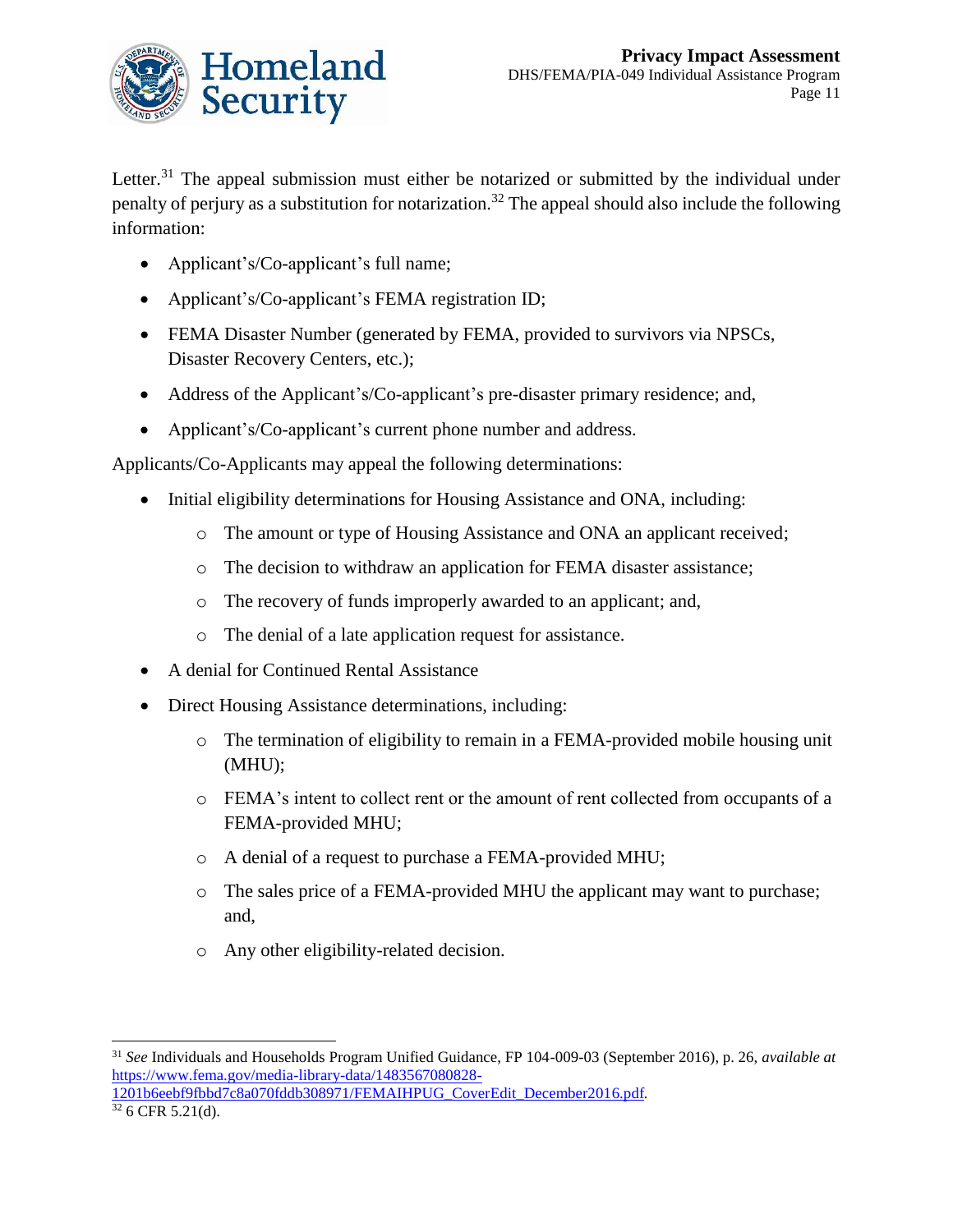

### *Recoupment*

FEMA regularly performs internal audits of disaster assistance payments to ensure taxpayer dollars were properly spent. Those reviews often show a small percentage of specific cases in which disaster assistance was given to applicants who were not eligible for some or all of the money they received. FEMA may also identify errors while processing additional disaster assistance or appeals. FEMA may recover these funds through a process called "recoupment."<sup>33</sup>

FEMA employs a deliberative process to identify and verify payments that must be recouped and established as debts. This process involves multiple levels of FEMA staff and management review and validation before a debt is established. When FEMA determines assistance was given to applicants who were not eligible for some or all of the money received, FEMA IA program staff notifies the applicant in writing of his or her potential debt and his or her right to appeal the decision. Prior to recoupment, FEMA will, whenever possible, attempt to obtain additional information that may demonstrate that the funds do not need to be repaid by contacting the applicant, contractors, landlords, insurance companies, or other third parties.

FEMA requests the return of IHP Assistance for the following reasons:

- Duplication of benefits, which occurs when FEMA provides funds that were also previously received from another source, such as insurance or another federal agency. A duplication of benefits may also occur when multiple applicants in a household receive an award for the same item or type of assistance.<sup>34</sup>
- Assistance provided in error, which occurs when FEMA determines an applicant was provided assistance for which he or she is not eligible.
- Funds spent inappropriately, which occurs when FEMA determines the applicant spent the funds on ineligible items (e.g., using assistance to pay off credit card debt).
- Potential fraud, which occurs when FEMA determines the applicant obtained the assistance through false means (e.g., false address, submitting false or altered documents, misrepresenting insurance coverage).

In the event of potential fraud, the investigation and the associated files are handled by FEMA's Office of the Chief Security Officer's Fraud and Internal Investigations Division. This activity will be covered under a separate, forthcoming System of Records Notice (SORN) and PIA. However, because these files originate as IA Disaster Registration files and will end up back in IA to allow for the recoupment process to occur, they are being mentioned in this PIA.

<sup>33</sup> 44 CFR § 206.116.

<sup>34</sup> 44 CFR § 206.191.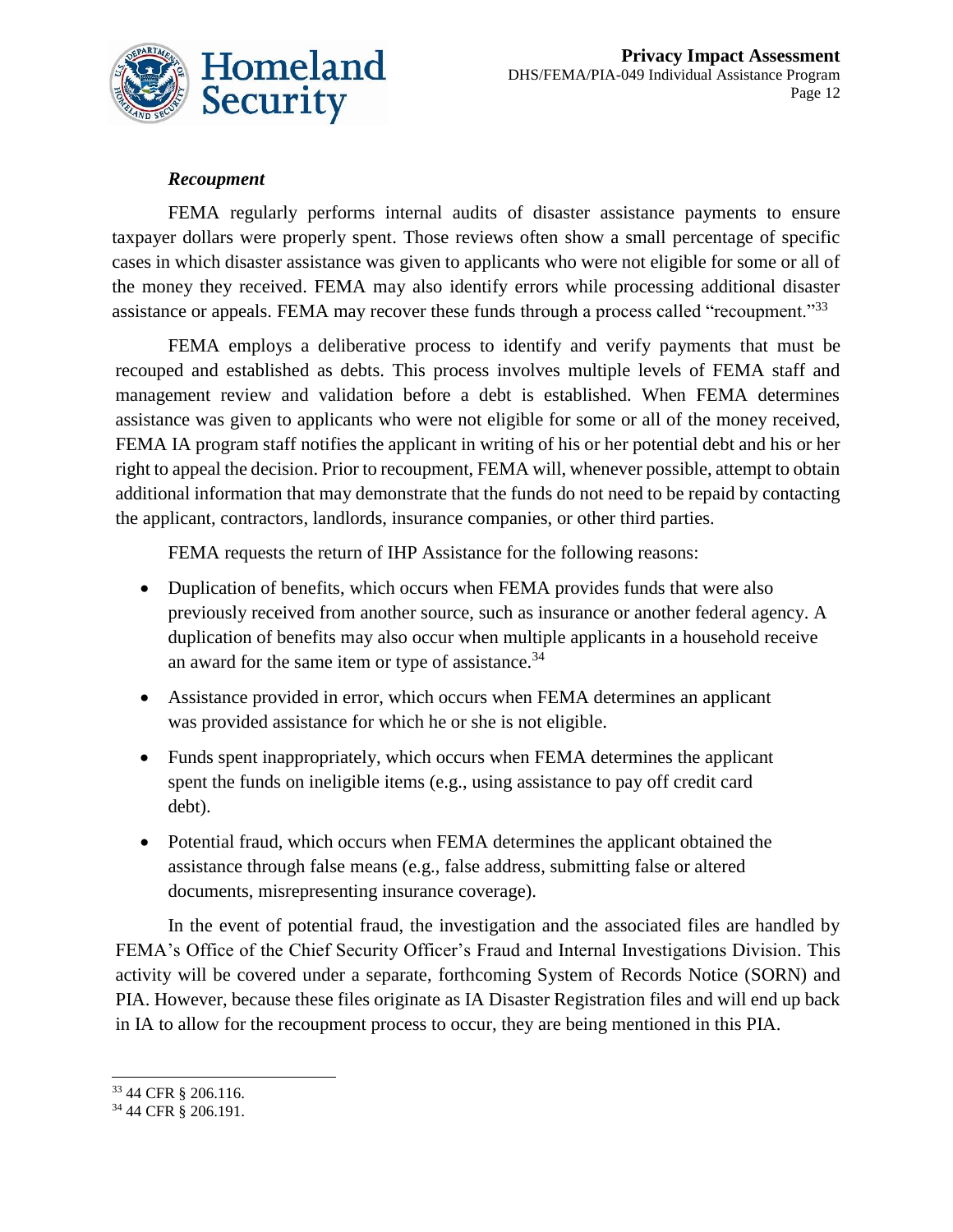

Once FEMA has determined that the applicant was awarded more assistance than that for which he or she was eligible, FEMA IA staff will send the applicant a written "Notice of Potential Debt" identifying all of the following:

- The amount of assistance the applicant received for which FEMA has determined the applicant is ineligible;
- The reason(s) the applicant is not eligible for the assistance provided;
- The process for appealing the decision, including the process for requesting an oral hearing;
- The documentation required to dispute the ineligibility determination; and,
- The notice that a final determination will be provided to the applicant informing the applicant whether a debt is owed.

Applicants who disagree with the potential debt amount or reason may submit a written appeal or request for an oral hearing within 60 days of the date on the FEMA potential debt notification letter.

### *Notice of Potential Debt and Appeal Process: Oral Hearings*

Applicants may request an oral hearing as part of their written appeal. FEMA will only grant oral hearings in limited cases, such as when there is an issue of identity theft, credibility, or truthfulness, and the case cannot be decided solely on the review of documents. If the Oral Hearing Officer decides not to grant an oral hearing, that decision is final and cannot be appealed.

### *Appeal Determination*

FEMA evaluates an applicant's case and appeal and makes a final written decision within 90 days after receiving the appeal, or 90 days after concluding the oral hearing. FEMA's decision is considered a final agency decision and may not be appealed again.

 FEMA may approve an applicant's appeal challenging the reason for the potential debt or the amount of the potential debt after FEMA reviews the appeal. When FEMA approves an appeal for the reason of the potential debt, FEMA terminates the debt and returns any money the applicant paid to FEMA. When FEMA approves an appeal for any percentage of the potential debt, FEMA adjusts the amount of the debt based on the appeal decision and returns any money that was collected in excess of the award or implements debt collection activities for any remaining debt.

 FEMA may also deny an applicant's appeal challenging the reason or amount for the potential debt after review of the appeal. FEMA establishes the debt amount after the appeal period expires and all decisions are rendered on any appeals received, and forwards the debt to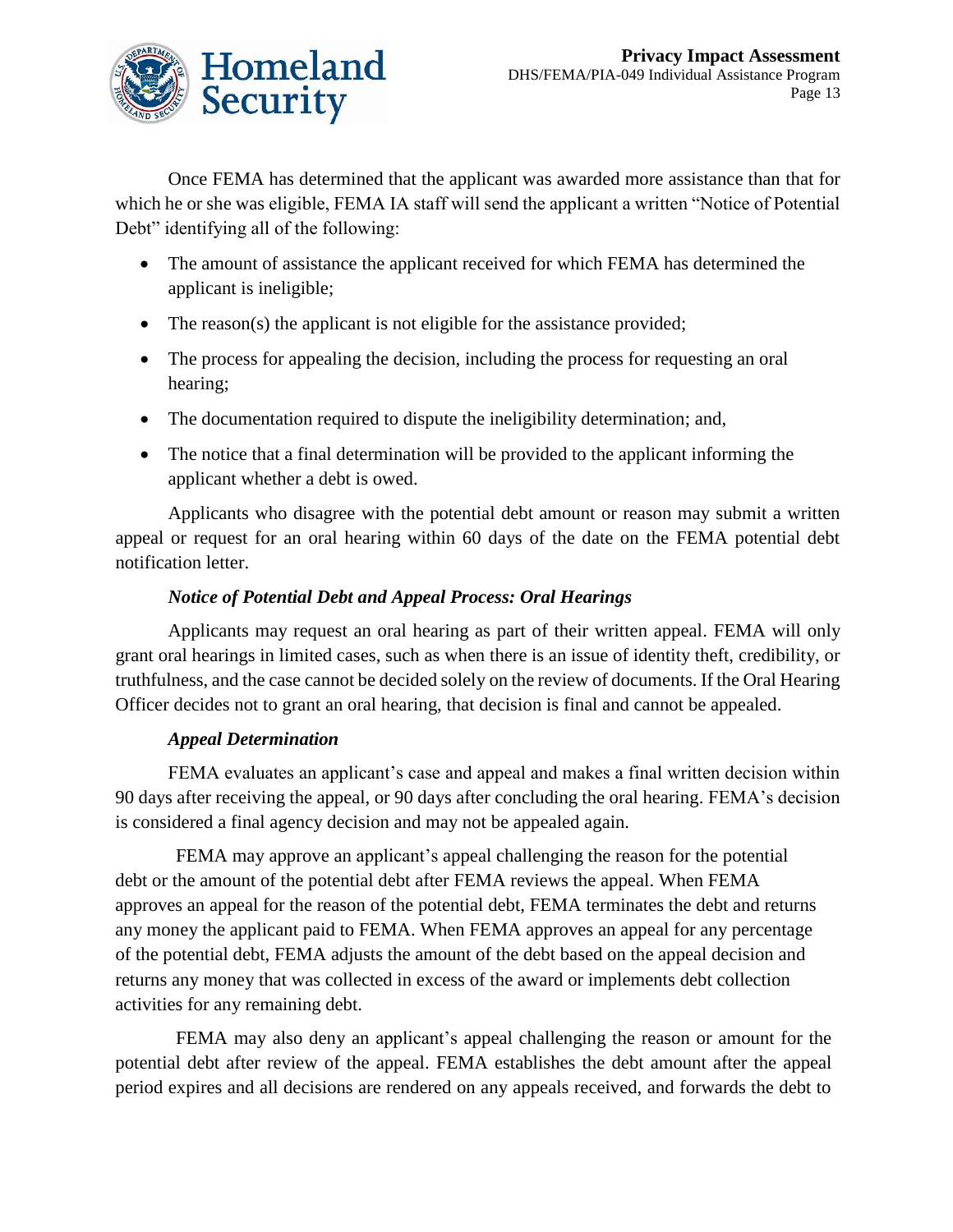

the FEMA Financial Center (FFC) to implement debt collection activities. As part of the debt collection activities, the FFC provides each applicant the opportunity to make payment arrangements. Applicants that do not make payment arrangements will have their debt forwarded to the United States Department of Treasury to implement further debt collection activities.

### **Other Federal Partners**

 $\overline{a}$ 

As a further means of improving the customer service that FEMA provides to survivors, especially during large-scale disasters, FEMA has partnered with the Internal Revenue Service (IRS) to increase the available number of representatives who can take survivors' disaster assistance application calls and provide helpline support. Although the IRS is currently FEMA's only partner, FEMA is seeking to partner with other federal agencies with large-scale call center capabilities.

FEMA and the IRS have memorialized this partnership through an Interagency Reimbursable Work Agreement (IRWA) that defines the IT security requirements, privacy requirements, rules of behavior, as well as the IRS's duty to discipline any IRS agent who inappropriately accesses or misuses the data found FEMA's IT systems. The IRS agents who support FEMA undergo a background check to ensure that the IRS agents are appropriately vetted and should be granted access to FEMA's IT systems. In order to gain a FEMA Enterprise Identity Management System  $(FEMS)^{35}$  account, which is required for accessing NEMIS-IA, the IRS agents must pass cybersecurity and privacy training, as well as agree to the FEMA Rules of Behavior. Once the IRS agents have a FEIMS account, they are also required to undergo DHS's annual cybersecurity training and privacy training.

The IRS agents connect directly to the FEMA network through a virtual private network (VPN) that is accessible through a browser. The IRS agents use a User ID and password in order to access the FEMA Enterprise Network (FEN), and once the connection is established, the IRS agents are fully behind the DHS firewall. From within the firewall, the IRS agents are able to access the registration intake system and NEMIS-IA based on their assigned user roles and permissions. The IRS agents are granted a limited role within NEMIS-IA to ensure that they are only able to access data for which they have a need to know. Each time the IRS agents access NEMIS-IA, they must agree to system monitoring and agree to use the system appropriately.

FEMA and the IRS are not engaging in information sharing, as all survivor PII is collected directly inside of FEMA's IT systems. FEMA requires the IRS to provide three laptops, located at a FEMA facility. The laptops provide FEMA with the ability to access the IRS call center's realtime call queues, agent availability, and retrieve historical reports for all FEMA calls routed to IRS facilities.

<sup>35</sup> *See* DHS/FEMA/PIA–031 Authentication and Provisioning Services (August 6, 2013). *Available at* [https://www.dhs.gov/sites/default/files/publications/privacy-pia-fema-aps-20130806.pdf.](https://www.dhs.gov/sites/default/files/publications/privacy-pia-fema-aps-20130806.pdf)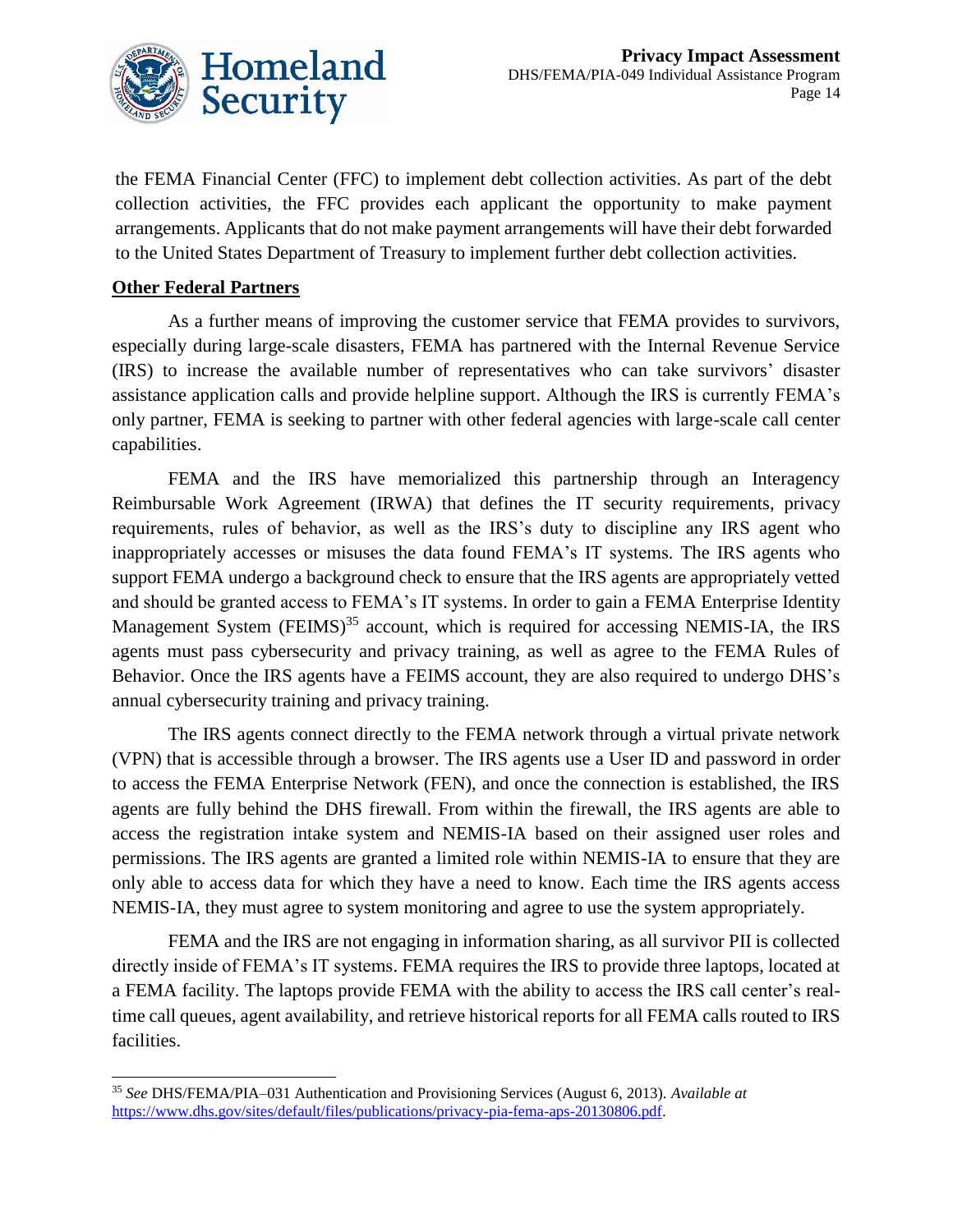

For other participating department and federal agency programs, FEMA's IA IT systems electronically route relevant survivor information to the participating agencies' IT systems, to include the SSA,<sup>36</sup> HUD, and SBA. From within their [www.disasterasssitance.gov](file:///C:/Users/Hannah.Burgess/AppData/Roaming/Microsoft/Word/www.disasterasssitance.gov) account, an applicant can also choose to apply for assistance from other federal agencies. In rare circumstances when survivors register first with HUD or  $SBA$ ,<sup>37</sup> the applicant's PII is transferred to FEMA, according to the terms defined in the HUD-DHS/FEMA CMA<sup>38</sup> and the SBA-DHS/FEMA  $CMA.<sup>39</sup>$ 

### **Application Status Messaging**

FEMA uses a third-party text message service to provide disaster survivors with registration status change notifications, should they opt in. The text message notifications to a survivor's mobile device are available for a select number of registration status changes.

SMS status notifications either in English or Spanish are sent from the DAIP to the thirdparty text message service, which dispatches the notification to a survivor's mobile phone. Status notifications only contain the FEMA Registration ID and are available for a variety of events. The SMS capability is expected to reduce the number of calls to FEMA NPSCs and visits to [www.disasterassistance.gov](http://www.disasterassistance.gov/) by satisfying the survivor's desire for timely status change notifications without requiring the survivor to repeatedly call the Disaster Assistance Helpline or check their status online.

## **Section 1.0 Authorities and Other Requirements**

### **1.1 What specific legal authorities and/or agreements permit and define the collection of information by the project in question?**

The Stafford Act<sup>40</sup> allows the President to authorize FEMA to provide financial assistance to individuals and households in a state where, as a direct result of a major disaster, survivors incur necessary expenses and have serious needs that they are unable to meet through other means.<sup>41</sup>

 $\overline{a}$ <sup>36</sup> FEMA has partnered with the SSA to enable applicants who currently receive Social Security benefits to automatically change their address to ensure continued receipt of benefits.

<sup>&</sup>lt;sup>37</sup> This would occur if a survivor had a preexisting relationship with HUD or SBA, such as already receiving an SBA loan.

<sup>38</sup> Computer Matching Program between HUD and DHS/FEMA, 81 FR 63195 (September 14, 2016). *Available at* [https://www.gpo.gov/fdsys/pkg/FR-2016-09-14/pdf/2016-22006.pdf.](https://www.gpo.gov/fdsys/pkg/FR-2016-09-14/pdf/2016-22006.pdf)

<sup>39</sup> Computer Matching Program between SBA and DHS/FEMA, 80 FR 57902 (September 25, 2015). *Available at*  [https://www.gpo.gov/fdsys/pkg/FR-2015-09-25/html/2015-24477.htm.](https://www.gpo.gov/fdsys/pkg/FR-2015-09-25/html/2015-24477.htm) 

<sup>40</sup> 42 U.S.C. §§ 5121-5207.

<sup>41</sup> 42 U.S.C. § 5174; 44 CFR §§206.110-119.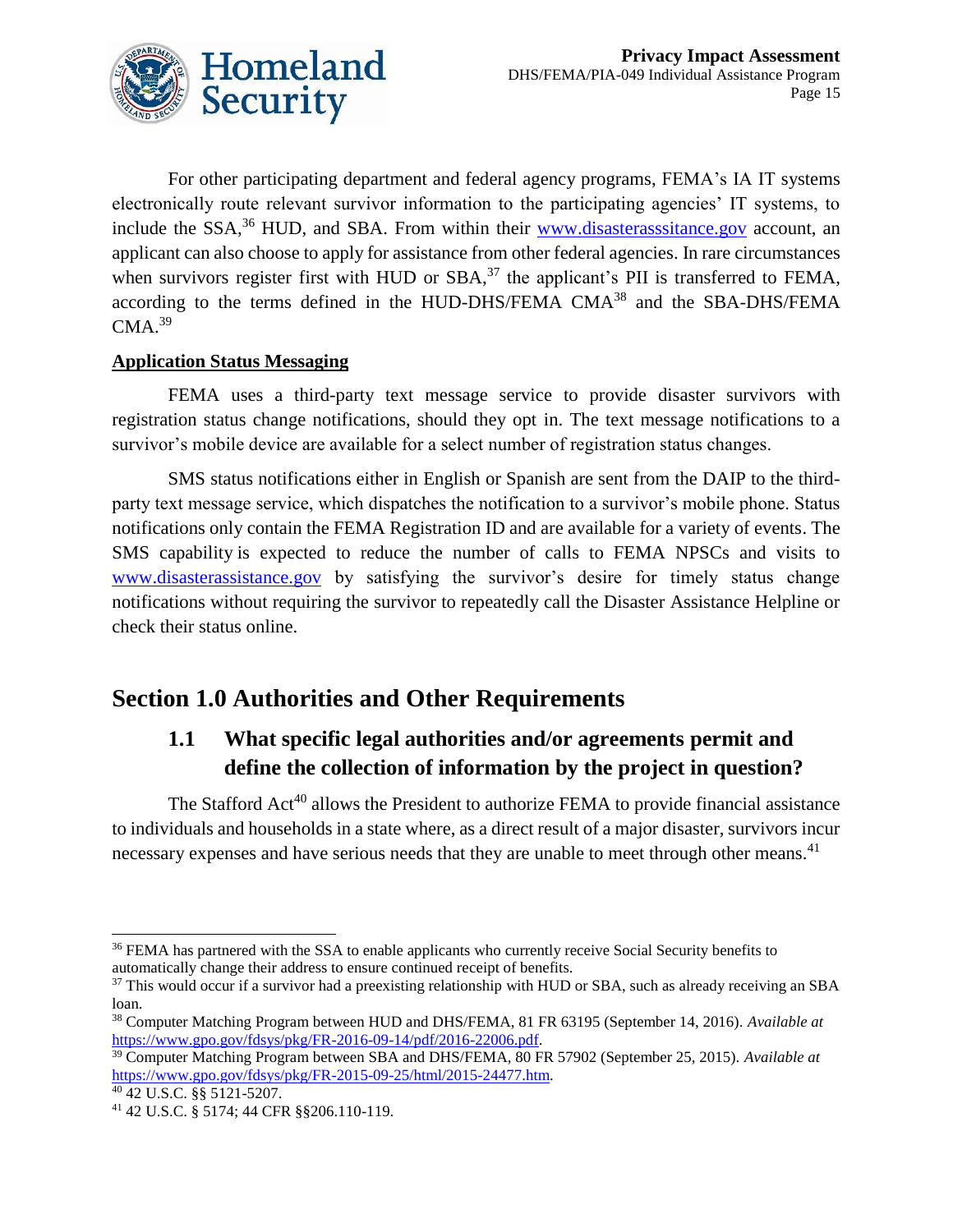

Section 312 of the Stafford Act prohibits persons, business concerns, and other entities from receiving benefits from a loss that would duplicate financial assistance under other programs, from insurance, or from any other source.<sup>42</sup> Section 408 Stafford Act also requires that the President develop a system to verify the identity and address of recipients of assistance under this section to provide reasonable assurance that payments are made only to an individual or household that is eligible for such assistance.<sup>43</sup> FEMA uses the SSN in order to verify an individual's identity when he or she applies for assistance, and to ensure that no duplication of benefits are provided between FEMA, SBA, or HUD to any individual applicant. Section 502 of the Stafford Act<sup>44</sup> provides that the President provide assistance to survivors and communities, in accordance with Section 408 of this Act.

Other legal authorities and agreements include:

- The Homeland Security Act of  $2002<sub>1</sub><sup>45</sup>$  which assigns FEMA the responsibility to reduce the loss of life and property and protect the nation from all hazards, including natural disasters, acts of terrorism, and other man-made disasters by leading and supporting the nation in a risk-based, comprehensive emergency management system of preparedness, protection, response, recovery, and mitigation.
- $\bullet$  The Clinger Cohen Act,<sup>46</sup> which provides guidance for multiagency investments and guidance for interagency support.
- Section 401 of the Personal Responsibility and Work Opportunity Reconciliation Act of 1996,<sup>47</sup> which defines which aliens are not qualified for federal public benefits.
- The Debt Collection Improvement Act of 1996, $48$  which requires the head of an executive agency to collect the taxpayer identification number before making a payment to an individual; requires that a debt or claim owed to the United States that has been delinquent for 180 days be turned over by the head of the agency to the Secretary of the Treasury; and requires that the head of each federal agency require any person doing business with that agency furnish to that agency such person's taxpayer identifying number.
- The Economy  $Act^{49}$  permits the head of an agency or major organizational unit within an agency to place an order for goods and services with another major organizational unit within that agency or to go to another agency for those goods and services.

 $\overline{a}$ 

<sup>44</sup> 42 U.S.C. 5192.

<sup>42</sup> 42 U.S.C. § 5155; 44 CFR § 206.191.

<sup>43</sup> 42 U.S.C. 5174(i).

<sup>45</sup> 6 U.S.C. §§ 313-314.

<sup>46</sup> 40 U.S.C §§ 11303 and 11318.

<sup>47</sup> 8 U.S.C. §§ 1611.

<sup>48</sup> 31 U.S.C. §§ 3325(d), 3711(g), and 7701(c)(1).

<sup>49</sup> 31 U.S.C. § 1535.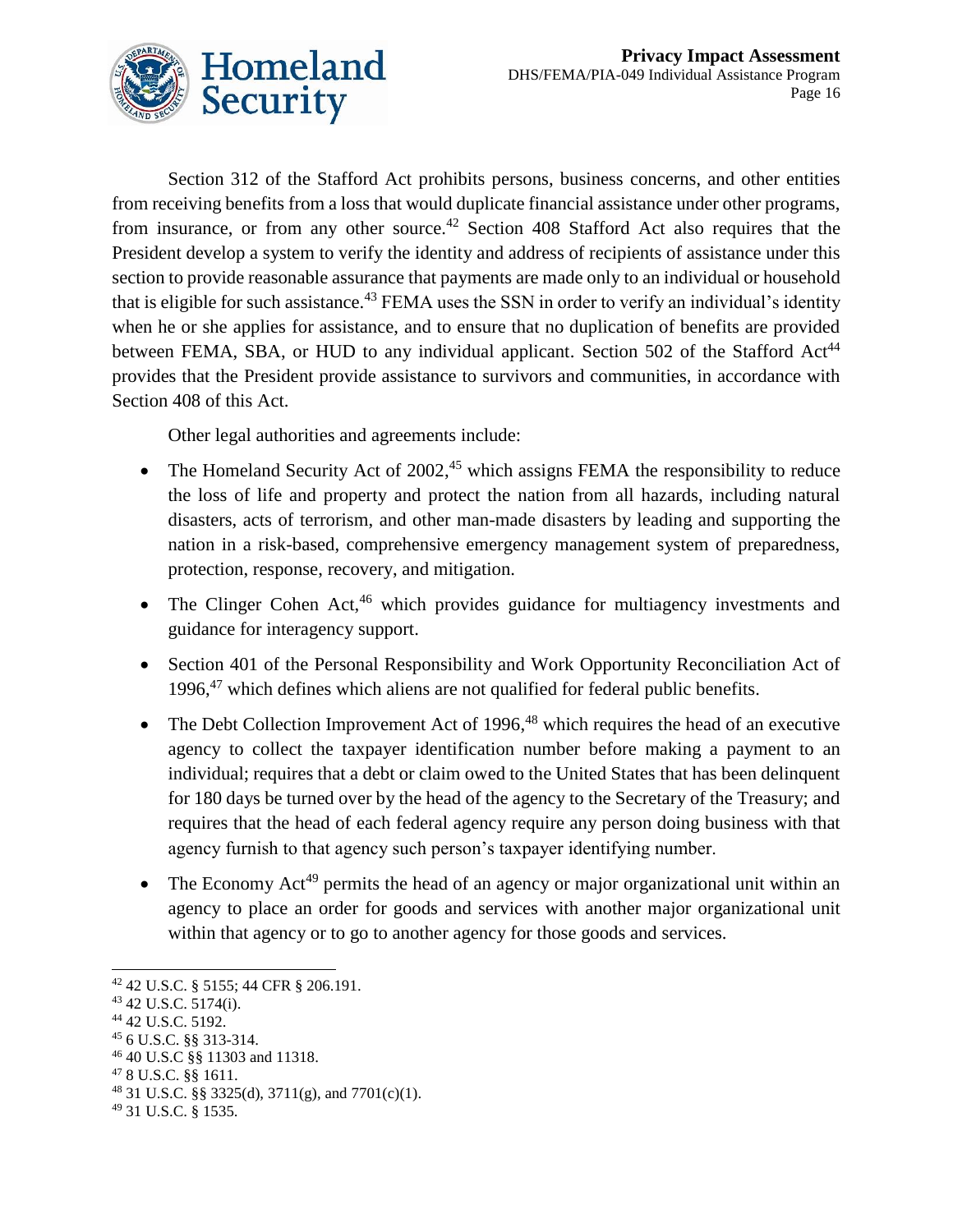

- Section 4 of the Government Performance and Results Act of  $2010$ ,<sup>50</sup> which requires the head of each agency an annual report on agency performance on a public website and to the Office of Management and Budget.
- Executive Order 12862, "Setting Customer Service Standards,"<sup>51</sup> which requires agencies to set customer service standards, report on customer service, and develop customer service plans in order to improve the customer service that the agency provides to the public.
- Executive Order 13411, "Improving Assistance for Disaster Victims,"<sup>52</sup> provides for improving disaster assistance to the public by providing centralized access to all federallyfunded disaster assistance programs, and also requires FEMA to strengthen controls designed to prevent improper payments and other forms of fraud, waste, and abuse.
- 5 U.S.C. § 301 Departmental Regulations, which allows the head of an executive agency to prescribe regulations for the government of the agency; the conduct of its employees; the distribution and performance of its business; and the custody, use, and preservation of its records, papers, and property.
- Reorganization Plan No. 2 of 1970,<sup>53</sup> which requires the President, in order to improve economy and efficiency in the U.S. Government, to make a study of each agency to determine how the agency can be better organized, improve appropriations, assign particular activities to particular services, and regroup services.
- Executive Order 9397 "Numbering System for Federal Accounts Relating to Individual Persons,"<sup>54</sup> as amended by Executive Order 13478 "Amendments to Executive Order 9397 Relating to Federal Agency Use of Social Security Numbers."<sup>55</sup>
- 44 U.S.C. § 3534 Federal Agency Responsibilities, which requires the head of each agency to provide information security protections for the agency's information.

## **1.2 What Privacy Act System of Records Notice(s) (SORN(s)) apply to the information?**

The applicant information in the IA system is covered by the DHS/FEMA-008 Disaster Recovery Assistance (DRA) Files SORN.<sup>56</sup> The DHS/ALL-004 General Information

l <sup>50</sup> 31 U.S.C. § 1116.

<sup>51</sup> Executive Order 12862, "Setting Customer Service Standards," 58 FR 176 (September 14, 1993).

<sup>52</sup> Executive Order 13411, "Improving Assistance for Disaster Victims," 71 FR 52729 (September 6, 2006).

<sup>53</sup> 31 U.S.C. § 1111.

<sup>54</sup> Executive Order 9397, "Numbering System for Federal Accounts Relating to Individual Persons," 8 FR 16095 (November 30, 1943).

<sup>55</sup> Executive Order 13478, "Amendments to Executive Order 9397 Relating To Federal Agency Use of Social Security Numbers," 73 FR 70239 (November 20, 2008).

<sup>56</sup> DHS/FEMA-008 Disaster Recovery Assistance Files, 78 FR 25282 (April 30, 2013).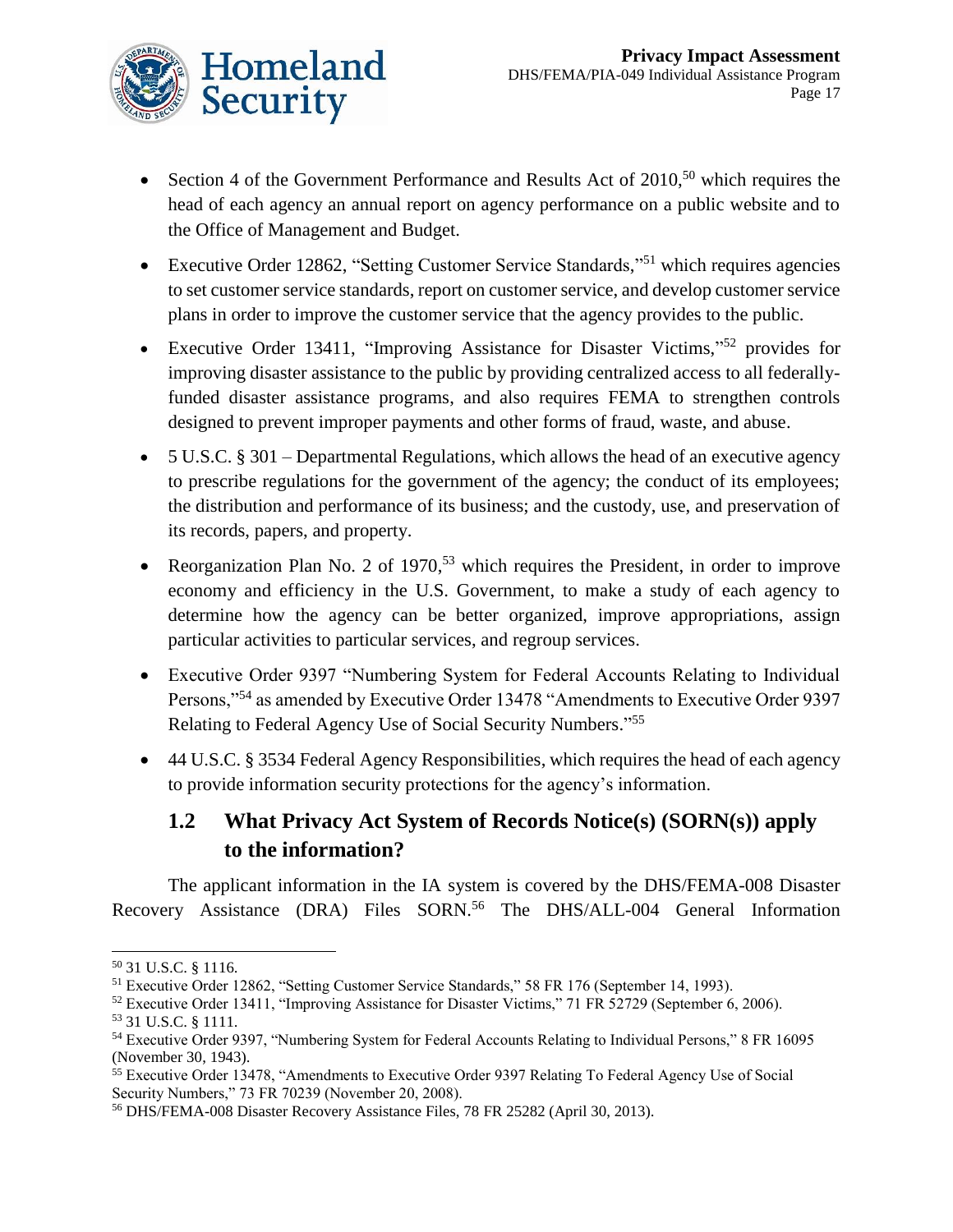

Technologies Access Accounts Records System SORN<sup>57</sup> covers the user information collected to grant access to the IA IT systems. The DHS/ALL-021 Department of Homeland Security Contractors and Consultants SORN<sup>58</sup> and the DHS/ALL-023 Department of Homeland Security Personnel Security Management SORN<sup>59</sup> cover the contact and background information of DHS contractors and consultants contained in the Virginia Systems Repository IT system.<sup>60</sup>

## **1.3 Has a system security plan been completed for the information system(s) supporting the project?**

Yes. All associated systems have completed system security plans and have undergone the Assessment and Accreditation process.

## **1.4 Does a records retention schedule approved by the National Archives and Records Administration (NARA) exist?**

- Under GRS-5.4, Item 080, Housing Rental and Lease Records are temporary and should be destroyed three years after lease termination, lapse, reassignment, rejection of application, cancellation of lease, or conclusion of litigation, as applicable.
- Under GRS-5.5, Item 020, mail, printing, and telecommunication control records are temporary and should be destroyed when one year old or when superseded or obsolete, whichever is applicable, but longer retention is authorized, if required for business use.
- DAA-0563-2012-0002-0007 provides that all mission activities photographs that provide adequate and proper documentation of mission activities are permanent. They must be cut off at the end of the calendar year in which they were created. FEMA must transfer to NARA in 3 year blocks at the end of the last year of the block, along with any related documentation and external finding aids in hard copy or electronic form.
- Under N1-311-86-001, Item 4C6b, any correspondence with insurance carriers that hold policies on disaster survivors' residences are temporary. These files must be consolidated at the appropriate regional office upon termination of the disaster (when all families have been relocated to permanent housing; the audit, if one is made, has been accepted by both FEMA and the state; and all monies due have been received). These records should be retired to a Federal Records Center (FRC) 1 year after termination, and they should be destroyed 3 years after termination.

 $\overline{a}$ <sup>57</sup> DHS/ALL-004 General Information Technologies Access Accounts Records System 77 FR 70792 (November 27, 2012).

<sup>58</sup> DHS/ALL-021 Department of Homeland Security Contractors and Consultants 73 FR 63179 (October 23, 2008).

<sup>59</sup> DHS/ALL-023 Department of Homeland Security Personnel Security Management 75 FR 8088 (February 23, 2010).

<sup>60</sup> *See* Appendix A, p. 57.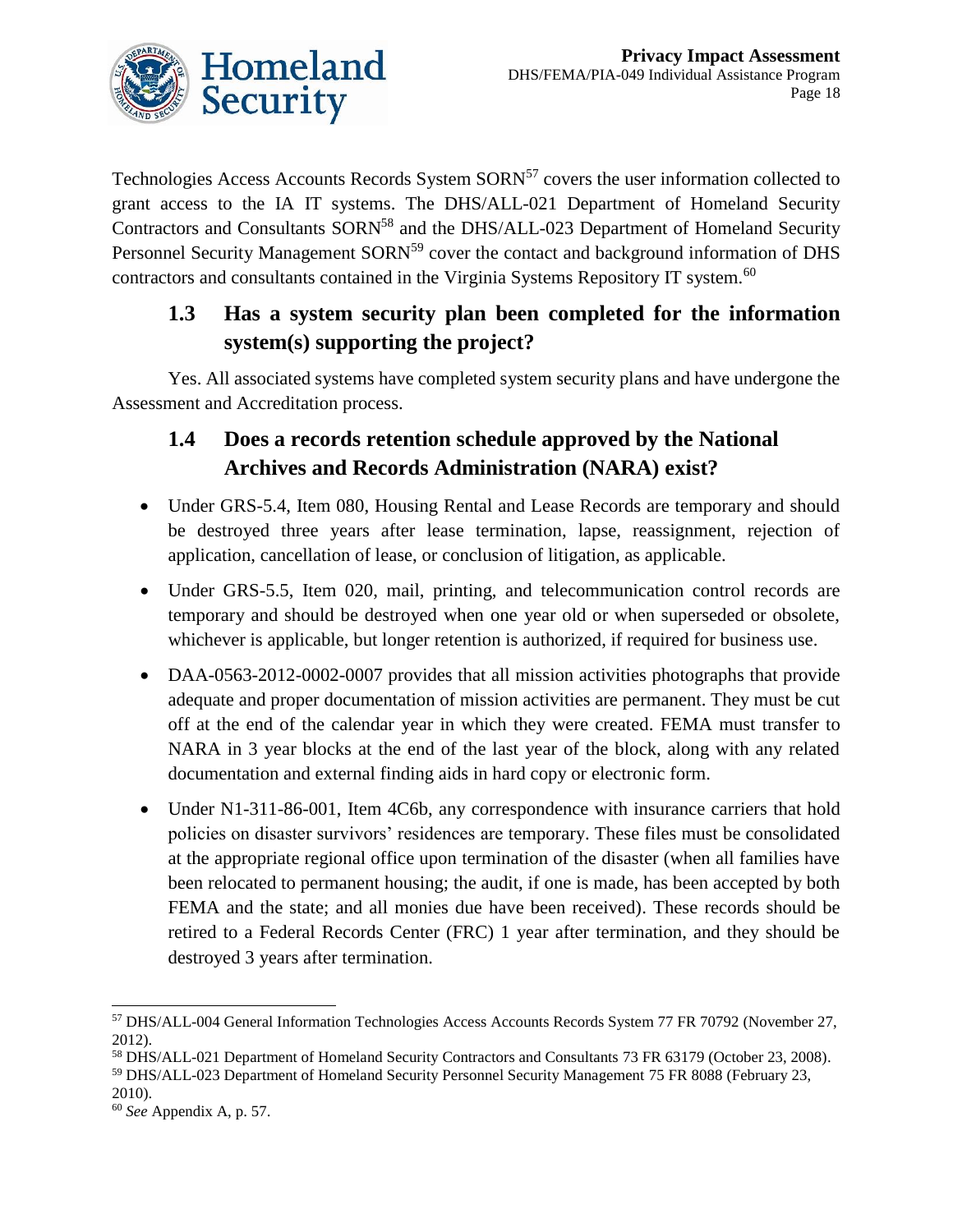

- Under N1-311-86-001, Item 4C6c, correspondence files associated with the duplication of benefits are temporary. These files should be consolidated at the appropriate regional office upon closeout of Disaster Field Operations. They should be retired to an FRC 1 year after closeout, and destroyed 3 years after closeout.
- Under N1-311-86-001, Item 4C10a, all IA program files, except those relating to temporary housing and Individual and Family Grant programs, which include other programs such as Disaster Unemployment Assistance, Crisis Counseling and Training, Legal Services, Superfund, Flood Plain Management, Duplication of Benefits, and the Cora Brown Fund, are temporary. They must be retired to inactive storage when 2 years old, and destroyed when 6 years, 3 months old.
- Under N1-311-86-001, Item 4C10b, Temporary Housing Files, including copies of computer printouts scoreboards, Federal Coordinating Officer's digests, correspondence, and related records are temporary. They must be destroyed when database elements have been established and defined.
- Under N1-311-86-001, Item 4C10c, records relating to mobile home and travel trailer program files, including copies of correspondence and procedures, are temporary. These records should be cut off at the end of the calendar year, and destroyed 6 years and 3 months after cutoff.
- Under N1-311-86-001, Item 4C10d, files relating to permanent relocations under the Superfund and purchases of properties under the National Flood Insurance Act of 1968, as amended, 42 U.S.C. 4001, et seq., which include headquarters files relating to individual property owners, background data, addresses, value of property, negotiation records, and related records, are permanent. These records should be cut off at the conclusion of the project, retired to an FRC 3 years after cutoff, and then transferred to the National Archives in 5-year blocks 20 years after cutoff.
- N1-311-00-001, Item 1 provides that customer services satisfaction surveys that have been filled out and returned by disaster applicants are temporary. They should be destroyed upon the transmission of the final report.
- N1-311-00-001, Item 2 requires that statistical and analytical reports that are based on survey responses and document trends and recommend programmatic changes to disaster assistance are temporary. They should be cut off at the close of the report, retired to an FRC 3 years after cutoff, and destroyed 20 years after cutoff.
- N1-311-00-001, Item 3 requires that a composite of survey results per disaster are maintained in an agency-standard database. These records are temporary and should be destroyed when no longer needed for analytical purposes.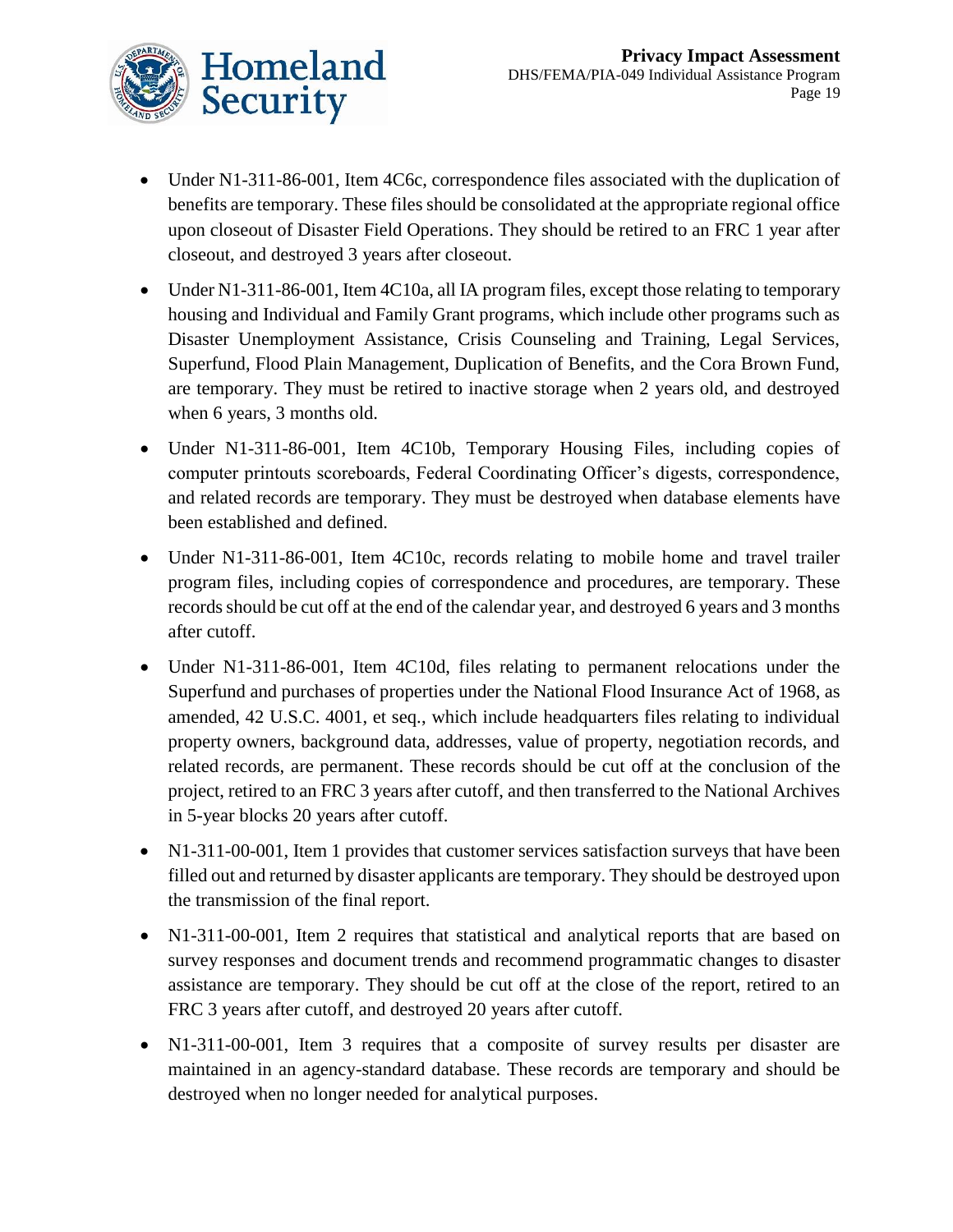

- N1-311-86-001, Item 4B6b requires that documents created in developing protection criteria for shelters in private homes, including drawings, specifications, home protection surveys, and other records on required protection for individual families in their homes are temporary. They should be cut off at completion of the contract and destroyed 3 years after cutoff.
- Per N1-311-04-05, Item 1, all records categories associated with September 11, 2001, and Hurricane Katrina permanent, per the FEMA records disposition manual. This disposition instruction is applicable to records, both paper and electronic, regardless of format or media. These records are permanent, and they should be cut off when all activity has ceased for the particular operations after. They should be transferred to an FRC 1 year after cutoff and transferred to the National Archives 20 years after cutoff.
- Per N1-311-04-05, Item 2, all records relating to Hurricane Katrina and September 11, 2001, which have temporary dispositions in the FEMA records disposition manual are temporary. Cutoff occurs when all activity has ceased for the particular operations area. They should be transferred to an FRC 1 year after cutoff and destroyed 75 years after cutoff.
- Per N1-311-04-05, all unscheduled records categories associated with Hurricane Katrina and September 11, 2001, remain unscheduled. These records should be cut off when all activity has ceased for the particular operations area. Programs in possession of these records should contact their local Records Liaison Officer or the Headquarters Information Management Division, Records Management branch to in order to develop a disposition schedule. Records should be transferred to an FRC 1 year after cutoff.
- Per N1-311-04-05, Item 3, all records associated with a domestic catastrophic event, to include September 11, 2001, and Hurricane Katrina are permanent, and should be cut off when all activity has ceased for the particular operations area. The records should be transferred to an FRC 1 year after cutoff, and transferred to the National Archives 20 years after cutoff. This category includes, but is not limited to, records relating to pre-response operations; the Presidential Declaration; Emergency Coordination (EC); Emergency Support (ES); Urban Search and Rescue response (US&R); Public Assistance (PA), including, but not limited to, project applications, original damage survey report, mission assignments, funding documents, project time extensions, applicant appeals, eligibility determinations, and documents on insurance requirement, policies, procedures; Individual Assistance (IA) records including, but not limited to, mission assignments, specific IA policies, and guidance/standard operating procedures(s) and correspondence with state and local officials; and Mitigation. This disposition instruction is applicable to records, both paper and electronic, regardless of format or media.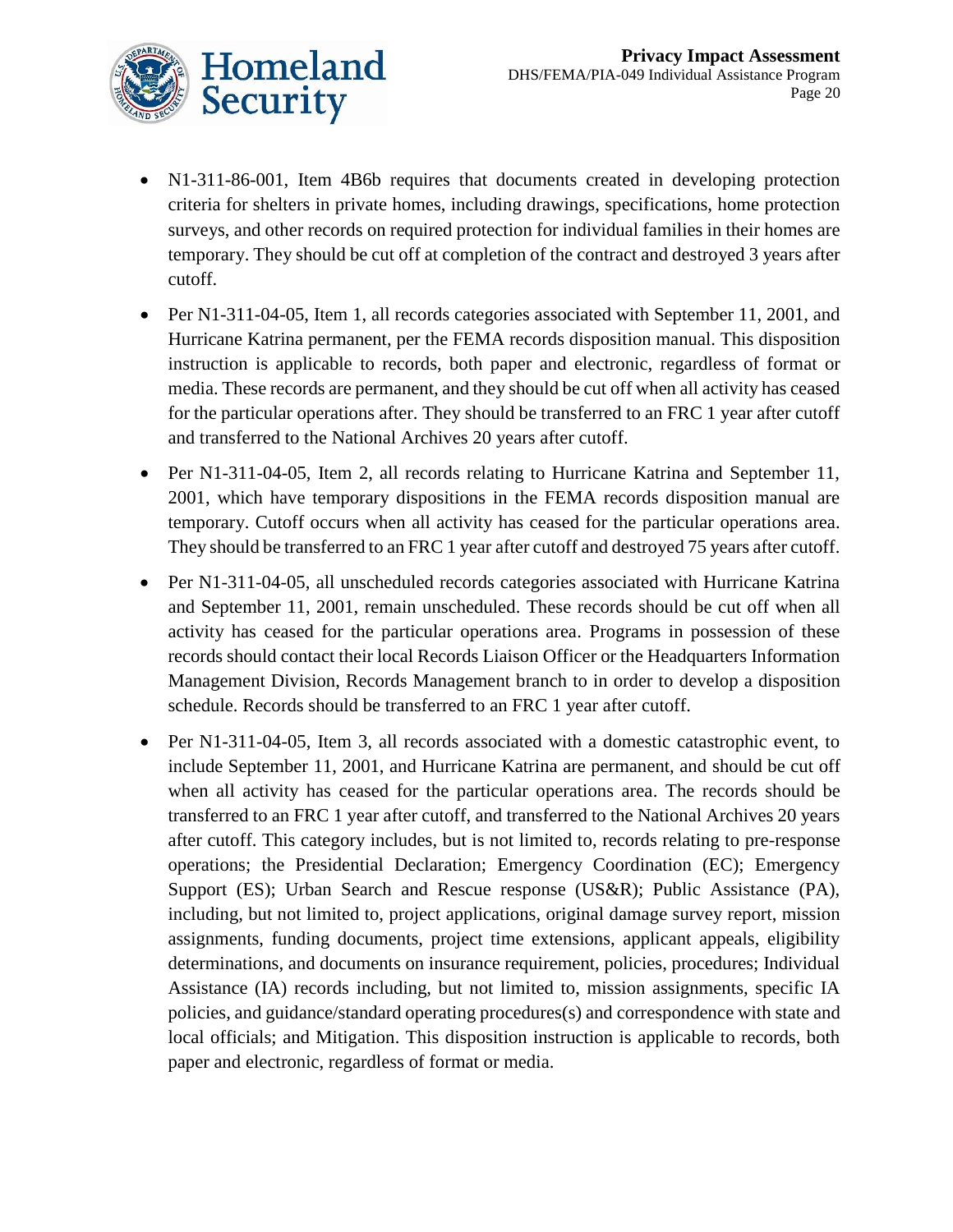

- N1-311-86-1, Item 4C8b(1), provides that master occupant/applicant files, containing all original occupant-related documents, such as site requests, mobile home sales documents, leases, or contracts, are temporary. These records should be consolidated at the appropriate regional office at the end of Phase II, when survivors in shelters are moved to permanent housing, retired to an FRC 1 year after the files are consolidated, and destroyed 6 years 3 months after the files are consolidated.
- Per N1-311-86-1, Item 4C8b(2), provides that working field applicant and occupant files are temporary. They should be reviewed at the end of Phase I operations (when all qualified applicants have received temporary housing) to ensure all occupant-related original documents are in the master occupant/applicant files or Mobile Home Storage Program files, as appropriate. These files should be destroyed when FEMA stops providing services to the occupant.
- Under N1-311-86-1, Item 4C8b(4), control records and logs relating to temporary assistance program files are temporary. These records should be forwarded to the appropriate regional office at the end of Phase II, retired to an FRC 1 year after the end of Phase II, and destroyed 6 years and 3 months after the end of Phase II.

## **1.5 If the information is covered by the Paperwork Reduction Act (PRA), provide the OMB Control number and the agency number for the collection. If there are multiple forms, include a list in an appendix.**

The following forms are used to collect survivor PII, in order to provide IHP services and disaster assistance:

- OMB 1660-0002 Disaster Assistance Registration
- OMB 1660-0061 Federal Assistance to Individuals and Households Program
- OMB 1660-0030 Manufactured Housing Operations Forms
- OMB 1660-0138 Direct Housing Program
- OMB 1660-0011 Debt Collection Financial Statement
- OMB 1660-0042 Survivor Sheltering Assessment Tool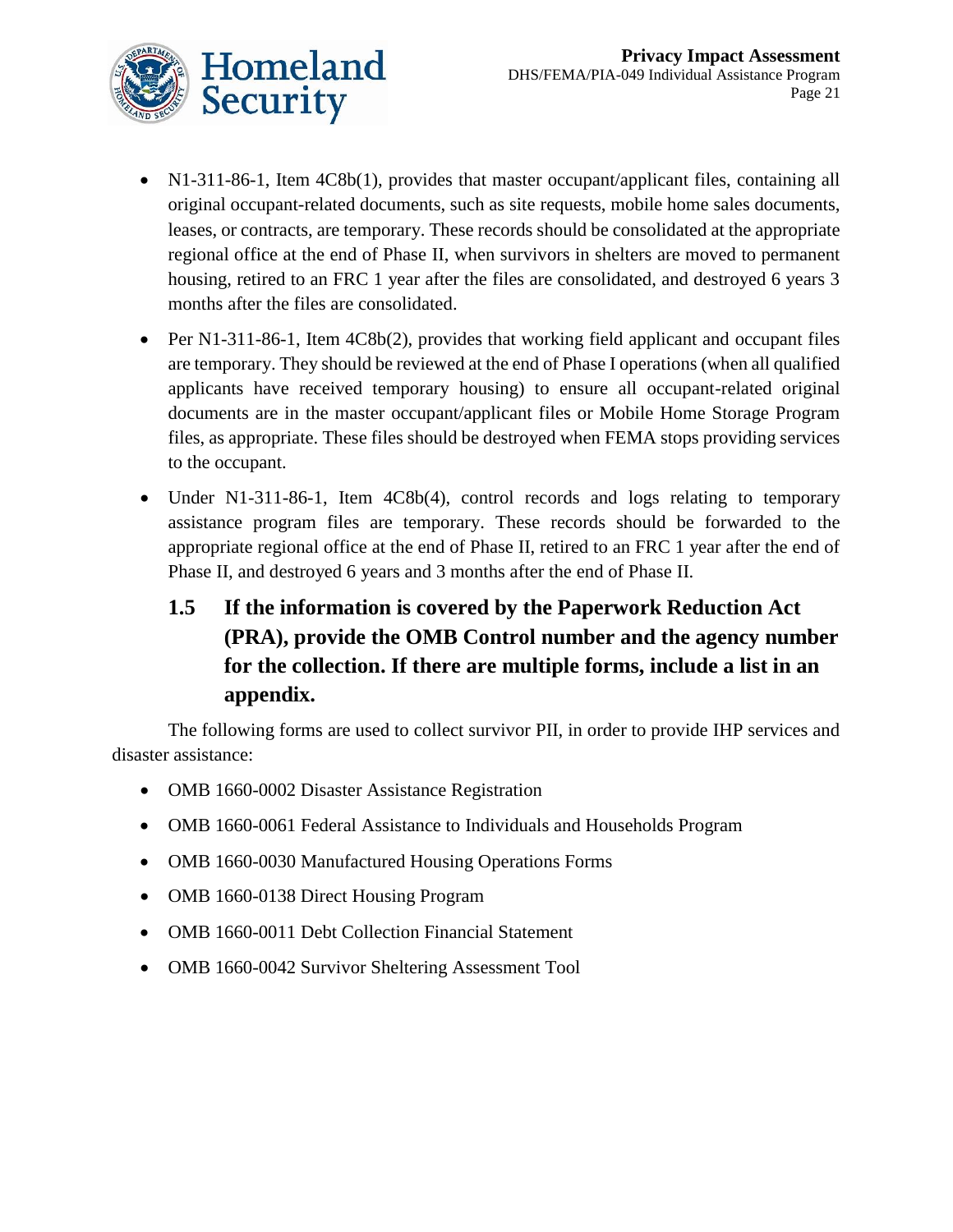

## **Section 2.0 Characterization of the Information**

## **2.1 Identify the information the project collects, uses, disseminates, or maintains.**

### *Registration and Assistance Records:*

- FEMA Disaster Number (generated by FEMA, provided to survivors via NPSCs, Disaster Recovery Centers, etc.);
- FEMA Registration ID;
- Applicant/Co-Applicant Information:
	- o Full Name;
	- o Social Security number or alien registration number;
	- o Signature;
	- o Date of Birth;
	- o Phone numbers;
	- o Email addresses;
	- o Position Title;
	- o Employer Name;
	- o Language(s) spoken;
	- o Number of Dependents Claimed;
	- o User ID;
	- o Password;
	- o Personal Identification Number (PIN);
- Witness Signature;
- Damaged Dwelling:
	- o Addresses of the damaged dwelling and the applicant's current location (if other than the damaged dwelling);
	- o County;
	- o Geospatial location of dwelling; and
	- o Information related to residence (type, own/rent, damage sustained).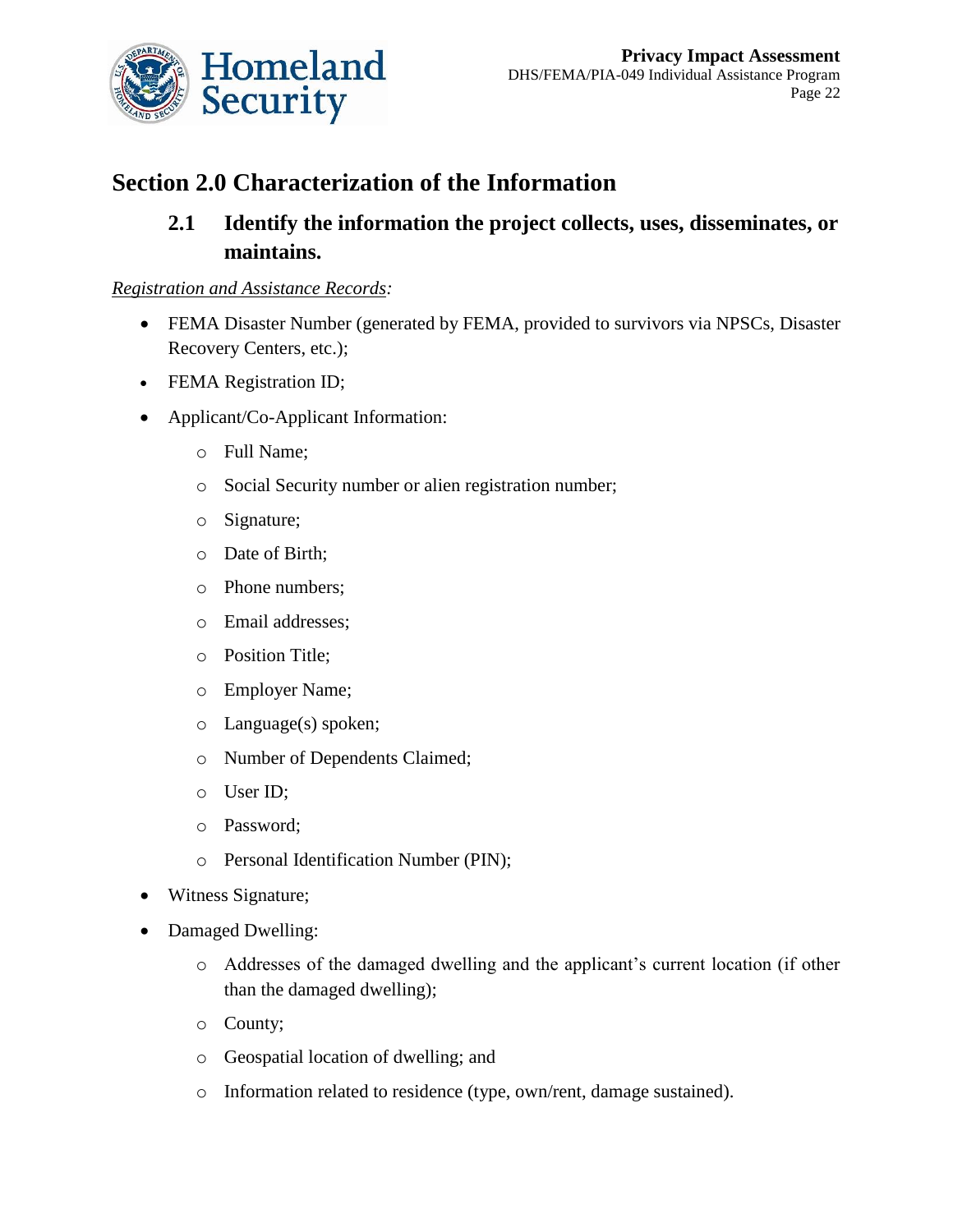

- Disaster-Related Expenses;
- Emergency Needs (Food, Clothing, Shelter);
- Special Needs (Mobility, Mental, Hearing, Vision, Other Care);
- Occupant and Household Information (for all occupants at the time of disaster):
	- o Name (First Name, Middle Initial, Last Name);
	- o Age;
	- o Relationship to Applicant;
	- o Dependent? (Yes/No);
	- o Sex; and
	- o Pre and Post-Disaster Income Information Of Those Occupants 18 Years of Age or Older.
- Business Damage:
	- o Self-Employment is Primary Income? (Yes/No); and
	- o Business or Rental Property Affected? (Yes/No).
- Authorization for Electronic Funds Transfer of Benefits:
	- o Institution Name;
	- o Account Type;
	- o Account Number and Routing Number; and
	- o Average Balance.
- Comments and Correspondence from the Applicant;
- Supporting documents to show proof of occupancy or ownership and verify identity;
- Public Records Information for Identity Verification;
- Pre-registration Questionnaire Information;
- Disaster Loan Status (Rejected, Approved, Declined, Verified, Cancelled);
- Travel and accommodations-related information (e.g., flight information, travel assistance needs, companion information);
- Information related to determining eligibility for assistance: date of the disaster, application status, insurance information, types and amount of damage to the dwelling,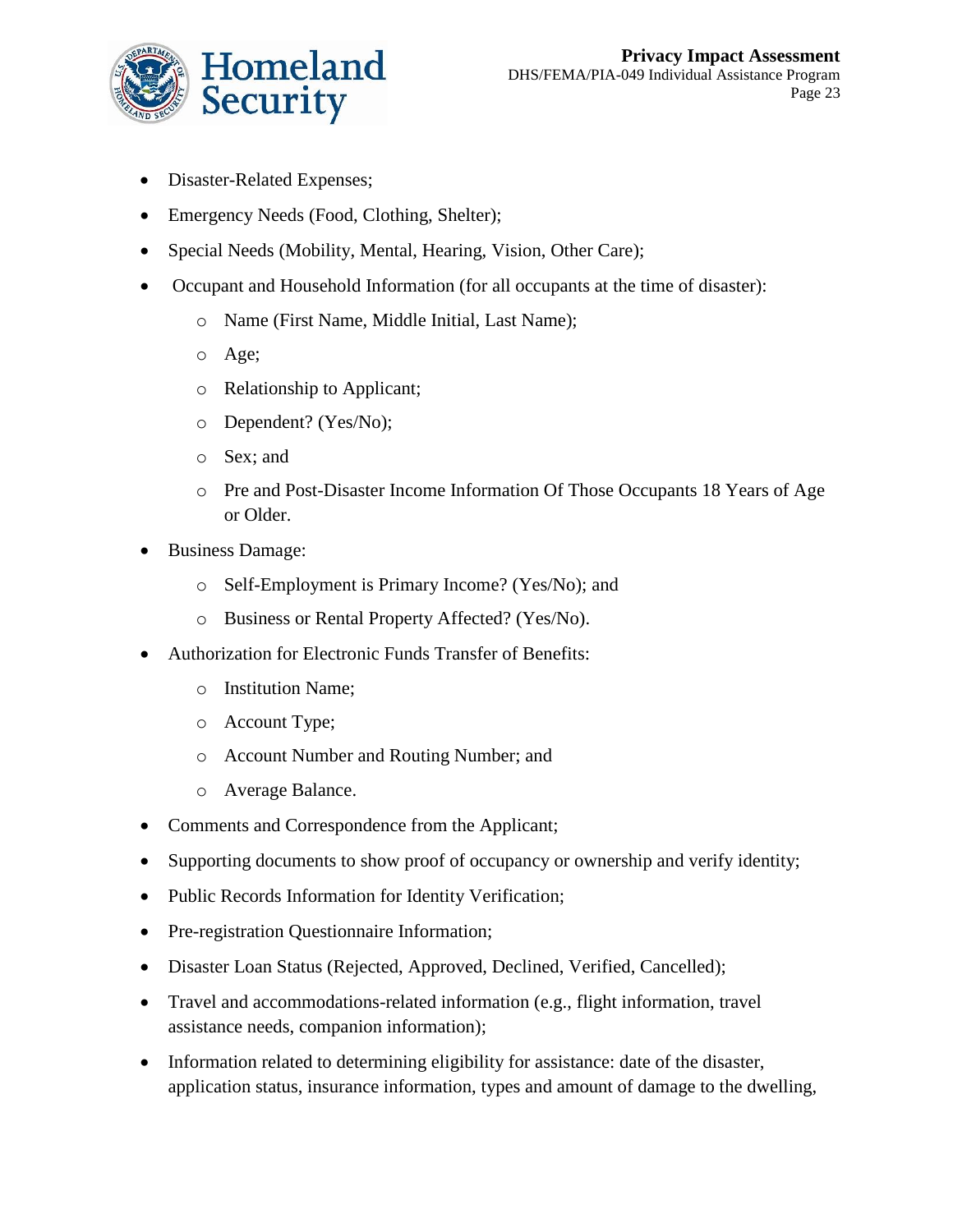

results of the home inspection (including inspector's notes and determination);

- Landowner's Information (in cases in which FEMA is placing a manufactured housing unit on the landowner's land);
	- o Name;
	- o Address;
	- o Phone number; and
	- o Signature.
- Correspondence and documentation related to determining eligibility and appropriate housing unit size, type, and location for temporary housing assistance including: general correspondence; complaints, recoupment, appeals, oral hearings, and resolutions; requests for disbursement of payments; inquiries from tenants and landlords; information related to household access and functional needs; general administrative and fiscal information; payment schedules and forms; termination notices; information shared with the temporary housing program staff from other agencies to prevent the duplication of benefits; leases; contracts; specifications for repair of disaster damaged residences; reasons for revocation or denial of aid; sales information related to occupant purchase of housing units; and the status or disposition of housing applications.

### *DAIP information supplied by partner agencies:*

- Change of Address Status Code (from SSA);
- Disaster Loan Event Status Code (Rejected, Approved, Declined, Verified, Cancelled) (from SBA);
- Pre-registration Questionnaire Information (from the U.S. Department of Labor);<sup>61</sup>
- Pre-registration Questionnaire Session ID (from the U.S. Department of Labor);
- Food for Florida Pre-registration ID and Application Status (from the State of Florida); and
- HUD Household Data (from HUD).<sup>62</sup>

 $\overline{\phantom{a}}$ 

 $<sup>61</sup>$  The questionnaire is located on the website [www.disasterassistance.gov,](http://www.disasterassistance.gov/) which is hosted by the U.S. Department</sup> of Labor (DOL), but all of the information collected from applicants is not shared with DOL; rather, all applicant PII is entered directly into the DAIP IT system.

<sup>62</sup> Computer Matching Program between HUD and DHS/FEMA, 81 FR 63195 (September 14, 2016). *Available at*  [https://www.gpo.gov/fdsys/pkg/FR-2016-09-14/pdf/2016-22006.pdf.](https://www.gpo.gov/fdsys/pkg/FR-2016-09-14/pdf/2016-22006.pdf)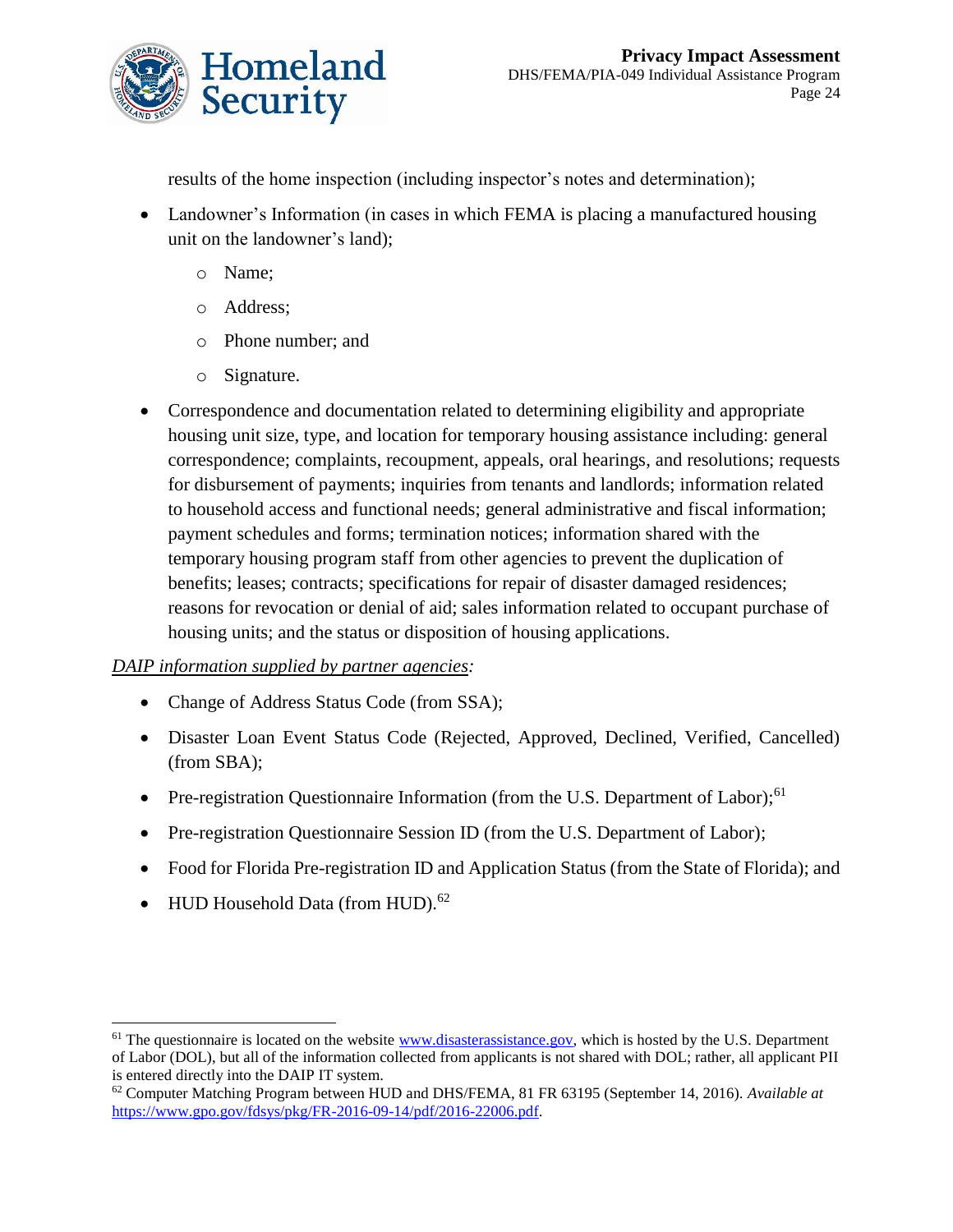

### *Information provided by third parties:*

- "Pass/Fail" flag (for identify verification provided by third-party identity verification service);
- Public records information for IdP; and
- Contracted database that is used to validate and standardize the applicant's address.<sup>63</sup>

*Information generated by IA during processing and returned to the DAIP IT system:* 

- FEMA Disaster Number (generated by FEMA, provided to survivors via NPSCs, Disaster Recovery Centers, etc.);
- Application Status ("In-Process," "Submitted," "Approved," or "Denied");
- Housing Inspection Required (Y/N);
- Priority of Assistance;
- Type of Assistance being considered; and
- Time Stamps.

*Information collected in order to generate a [www.disasterassistance.gov](http://www.disasterassistance.gov/) account:*

- User ID;
- Password; and
- Personal identification number (PIN).

### Information collected by FEIMS<sup>64</sup> to grant all personnel access to ACE, NEMIS-IA, VSR, and *DAIP:*

- User ID; and
- Password.

 $\overline{\phantom{a}}$ 

## **2.2 What are the sources of the information and how is the information collected for the project?**

FEMA directly collects information from the subject individual when they apply for disaster assistance. As defined in 1.5, FEMA uses a number of electronic and hardcopy forms to

<sup>&</sup>lt;sup>63</sup> FEMA uses a contractor to provide standardized addresses to verify that the address the applicant entered matches standardized formatting and to ensure accuracy.

<sup>64</sup> FEIMS is FEMA's account provisioning tool for those IT systems that do not support Personal Identity Verification card authentication.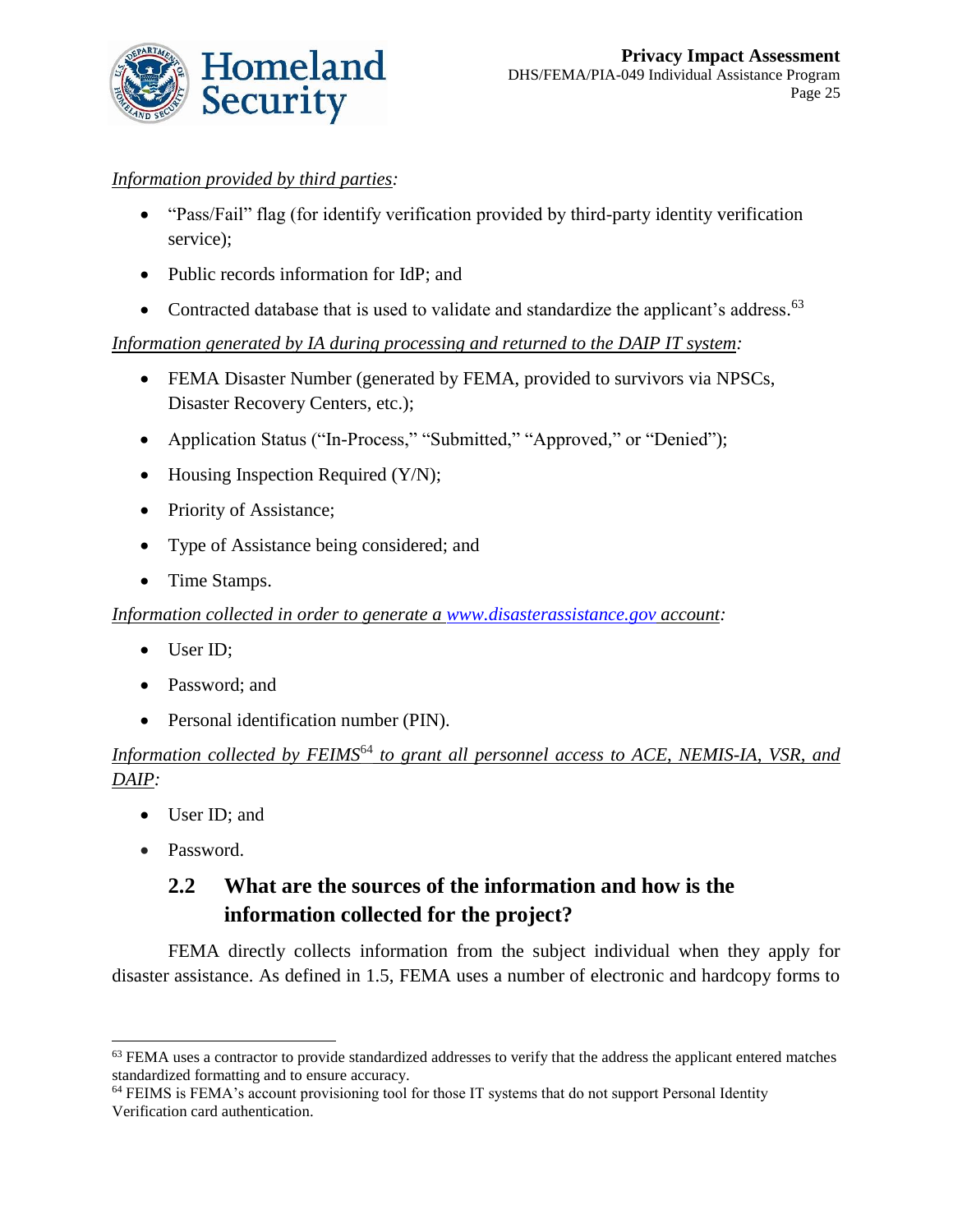

 $\overline{\phantom{a}}$ 

collect survivor PII. These forms are contained in Appendix B, and collect only those data fields defined in 2.1.

For identity verification purposes, FEMA has contracted with an IdP authentication service to ensure that IA applicants are who they say they are. The IdP authentication service generates questions by using information collected by a third-party company from available public information.

FEMA may receive applicant data from SBA or HUD, in the event that a survivor applies with either agency first. The data elements that FEMA receives are defined in the HUD-DHS/FEMA CMA<sup>65</sup> and the SBA-DHS/FEMA CMA.<sup>66</sup>

## **2.3 Does the project use information from commercial sources or publicly available data? If so, explain why and how this information is used.**

When a survivor initiates a request for disaster assistance, FEMA requests the survivor's name, address, SSN, and date of birth. This data is sent to a third-party IdP service to verify that a person with these attributes exists and that the SSN is valid. The IdP service produces questions created from information taken from publicly-available and commercial sources, and an individual must correctly answer the IdP questions in order to authenticate his or her identity and continue the application process. In cases in which the applicant registers online, via the FEMA mobile website or by telephone the IdP service will return a "pass/fail" flag notifying the applicant of his or her status in a matter of seconds. Applicants registering via the paper form will only be notified of a "fail" flag by FEMA staff. FEMA guarantees the accuracy of the data coming from the IdP through the security and accuracy requirements of the contract between FEMA and the IdP.

Should a survivor wish to create an online account for the purpose of checking the status of or performing limited updates to his or her registration, the same information taken from publicly-available and commercial sources is also used by the third-party IdP service to generate four questions that are used to authenticate the survivor. The IdP service receives the survivor's response to the identity verification questions and the survivor's SSN for identity authentication. The IdP service returns a "pass" or "fail" status to FEMA. FEMA does not see the questions or the answers and merely receives a "pass/fail" indication from the IdP service.

<sup>65</sup> Computer Matching Program between HUD and DHS/FEMA, 81 FR 63195 (September 14, 2016). *Available at*  [https://www.gpo.gov/fdsys/pkg/FR-2016-09-14/pdf/2016-22006.pdf.](https://www.gpo.gov/fdsys/pkg/FR-2016-09-14/pdf/2016-22006.pdf)

<sup>66</sup> Computer Matching Program between SBA and DHS/FEMA, 80 FR 57902 (September 25, 2015). *Available at*  [https://www.gpo.gov/fdsys/pkg/FR-2015-09-25/html/2015-24477.htm.](https://www.gpo.gov/fdsys/pkg/FR-2015-09-25/html/2015-24477.htm)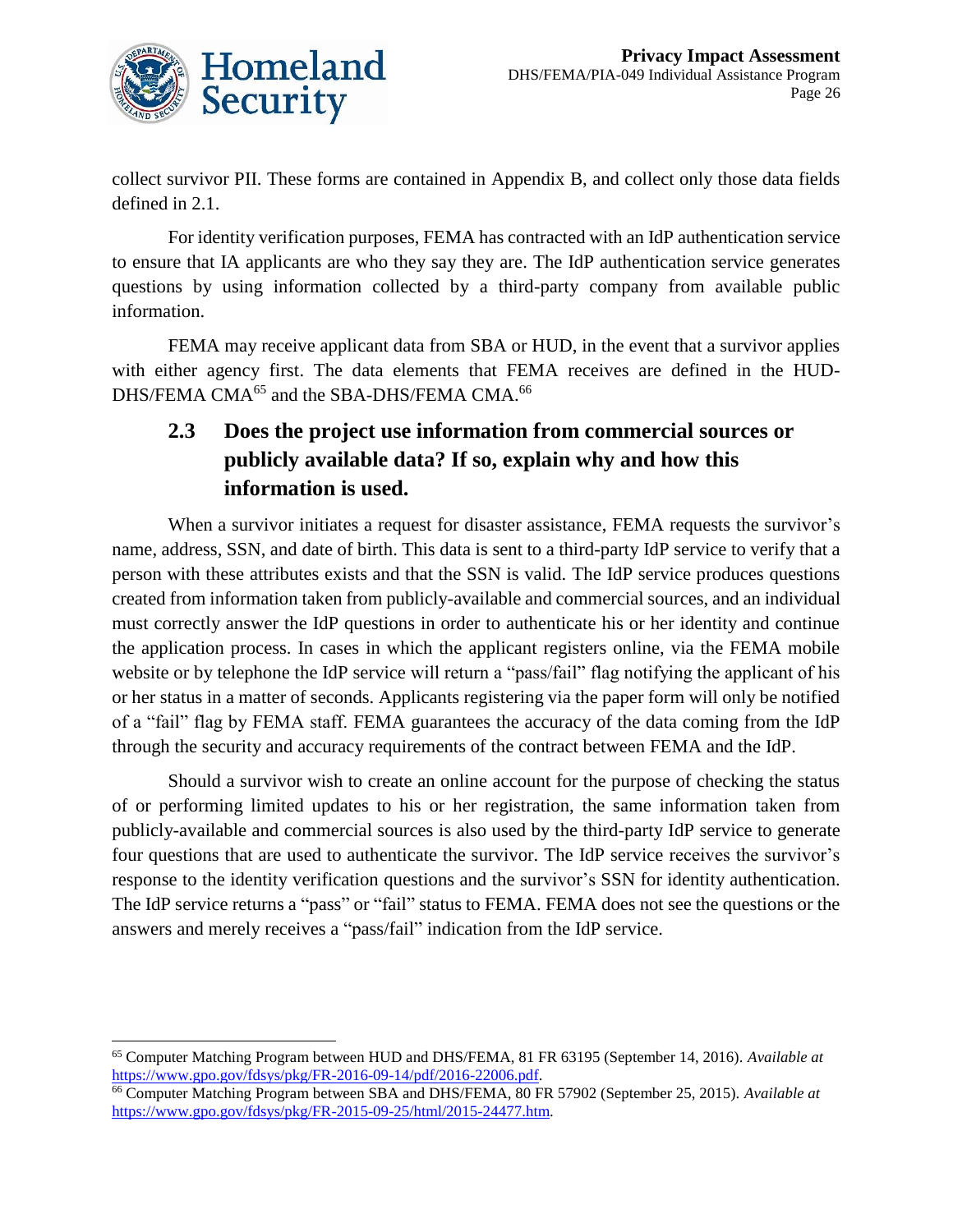

 $\overline{\phantom{a}}$ 

### **2.4 Discuss how accuracy of the data is ensured.**

Since survivors personally complete the online and hardcopy registrations, the information is presumed to be accurate. Survivors who opt to use the telephone registration process provide their information to the NPSC representative, who enters the data into the system. Regardless of the manner of registration, all applicants must pass the IdP in order to verify their identity.

Survivors receive a hard-copy printout of their registration via a mail-out package and therefore are aware of their own registration information and informed that they can correct errors and update information either through the online portal at [www.disasterassisitance.gov](http://www.disasterassisitance.gov/) or by calling the NPSC. The mail-out packages include guidance on the appeals process, as well as a redress notice. Because survivors themselves are the source of the information, it is assumed that the survivor will verify the accuracy of information entered. The integrity of the data is maintained by the IT security controls on the individual IT systems, as well as auditing procedures, as required by DHS policy.

In order to monitor their application status or update their information, survivors may establish a User ID, password, and personal identification number (PIN) in order to create an online account at [www.disasterassistance.gov](file://///dhsnet.ds1.dhs/osem_shares/PRIV/Privacy%20Office/Compliance/PIA/FEMA/Individual%20Assistance-published/www.disasterassistance.gov) and gain limited access to their own data. Only survivors that wish to gain access will need to create an account. Otherwise, no account is required in order to receive assistance.

Additionally, according to the contract between FEMA and the IdP, the IdP provider is required to guarantee accuracy of the data sent to FEMA.

The information FEMA receives from HUD and SBA undergoes verification against the SSN, and FEMA verifies that the PII provided by HUD or SBA matches what the applicant provides. Further, data accuracy is guaranteed through the CMAs between DHS/FEMA and HUD<sup>67</sup> and DHS/FEMA and SBA.<sup>68</sup>

## **2.5 Privacy Impact Analysis: Related to Characterization of the Information**

**Privacy Risk:** The IA program could maintain inaccurate information about disaster assistance applicants, particularly when the data is collected from other federal agencies in the event that the applicant applies with HUD or SBA first.

**Mitigation:** FEMA mitigates this privacy risk by verifying any applicant data received from other federal agencies against the applicant's SSN, and if inaccuracies are found in the

<sup>67</sup> Computer Matching Program between HUD and DHS/FEMA, 81 FR 63195 (September 14, 2016). *Available at*  [https://www.gpo.gov/fdsys/pkg/FR-2016-09-14/pdf/2016-22006.pdf.](https://www.gpo.gov/fdsys/pkg/FR-2016-09-14/pdf/2016-22006.pdf)

<sup>68</sup> Computer Matching Program between SBA and DHS/FEMA, 80 FR 57902 (September 25, 2015). *Available at*  [https://www.gpo.gov/fdsys/pkg/FR-2015-09-25/html/2015-24477.htm.](https://www.gpo.gov/fdsys/pkg/FR-2015-09-25/html/2015-24477.htm)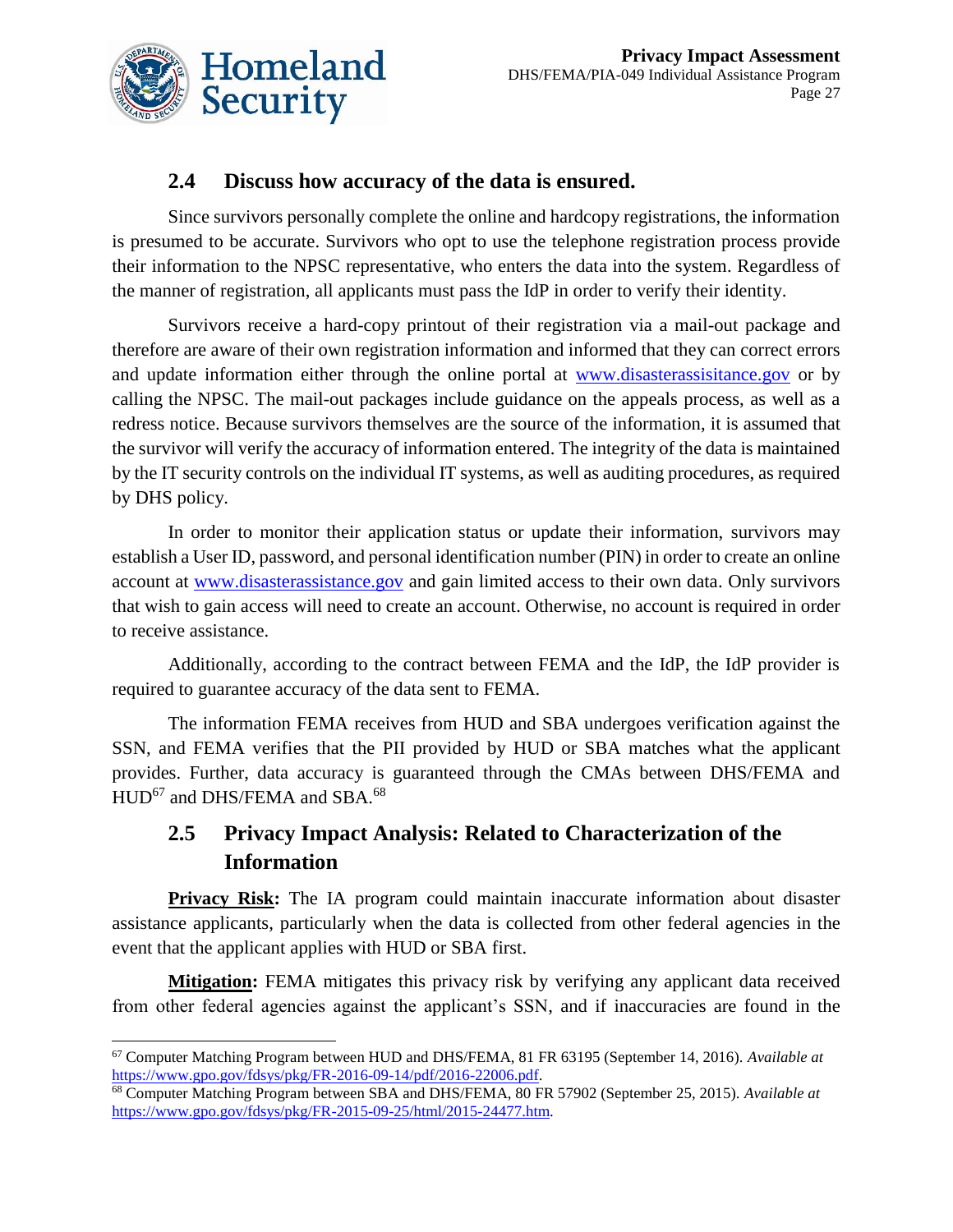

received data, FEMA supplies the correct data from the applicant's FEMA file, which will automatically update HUD and SBA's files via the CMAs.

**Privacy Risk:** A survivor may inadvertently provide inaccurate information.

**Mitigation:** When a survivor contacts FEMA, FEMA verifies the applicant's PII by asking for the applicant's name, address, Registration ID (or SSN, if they do not know his or her Registration ID), and last four of the SSN (in the event that the survivor supplied his or her Registration ID). FEMA also sends each applicant a hard-copy printout of his or her application. This procedure provides the applicants with a means to check for any application errors. Additionally, FEMA offers applicants multiple methods of correcting any discrepancy in their data to assure that the IA program will properly process their applications. Survivors may edit their data via [www.disasterassistance.gov,](http://www.disasterassistance.gov/) via FEMA's mobile website at [http://m.fema.gov/,](http://m.fema.gov/) or by contacting a NPSC representative via FEMA's toll-free Disaster Assistance Helpline.

**Privacy Risk:** The identity verification "pass/fail" flag could inaccurately fail or pass an individual.

**Mitigation:** To mitigate the risk of an erroneous failure, FEMA has set up a manual review process for applicants who received a "fail" flag. In order to mitigate the risk of an inaccurate "pass," DHS/FEMA has contracted with a third-party IdP service that is contractually required to guarantee data accuracy, and FEMA verifies the information with the applicant in the event of a "fail" flag. FEMA also conducts routine data accuracy reviews from this service by sampling passed applications for data accuracy.

## **Section 3.0 Uses of the Information**

### **3.1 Describe how and why the project uses the information.**

FEMA uses the survivor-provided information to determine eligibility for assistance, and if eligible, to provide assistance to disaster survivors. FEMA also uses the information collected for inspection management, which verifies survivor damage claims and assesses the repair or replacement costs. Survivors are required to submit supporting documents such as a driver's license or a government-issued picture ID, property title, tax bill, or utility bill for proof of occupancy. FEMA also uses subsets of applicants' PII for administrative purposes including: budgeting, sheltering, prioritizing assistance, and administering the appeals process.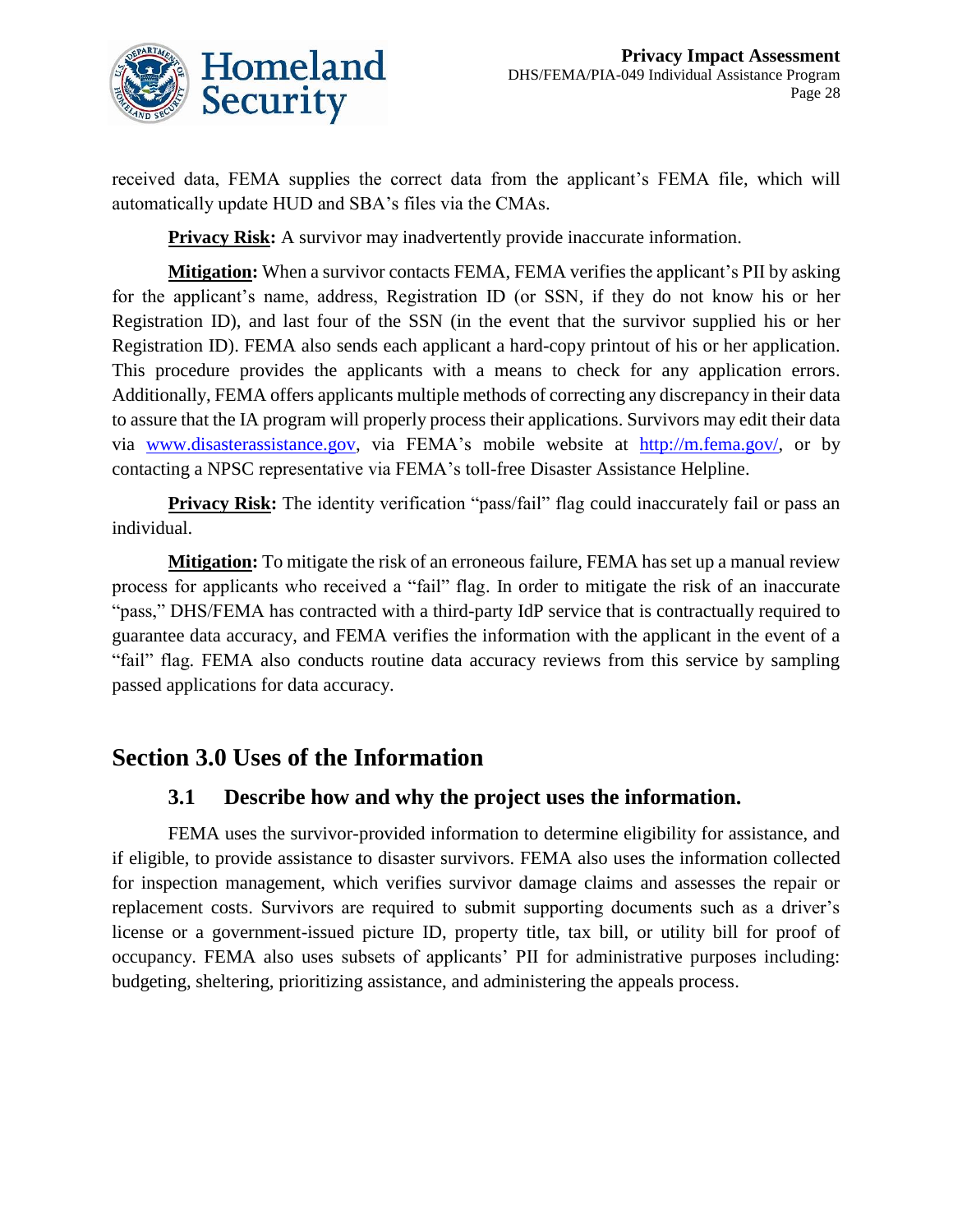

FEMA also shares survivor PII with participating partner agencies,  $SBA^{69}$  and  $HUD$ ,<sup>70</sup> which then use the information to contact survivors about additional assistance that may be available through a participating partner agency when the survivor does not choose to register for such assistance electronically.

FEMA uses the applicant/co-applicant's SSNs both as proof that the individuals are who they are representing themselves to be, as well as to ensure that the SSNs that were used as part of the application package only receive benefits once, and do not receive additional, duplicate benefits from FEMA or other sources. Applicants' SSNs are also used to verify their identities through the IdP service.

**3.2 Does the project use technology to conduct electronic searches, queries, or analyses in an electronic database to discover or locate a predictive pattern or an anomaly? If so, state how DHS plans to use such results.** 

No.

 $\overline{\phantom{a}}$ 

## **3.3 Are there other components with assigned roles and responsibilities within the system?**

When FEMA uses support personnel from the IRS, the IRS personnel serve as NPSC agents who can process survivor applications and answer applicant's questions.

### **3.4 Privacy Impact Analysis: Related to the Uses of Information**

**Privacy Risk:** FEMA's use of a third-party IdP service and commercial data provider to provide identity authentication poses a risk that a survivor will be denied the benefit of creating an account because of inaccurate information.

**Mitigation:** FEMA mitigates this risk in several ways. To mitigate the risk of inaccurate information DHS/FEMA has agreements in place with the third-party IdP service that require a certain level of accuracy. The IdP service verifies an individual's identity by validating the applicant's responses to verification questions against the IdP's database of amalgamated public records data to ensure that the applicant is the person that is applying for FEMA benefits. FEMA also conducts routine data accuracy reviews from this service by sampling passed applications for data accuracy.

<sup>69</sup> Computer Matching Program between SBA and DHS/FEMA, 80 FR 57902 (September 25, 2015). *Available at*  [https://www.gpo.gov/fdsys/pkg/FR-2015-09-25/html/2015-24477.htm.](https://www.gpo.gov/fdsys/pkg/FR-2015-09-25/html/2015-24477.htm) 

<sup>70</sup> Computer Matching Program between HUD and DHS/FEMA, 81 FR 63195 (September 14, 2016). *Available at* [https://www.gpo.gov/fdsys/pkg/FR-2016-09-14/pdf/2016-22006.pdf.](https://www.gpo.gov/fdsys/pkg/FR-2016-09-14/pdf/2016-22006.pdf)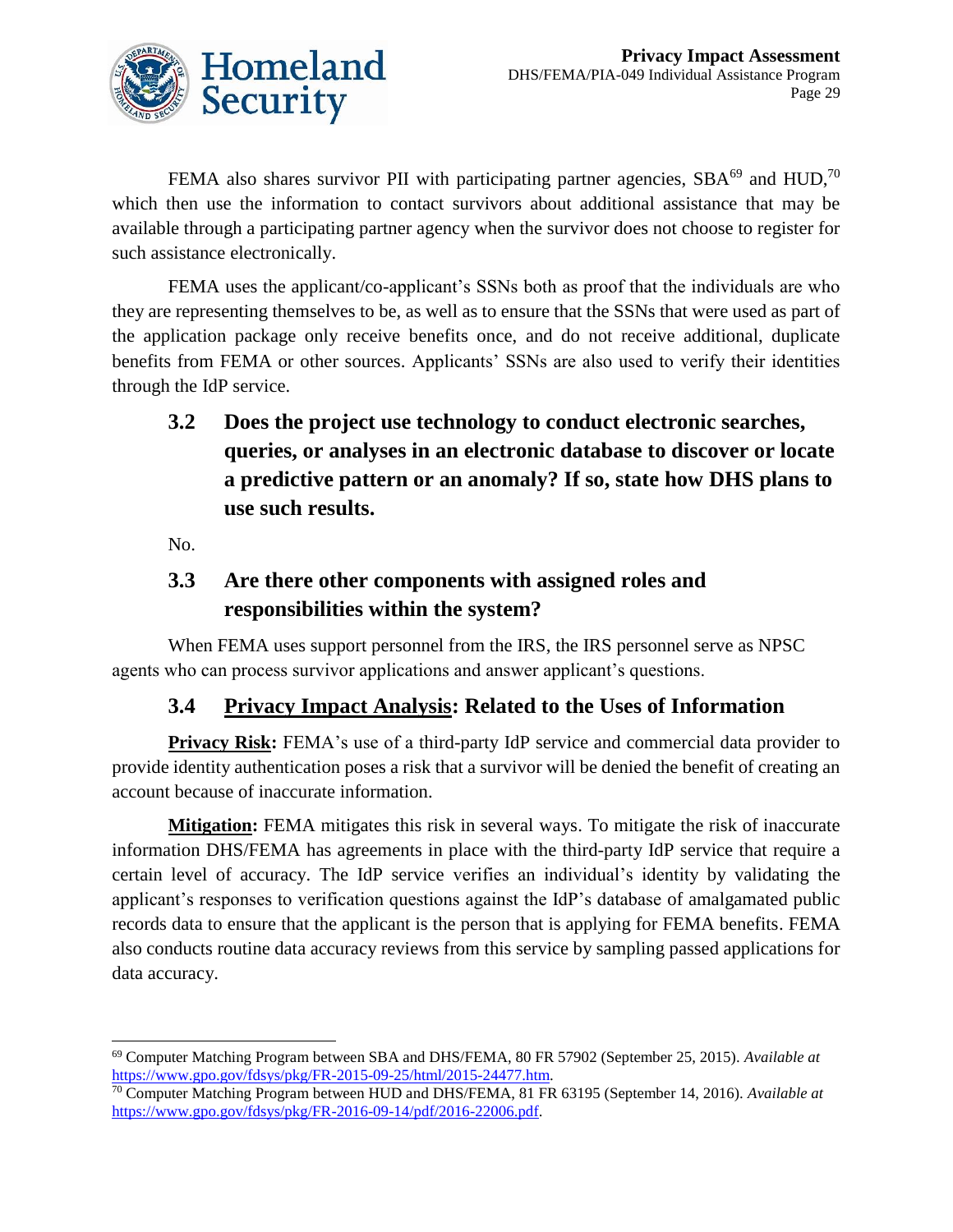

**Privacy Risk:** The third-party IdP service could use the information for purposes other than those specifically stated by FEMA.

**Mitigation:** FEMA mitigates this risk by putting in place a contractual arrangement stating that the IdP may not use the information for any purpose other than providing FEMA the data it is contractually obligated to provide. Violation of these terms will result in a cause of action against the IdP.

**Privacy Risk:** Personnel could use the information in the IA program for purposes other than those for which it was originally collected.

**Mitigation:** FEMA mitigates this privacy risk in several ways. First, FEMA is bound by the Routine Uses defined in the DRA SORN.<sup>71</sup> Second, FEMA limits its data collection from IA applicants to only data that is required to process disaster assistance applications. Third, IA datasets are minimized to reduce the amount of PII that transverses FEMA IT systems and to ensure that only those FEMA programs and personnel with a need to know are able to access this PII. Fourth, FEMA also limits IT system access to authorized users. Access is based on an individual's roles and responsibilities, and all users are required to sign a Rules of Behavior Agreement in order to access any FEMA systems. Any individual, including IRS agents, discovered to have inappropriately accessed any of the IA IT systems will face disciplinary action up to and including loss of security clearance and/or termination of employment. Last, the Information System Security Officer (ISSO) for IA performs periodic system access reviews.

### **Section 4.0 Notice**

## **4.1 How does the project provide individuals notice prior to the collection of information? If notice is not provided, explain why not.**

Notice is provided by way of the DRA SORN.<sup>72</sup> In addition, a Privacy Notice<sup>73</sup> is provided in hardcopy, electronic form, or verbally by NPSC staff to survivors requesting assistance. The notice explains why FEMA collects the survivor's PII, what it is used for, with what agencies or entities the data is shared, the consequences of failure to submit the PII, and the legal authorities for collecting and sharing survivor PII.

l <sup>71</sup> DHS/FEMA-008 Disaster Recovery Assistance Files, 78 FR 25282 (April 30, 2013).

<sup>72</sup> *Id.*

<sup>73</sup> *See* Appendix B: OMB 1660-002: FEMA Form 009-0-1.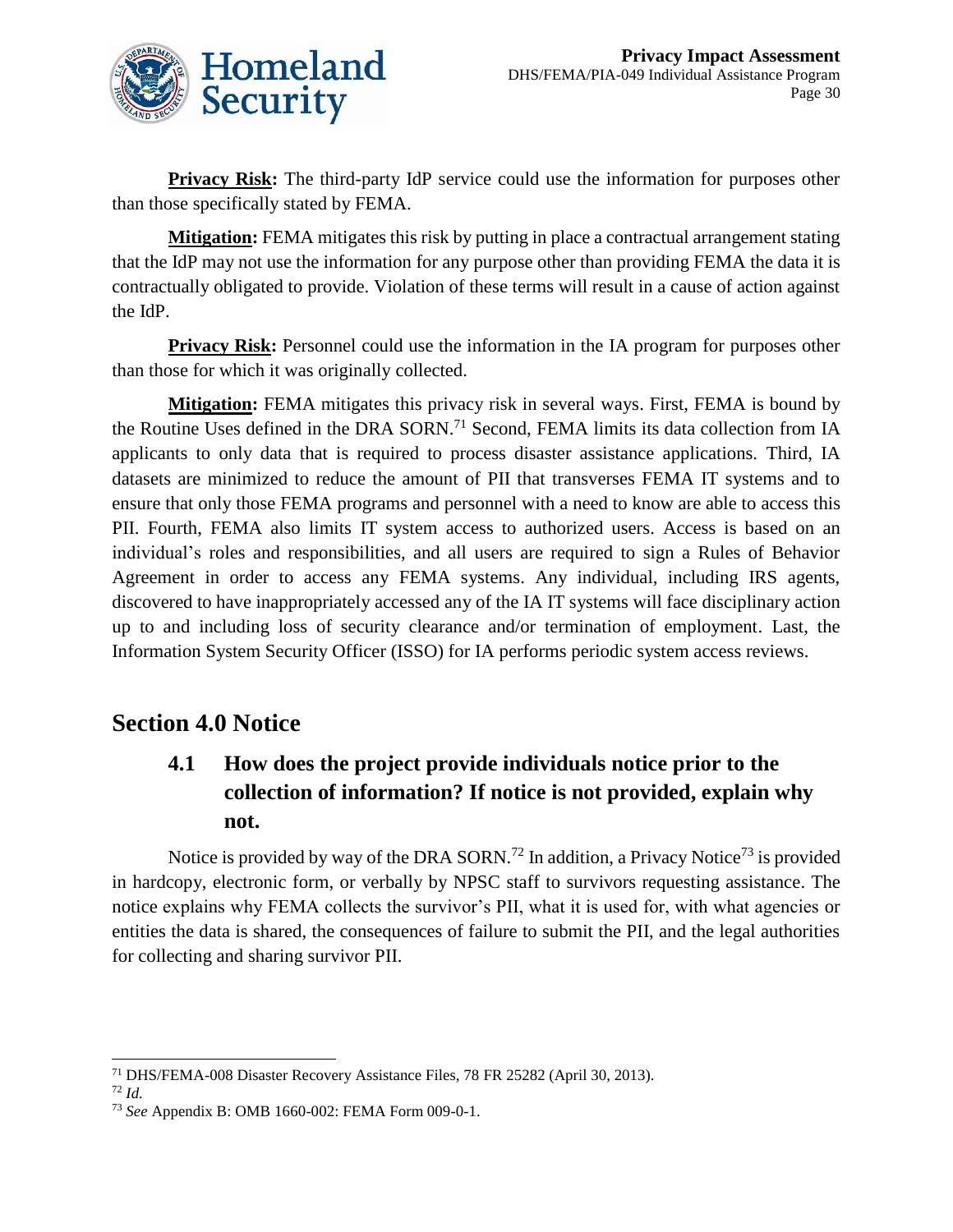

## **4.2 What opportunities are available for individuals to consent to uses, decline to provide information, or opt out of the project?**

During the registration process, prior to entering any PII, FEMA informs the survivor, through the Privacy Notice, that failure to submit the necessary PII may result in the denial of disaster assistance. A survivor can also exit the registration process at any time prior to submitting the application, and his or her PII will be deleted.

### **4.3 Privacy Impact Analysis: Related to Notice**

**Privacy Risk:** Survivors may be unaware of the collection and uses of their PII.

**Mitigation:** This risk is mitigated because notice is provided to survivors through the Privacy Notices on all the forms that survivors complete, including the online forms, as well as verbally by the NPSC representative during a phone interview, and by the DRA SORN.<sup>74</sup>

**Privacy Risk:** The individuals applying for FEMA's IA programs might not receive a Privacy Notice informing them about what PII is collected and how it is used at the time their information is collected.

**Mitigation:** This risk is mitigated because FEMA provides notice of its information collection to facilitate the provision of its IA programs in several ways. Methods include Privacy Notices on paper forms, web and mobile sites, and a verbal privacy notice provided by FEMA's NPSC staff who provide telephone assistance to applicants. Lastly, this document and the DRA SORN<sup>75</sup> provide notice of FEMA's collection of information for IA programs.

## **Section 5.0 Data Retention by the project**

### **5.1 Explain how long and for what reason the information is retained.**

IA data is retained according to the records schedules defined in 1.4, depending upon the type of record and the schedule which it belongs to.

- Under GRS-5.4, Item 080, Housing Rental and Lease Records are temporary and should be destroyed three years after lease termination, lapse, reassignment, rejection of application, cancellation of lease, or conclusion of litigation, as applicable.
- Under GRS-5.5, Item 020, mail, printing, and telecommunication control records are temporary and should be destroyed when one year old or when superseded or obsolete, whichever is applicable, but longer retention is authorized, if required for business use.

 $\overline{a}$ <sup>74</sup> DHS/FEMA-008 Disaster Recovery Assistance Files, 78 FR 25282 (April 30, 2013).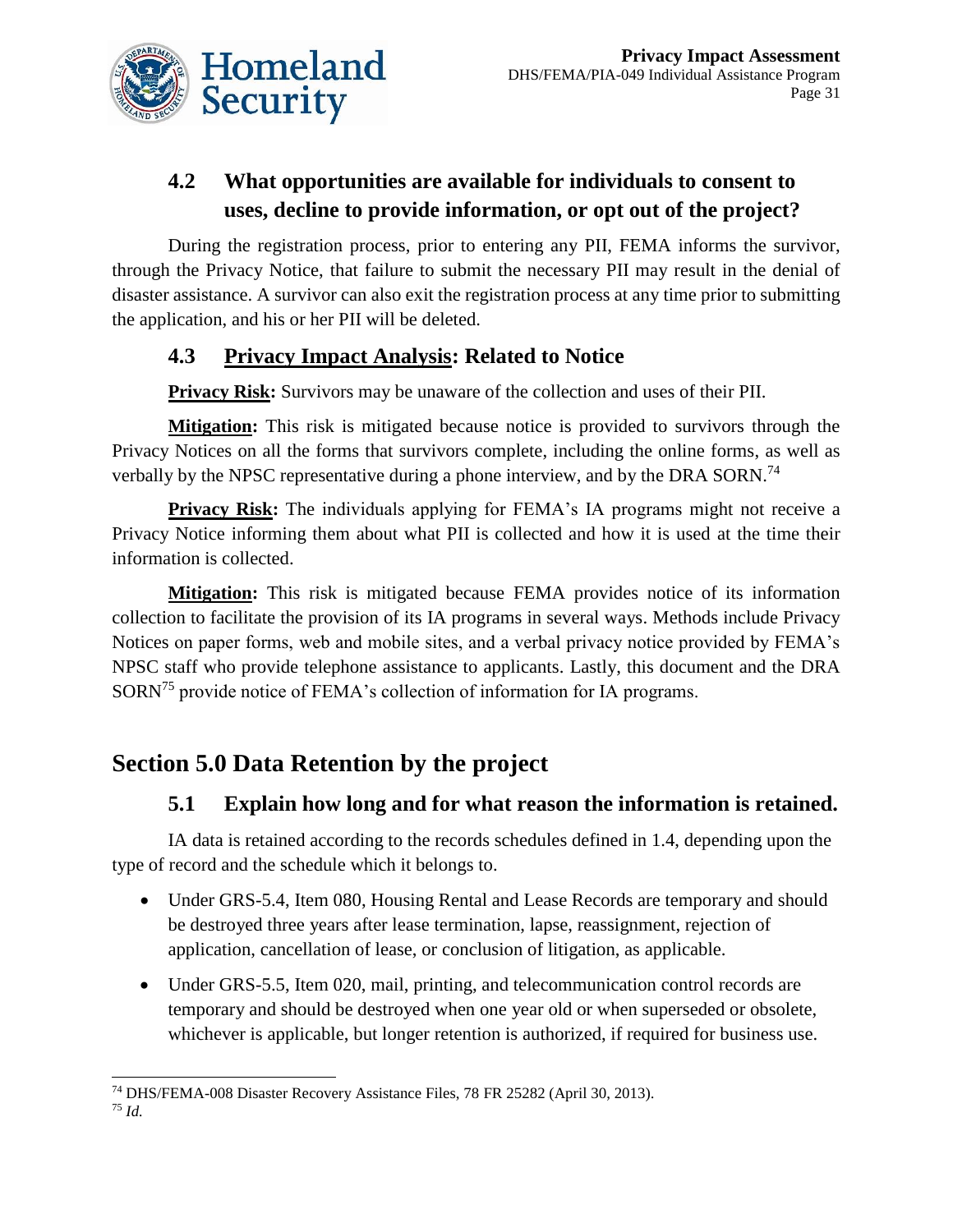

- DAA-0563-2012-0002-0007 provides that all mission activities photographs that provide adequate and proper documentation of mission activities are permanent. They must be cut off at the end of the calendar year in which they were created. FEMA must transfer to NARA in 3 year blocks at the end of the last year of the block, along with any related documentation and external finding aids in hard copy or electronic form.
- Under N1-311-86-001, Item 4C6b, any correspondence with insurance carriers that hold policies on disaster survivors' residences are temporary. These files must be consolidated at the appropriate regional office upon termination of the disaster (when all families have been relocated to permanent housing; the audit, if one is made, has been accepted by both FEMA and the state; and all monies due have been received). These records should be retired to a Federal Records Center (FRC) 1 year after termination, and they should be destroyed 3 years after termination.
- Under N1-311-86-001, Item 4C6c, correspondence files associated with the duplication of benefits are temporary. These files should be consolidated at the appropriate regional office upon closeout of Disaster Field Operations. They should be retired to an FRC 1 year after closeout, and destroyed 3 years after closeout.
- Under N1-311-86-001, Item 4C10a, all IA program files, except those relating to temporary housing and Individual and Family Grant programs, which include other programs such as Disaster Unemployment Assistance, Crisis Counseling and Training, Legal Services, Superfund, Flood Plain Management, Duplication of Benefits, and the Cora Brown Fund, are temporary. They must be retired to inactive storage when 2 years old, and destroyed when 6 years, 3 months old.
- Under N1-311-86-001, Item 4C10b, Temporary Housing Files, including copies of computer printouts scoreboards, Federal Coordinating Officer's digests, correspondence, and related records are temporary. They must be destroyed when database elements have been established and defined.
- Under N1-311-86-001, Item 4C10c, records relating to mobile home and travel trailer program files, including copies of correspondence and procedures, e.g., acquisitions, technical standards, and guides; specimen contracts and procurement documents; data on mobile home programs at disaster sites; and working papers on manuals, instructions, and other issuances are temporary. These records should be cut off at the end of the calendar year, and destroyed 6 years and 3 months after cutoff.
- Under N1-311-86-001, Item 4C10d, files relating to permanent relocations under the Superfund and purchases of properties under Section 1362, which include headquarters files relating to individual property owners, background data, addresses, value of property, negotiation records, and related records, are permanent. These records should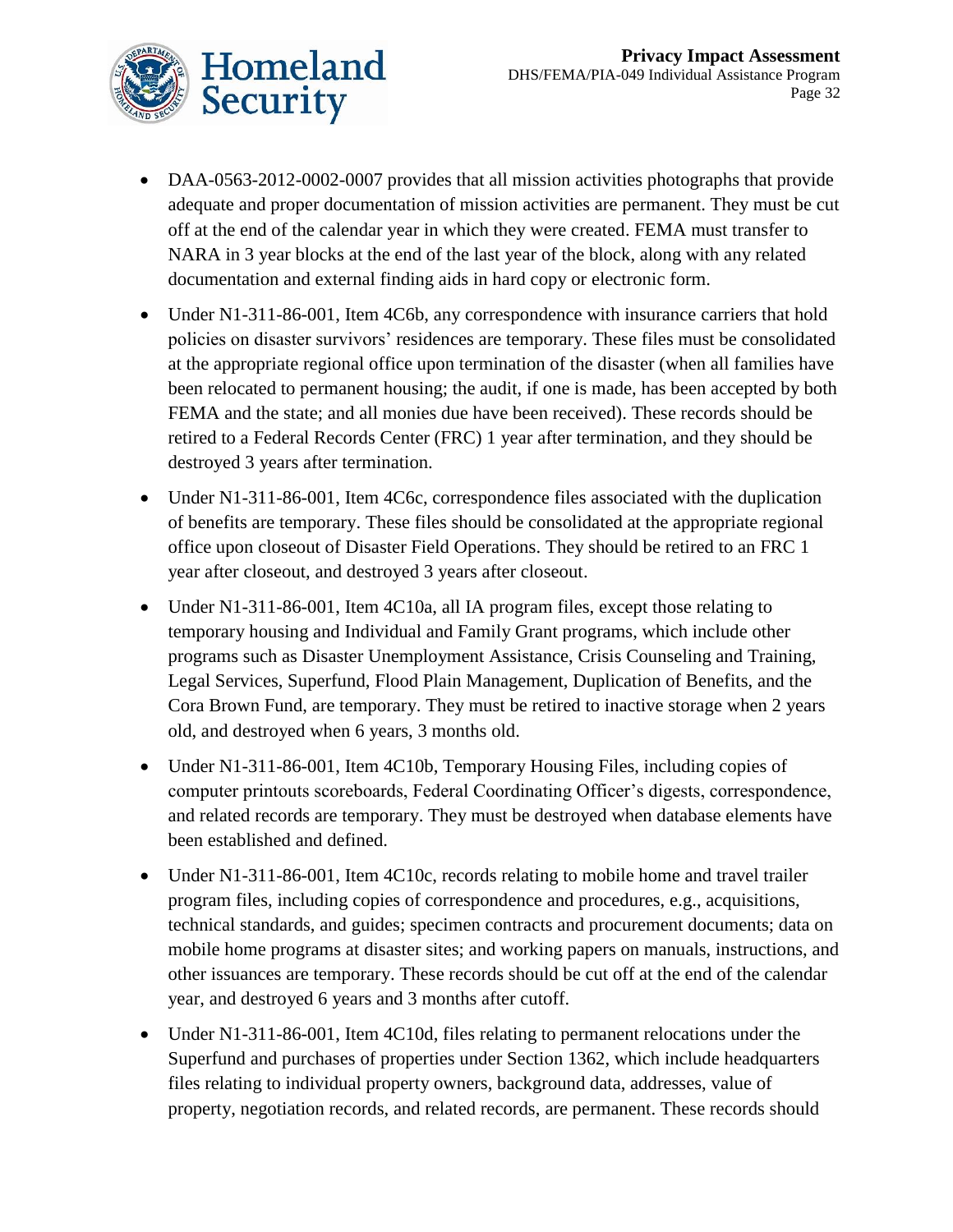

be cut off at the conclusion of the project, retired to an FRC 3 years after cutoff, and then transferred to the National Archives in 5-year blocks 20 years after cutoff.

- N1-311-00-001, Item 1 provides that customer services satisfaction surveys that have been filled out and returned by disaster applicants are temporary. They should be destroyed upon the transmission of the final report.
- N1-311-00-001, Item 2 requires that statistical and analytical reports that are based on survey responses and document trends and recommend programmatic changes to disaster assistance are temporary. They should be cut off at the close of the report, retired to an FRC 3 years after cutoff, and destroyed 20 years after cutoff.
- N1-311-00-001, Item 3 requires that a composite of survey results per disaster are maintained in an agency-standard database. These records are temporary and should be destroyed when no longer needed for analytical purposes.
- N1-311-86-001, Item 4B6b requires that documents created in developing protection criteria for shelters in private homes, including drawings, specifications, home protection surveys, and other records on required protection for individual families in their homes are temporary. They should be cut off at completion of the contract and destroyed 3 years after cutoff.
- Per N1-311-04-5, Item 1, records pertaining to September 11, 2001, and Hurricane Katrina and all records categories associated with these events are permanent, per the FEMA records disposition manual. This disposition instruction is applicable to records, both paper and electronic, regardless of format or media. These records are permanent, and they should be cut off when all activity has ceased for the particular operations after. They should be transferred to an FRC 1 year after cutoff and transferred to the National Archives 20 years after cutoff.
- Per N1-311-04-5, Item 2, all records relating to Hurricane Katrina and September 11, 2001, which have temporary dispositions in the FEMA records disposition manual are temporary. Cutoff occurs when all activity has ceased for the particular operations area. They should be transferred to an FRC 1 year after cutoff and destroyed 75 years after cutoff.
- Per N1-311-04-5, all unscheduled records categories associated with Hurricane Katrina and September 11, 2001, remain unscheduled. These records should be cut off when all activity has ceased for the particular operations area. Programs in possession of these records should contact their local Records Liaison Officer or the Headquarters Information Management Division, Records Management branch to in order to develop a disposition schedule. Records should be transferred to an FRC 1 year after cutoff.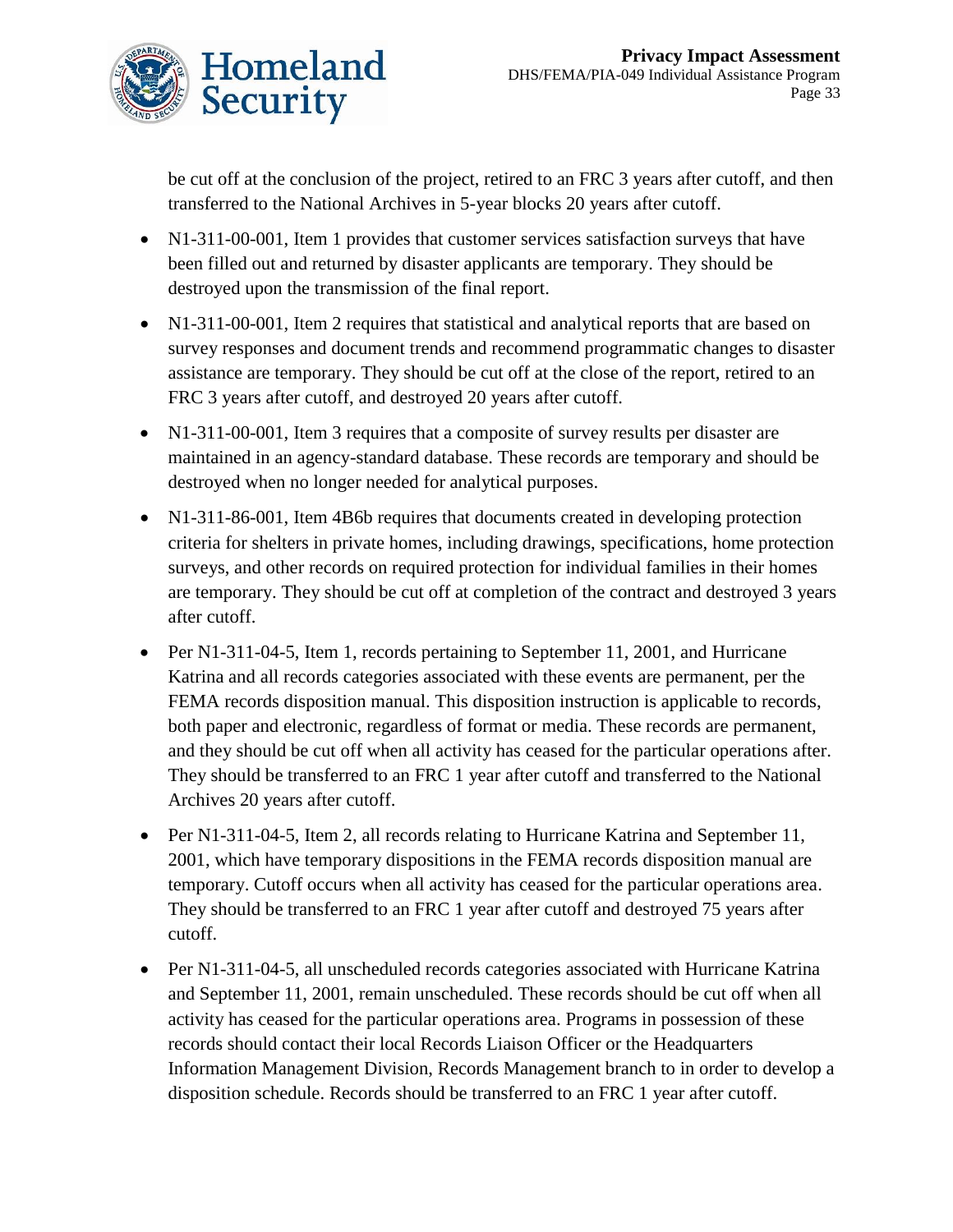

- Per N1-311-04-5, Item 3, all records associated with a domestic catastrophic event, to include September 11, 2001, and Hurricane Katrina are permanent, and should be cut off when all activity has ceased for the particular operations area. The records should be transferred to an FRC 1 year after cutoff, and transferred to the National Archives 20 years after cutoff. This category includes, but is not limited to, records relating to preresponse operations; the Presidential Declaration; Emergency Coordination (EC); Emergency Support (ES); Urban Search and Rescue response (US&R); Public Assistance (PA), including, but not limited to, project applications, original damage survey report, mission assignments, funding documents, project time extensions, applicant appeals, eligibility determinations, and documents on insurance requirement, policies, procedures; Individual Assistance (IA) records including, but not limited to, mission assignments, specific IA policies, and guidance/standard operating procedures(s) and correspondence with state and local officials; and Mitigation. This disposition instruction is applicable to records, both paper and electronic, regardless of format or media.
- N1-311-86-1, Item 4C8b(1), provides that master occupant/applicant files, containing all original occupant-related documents, such as site requests, mobile home sales documents, leases, or contracts, are temporary. These records should be consolidated at the appropriate regional office at the end of Phase II (when all shelterees have been moved to permanent housing), retired to an FRC 1 year after the files are consolidated, and destroyed 6 years 3 months after the files are consolidated.
- Per N1-311-86-1, Item 4C8b(2), provides that working field applicant and occupant files are temporary. They should be reviewed at the end of Phase I operations (when all qualified applicants have received temporary housing) to ensure all occupant-related original documents are in the master occupant/applicant files or Mobile Home Storage Program files, as appropriate. These files should be destroyed when FEMA stops providing services to the occupant.
- Under N1-311-86-1, Item 4C8b(4), control records and logs relating to temporary assistance program files are temporary. These records should be forwarded to the appropriate regional office at the end of Phase II, retired to an FRC 1 year after the end of Phase II, and destroyed 6 years and 3 months after the end of Phase II.

### **5.2 Privacy Impact Analysis: Related to Retention**

**Privacy Risk:** IA will retain the data for a longer period than necessary and not in accordance with the NARA-approved records schedules.

**Mitigation:** This risk is mitigated because FEMA follows all pertinent records schedules discussed in 1.4 and 5.1. In addition, the FEMA Records Branch provides trainings to inform FEMA programs of proper record retention, disposition requirements, records inventory training,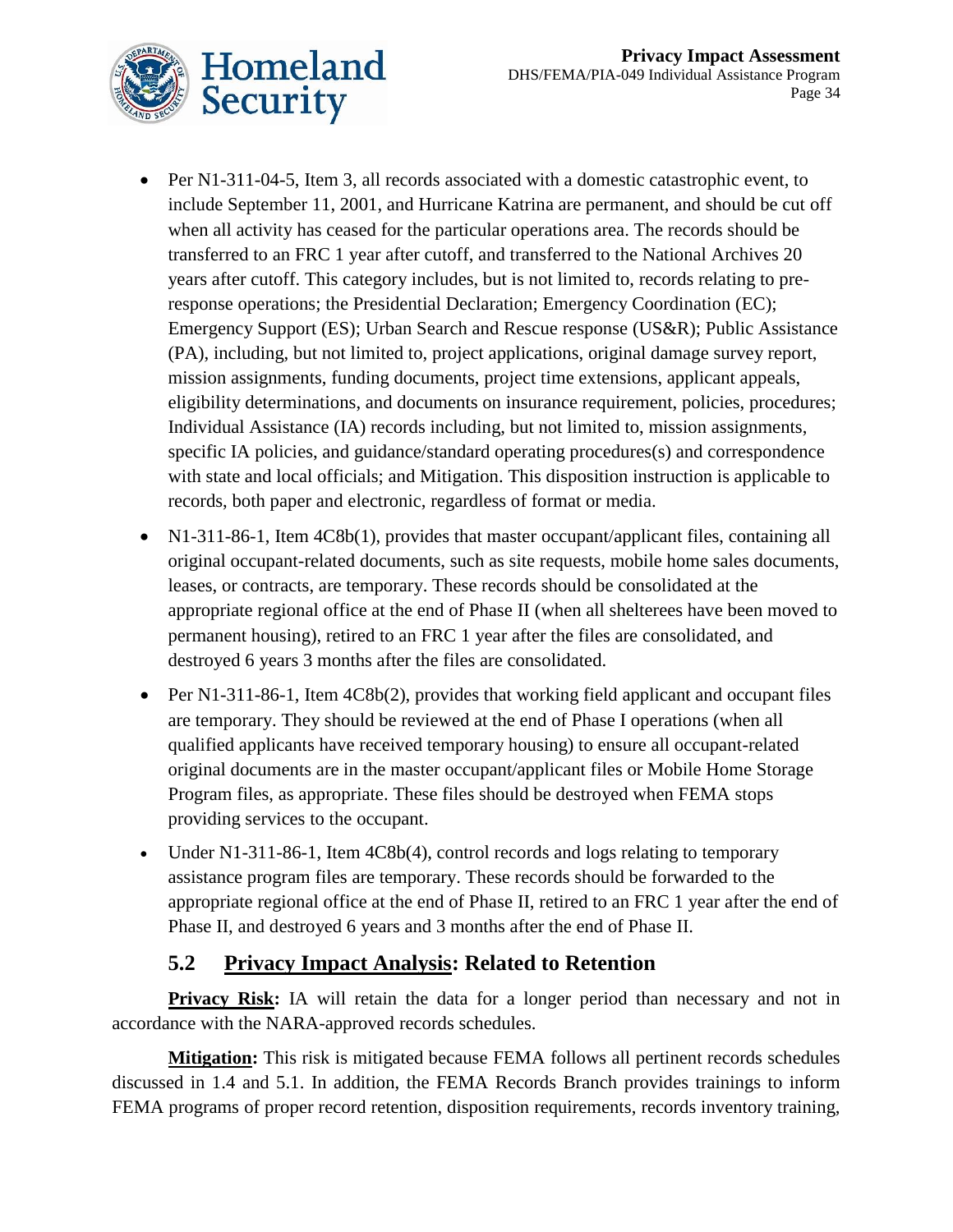

file plan training, and file structure training to ensure that FEMA personnel are aware of the National Archives' requirements.

## **Section 6.0 Information Sharing**

**6.1 Is information shared outside of DHS as part of the normal agency operations? If so, identify the organization(s) and how the information is accessed and how it is to be used.** 

FEMA routinely shares PII outside of DHS with federal, state, tribal, local, international, private sector, and voluntary entities, as defined in the DRA SORN,<sup>76</sup> for the purposes of providing disaster assistance, meeting survivor needs, and preventing the duplication of benefits. FEMA's interagency partners are granted limited access to information as it relates to their programs, and applicants are automatically routed to SBA and/or HUD to determine their eligibility for benefits under their programs, depending on their income. In all cases, access to the data is limited and is granted based on a demonstrated need-to-know basis. Formalized CMAs are in place with SBA<sup>77</sup> and HUD<sup>78</sup> to prevent a duplication of benefits. Each CMA requires that FEMA and HUD and FEMA and SBA compare registration data to ensure that applicants are not receiving duplicate benefits. To do so, each agency compares its records to those of its partner by using the SSN and FEMA Registration ID as each applicant's unique identifier. However, when a match is found, an applicant's benefits are not automatically denied or reduced. FEMA personnel (or HUD or SBA) conduct a manual review of the match to ensure that the match is accurate. If and when this occurs, the agency that has awarded benefits may reduce or deny additional benefits.

### *Housing and Urban Development*

 FEMA and HUD share information in order to prevent applicants from receiving duplicate benefits from either agency, as well as to quickly transition applicants and their families from the temporary relief programs provided by FEMA into longer-term relief programs administered by HUD.<sup>79</sup> HUD uses FEMA data to assess damage and allocate Community Development Block Grant Disaster Recovery (CDBG-DR) funds to the most impacted states and local governments (grantees). Those grantees administer CDBG-DR programs that provide aid to disaster survivors, most often by funding housing rehabilitation. CDBG-DR assistance is meant to address unmet needs that remain after a disaster survivor has received insurance proceeds and any aid from FEMA

 $\overline{a}$ <sup>76</sup> *Id.* 

<sup>77</sup> Computer Matching Program between SBA and DHS/FEMA, 80 FR 57902 (September 25, 2015). *Available at* [https://www.gpo.gov/fdsys/pkg/FR-2015-09-25/html/2015-24477.htm.](https://www.gpo.gov/fdsys/pkg/FR-2015-09-25/html/2015-24477.htm) 

<sup>78</sup> Computer Matching Program between HUD and DHS/FEMA, 81 FR 63195 (September 14, 2016). *Available at* [https://www.gpo.gov/fdsys/pkg/FR-2016-09-14/pdf/2016-22006.pdf.](https://www.gpo.gov/fdsys/pkg/FR-2016-09-14/pdf/2016-22006.pdf)

<sup>79</sup> *See* [https://www.hud.gov/info/disasterresources.](https://www.hud.gov/info/disasterresources)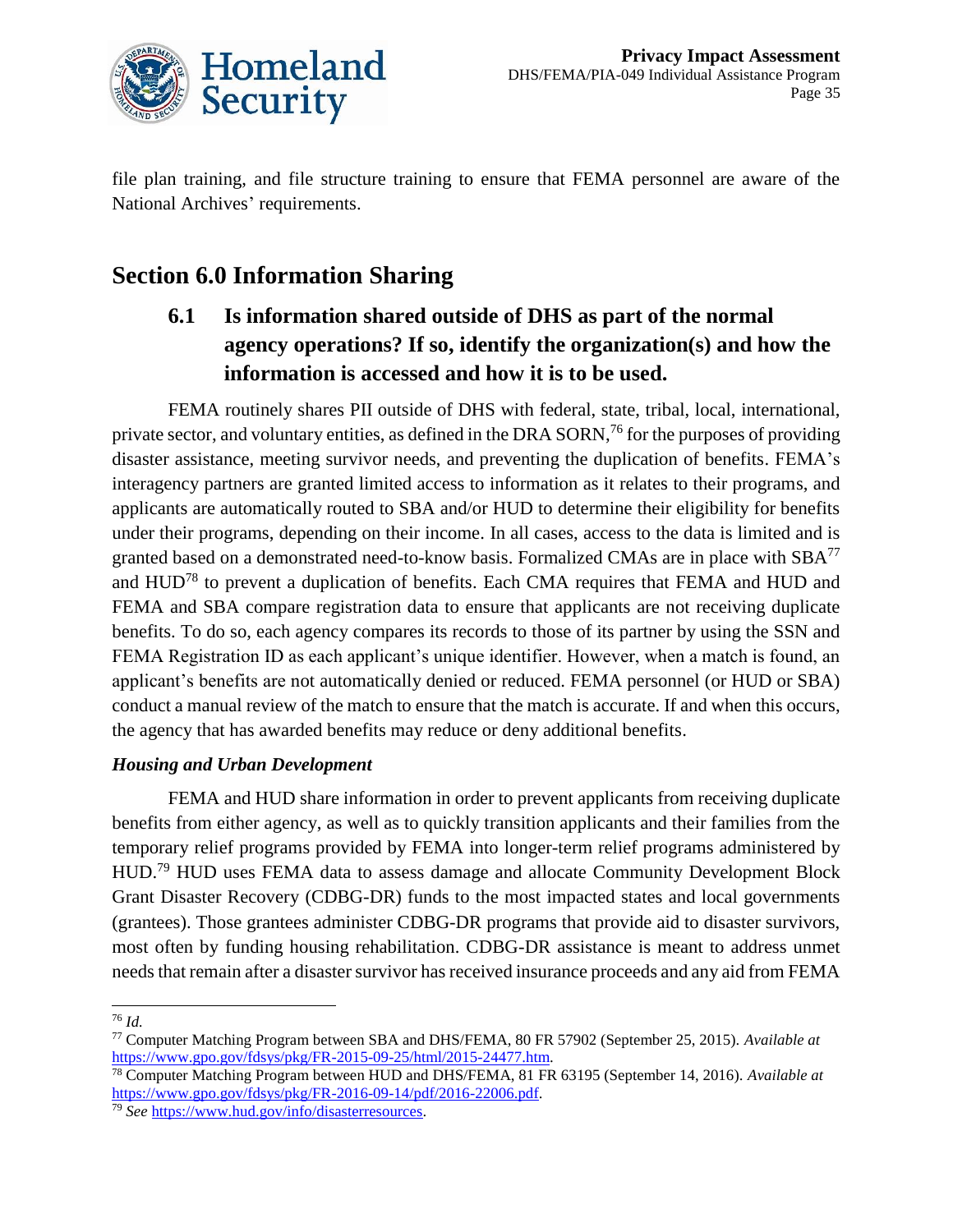

or SBA. The CMA between HUD and FEMA enables HUD and CDBG-DR grantees to identify these unmet needs, as well as to prevent recipients from receiving duplicate benefits.

 HUD may also use FEMA data to help disaster survivors through its standard programs, such as public housing and housing choice vouchers. Survivors receiving temporary housing assistance from FEMA who also have very low incomes may be eligible for HUD housing assistance. HUD identifies these individuals using FEMA data, and helps them to transition from temporary FEMA assistance to longer-term HUD assistance.

FEMA and HUD perform a computer match<sup>80</sup> on the following data elements:

- FEMA Registration ID;
- FEMA Disaster Number;
- SSN of the head of household;
- First and Last Name and Middle Initial of the head of household;
- Date of birth of head of household; and
- Damaged Address Street Address.

#### *Small Business Administration Loans*

 $\overline{\phantom{a}}$ 

Through ONA, the SBA provides low-interest, long-term loans to assist individuals and households with personal property; transportation; and moving and storage expenses incurred due to a declared disaster. To determine a survivor's eligibility for an SBA loan, the survivor must meet an income threshold. This determination is part of the IA application process, and if a survivor passes the income threshold minimum of \$33,000 per year, FEMA routes his or her application to SBA, where the SBA evaluates the survivor on their suitability to receive a low-interest loan. SBA returns a status once the survivor's loan eligibility has been determined. This information is made available to the survivor via his or her online account, or via telephone, in the event that an individual does not have an online account. SBA uses information provided by FEMA, as part of the CMA,<sup>81</sup> in order to contact those survivors who are eligible for the SBA loan program and did not create an online account at [www.disasterassistance.gov.](file://///dhsnet.ds1.dhs/osem_shares/PRIV/Privacy%20Office/Compliance/PIA/FEMA/Individual%20Assistance-published/www.disasterassistance.gov) FEMA may provide additional assistance to supplement SBA's assistance once an SBA eligibility determination has been made.

<sup>&</sup>lt;sup>80</sup> A computer matching program is a computerized comparison of two or more automated systems of records for the purpose of establishing or verifying eligibility or compliance as it relates to cash or in-kind assistance or payments under federal benefit programs.

<sup>81</sup> Computer Matching Program between SBA and DHS/FEMA, 80 FR 57902 (September 25, 2015). *Available at* [https://www.gpo.gov/fdsys/pkg/FR-2015-09-25/html/2015-24477.htm.](https://www.gpo.gov/fdsys/pkg/FR-2015-09-25/html/2015-24477.htm)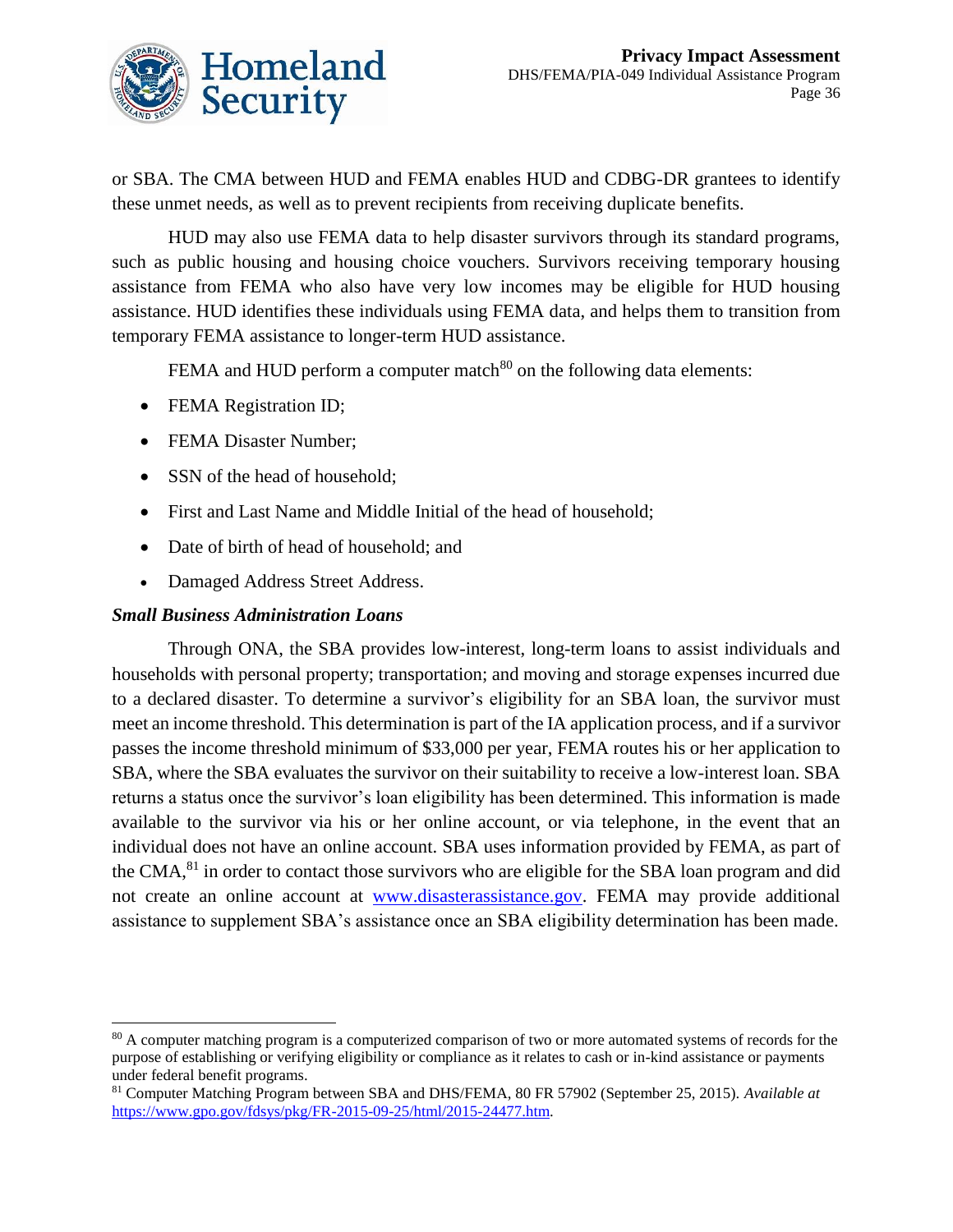

Like HUD, FEMA and SBA have entered into a CMA to prevent survivors from receiving duplicate benefits from both agencies.<sup>82</sup>

FEMA and SBA compare records on the following data elements:

- FEMA Registration ID Number;
- SSN;
- Name;
- Address;
- Date of birth;
- Damaged property information;
- Insurance policy data;
- Property occupant data;
- Vehicle registration data; and,
- Flood zone and flood insurance data.

#### *Social Security Administration*

FEMA has partnered with the SSA to enable applicants who are currently receiving Social Security benefits to automatically change their address to ensure continued receipt of benefits. From within their [www.disasterassistance.gov](file://///dhsnet.ds1.dhs/osem_shares/PRIV/Privacy%20Office/Compliance/PIA/FEMA/Individual%20Assistance-published/www.disasterassistance.gov) account, an applicant can choose to apply for assistance from other federal agencies. The applicant clicks a link, "Update My Address with the Social Security Administration," which provides a consent and Privacy Notice screen. The applicant provides consent via a checkbox and clicks "Next." The next page verifies the applicant's current address, where they must select a checkbox to confirm their address change, as well as a checkbox to change their phone number. Finally, they select an effective date and click "Next." The final screen is a confirmation page. The information shared with SSA is as follows: street address, city, state, zip, phone number, and phone type.

#### *Food for Florida under the United States Department of Agriculture*

The IHP may share information provided by disaster survivors with the Food for Florida Program (FFF), which shares survivor data with the Florida Department of Children and Families (FDCF) and the Florida Northwood Shared Resource Center (FNSRC) to prequalify and preregister them for additional assistance. FFF is a federally-funded, state-administered program from the U.S. Department of Agriculture's Disaster Supplemental Nutrition Assistance Program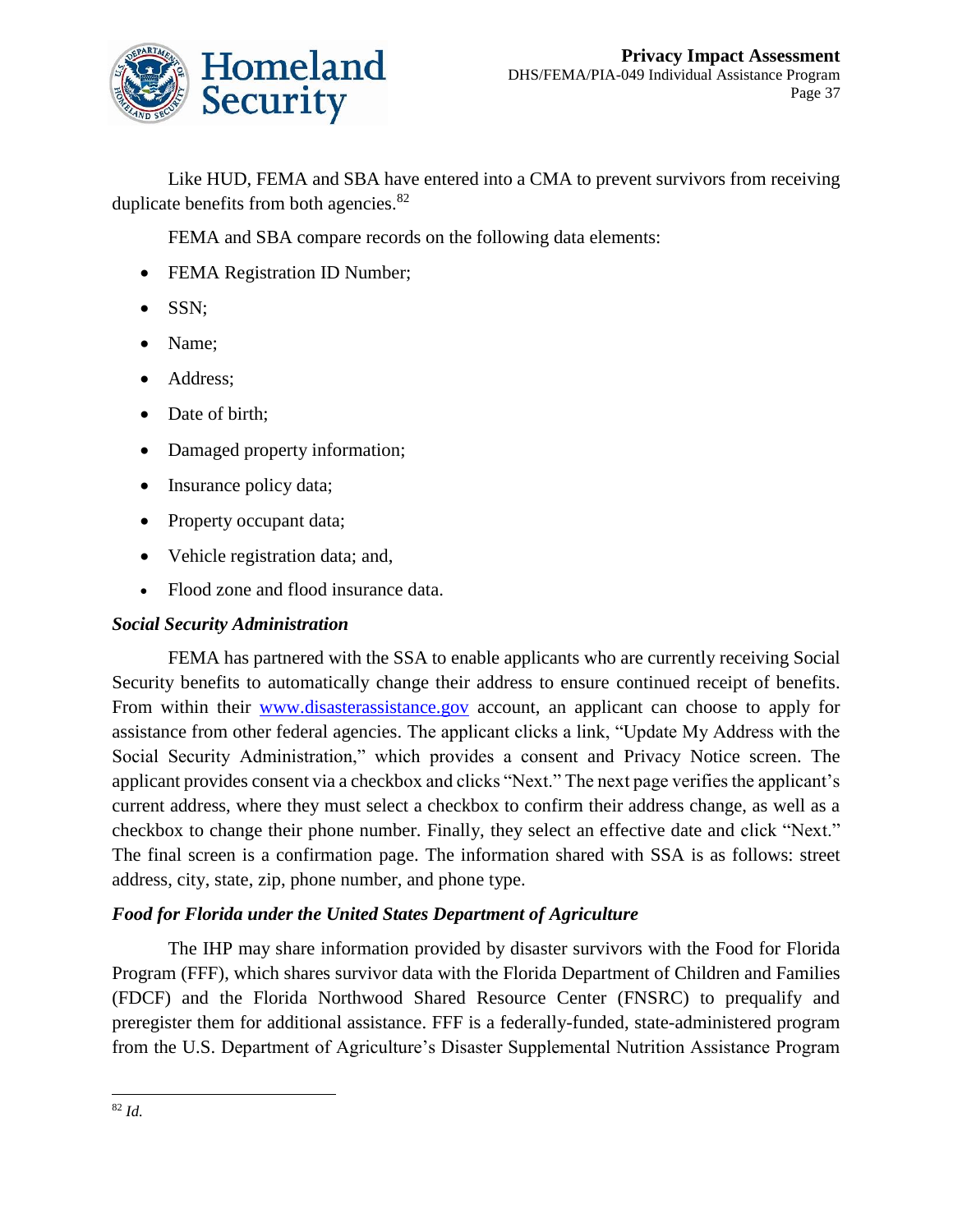

(DSNAP) that provides food to mothers with children in need of food assistance. FEMA has yet to share information with this program. If and when this functionality is turned on, FEMA will share with the DAIP, FFF, FDCF, and the FNSRC:

- FEMA Registration ID;
- Registrant First Name;
- Registrant Last Name;
- Registrant Middle Initial;
- Registrant SSN;
- Registrant Date of Birth;
- Sex indicator for Male or Female of Registrant;
- Applicant Driver's License/ID Number;
- Language;
- Damaged street address;
- $\bullet$  City;
- State;
- $\bullet$  Zip+4;
- $\bullet$  Home damage  $(Y/N)$ ;
- Mailing address;
- Current phone number;
- Alternate phone number; and,
- County code.

#### *Application Status Messaging*

The IHP uses a third-party text message service to provide disaster survivors with registration status change notifications, should they opt-in. The text message notifications to a survivor's mobile device are available for a select number of registration status changes.

SMS status notifications either in English or Spanish are sent from the DAIP to the thirdparty text message service, which dispatches the notification to a survivor's mobile phone. Status notifications only contain the FEMA Registration ID and are available for a variety of events. The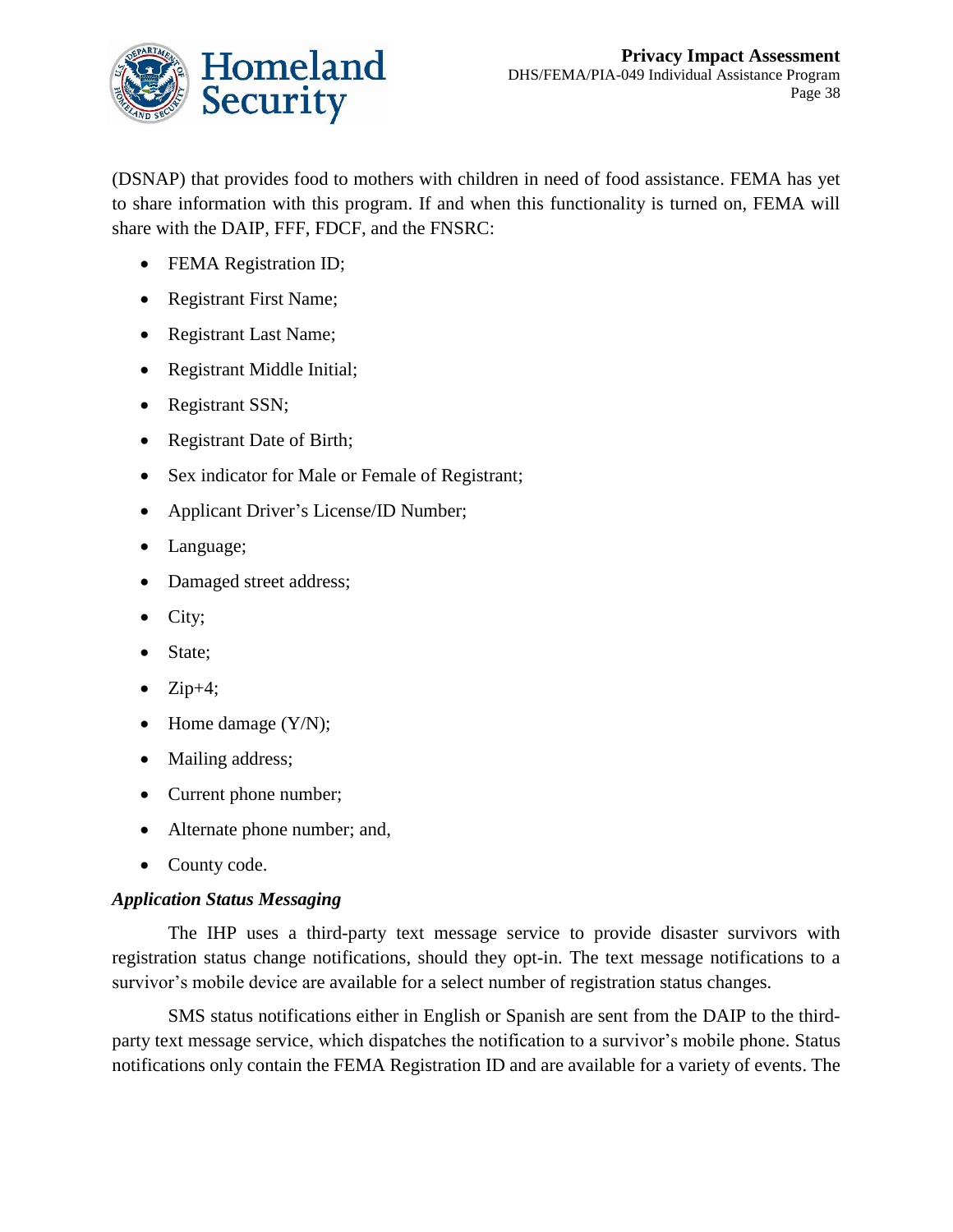

table below maps the events with the corresponding SMS notifications sent to a survivor's mobile phone:

| <b>Event</b>                   | <b>SMS Notification</b>                                                                                                                                                   |
|--------------------------------|---------------------------------------------------------------------------------------------------------------------------------------------------------------------------|
| <b>Opt-in Confirmation</b>     | "FEMA ID#### To complete your subscription to FEMA's text<br>messaging service reply YES to accept or STOP to decline."                                                   |
| <b>Welcome Notification</b>    | "FEMA ID #### You are now set up to get text messages when<br>your application status changes on DisasterAssistance.gov. Reply<br>STOP to end this text message service." |
| <b>Eligibility Decision</b>    | "FEMA ID #### Status updated. Log in to DisasterAssistance.gov<br>to check status. Reply STOP to end this text message service."                                          |
| <b>Request for Information</b> | "FEMA<br>$ID\# \# \# \#$<br>More information<br>needed.<br>$Log$ in<br>to<br>DisasterAssistance.gov for details. Reply STOP to end this text<br>message service."         |
| <b>Inspection</b>              | "FEMA ID#### A FEMA Inspector was unable to contact you.<br>Your case is on hold. Call 1-800-621-FEMA (3362). Reply STOP<br>to end this text message service."            |
| <b>Opt-out Confirmation</b>    | "FEMA ID#### You have stopped FEMA's text messaging<br>service. Continue to check status at DisasterAssistance.gov."                                                      |

The SMS capability is expected to reduce the number of calls to FEMA NPSCs and visits to [www.disasterassistance.gov](http://www.disasterassistance.gov/) by satisfying the survivor's desire for timely status change notifications without requiring them to repeatedly call the NPSCs or check the survivor's application status online. This potential system load reduction would be especially beneficial to FEMA and to disaster survivors in catastrophic events, when a surge of survivors can stress and overload FEMA's NPSC and web applications' capacities.

FEMA is working to limit the length of text that survivors can send in reply to the outbound text messages. In the interim, FEMA warns participants not to reply to text messages to minimize the chance that they might send PII.

#### *Third-Party IdP*

The DAIP uses a third-party IdP verification service to verify the identity of FEMA applicants. It also authenticates applicants who choose to create an account on [www.disasterassistance.gov](http://www.disasterassistance.gov/) to check the status of their registration. The information shared with the IdP service to enable these ID verification and authentication services includes the registrant's SSN, as well as the registrant's responses to four authentication questions.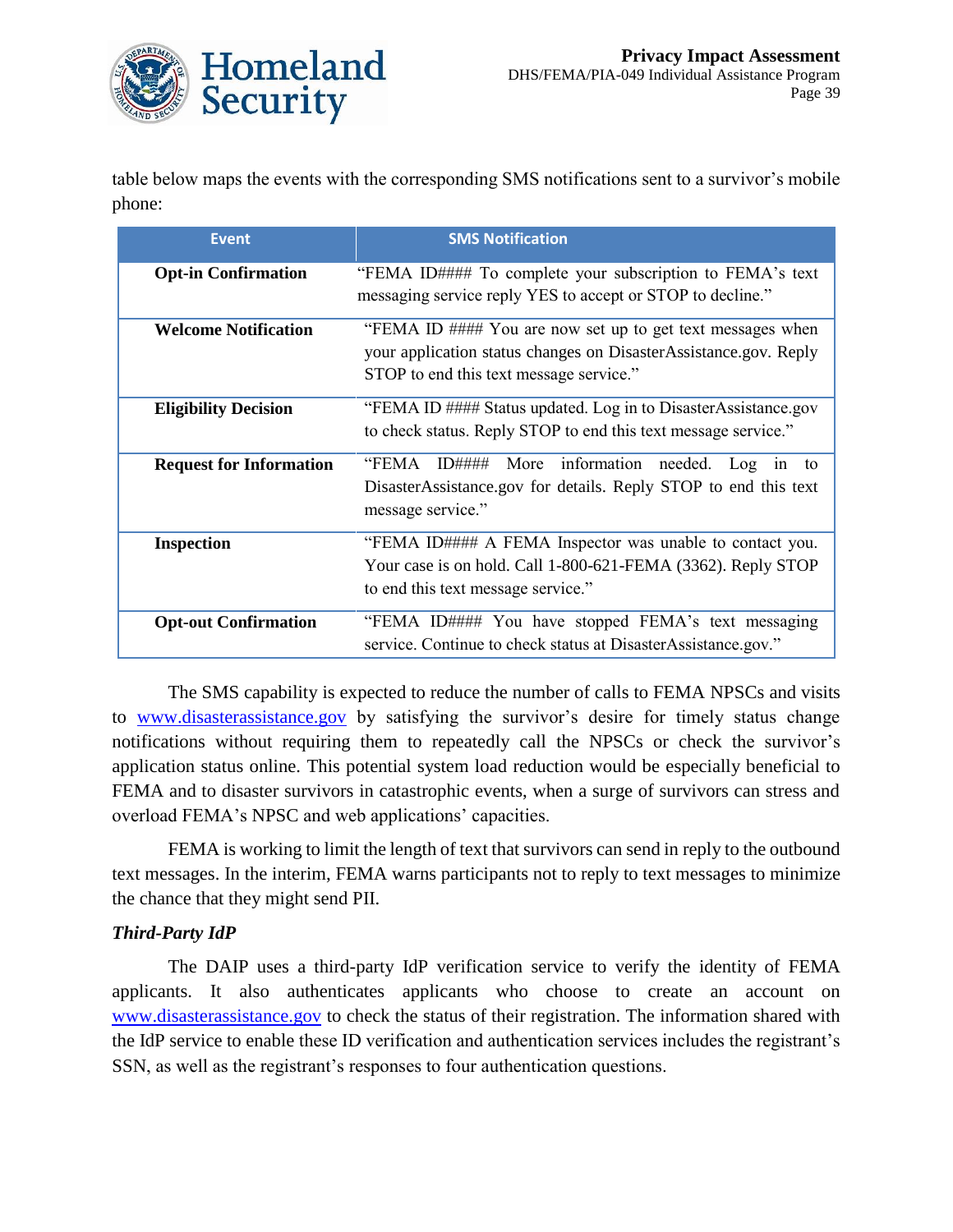

## **6.2 Describe how the external sharing noted in 6.1 is compatible with the SORN(s) noted in 1.2.**

The external information sharing discussed in 6.1 is done under Routine Uses F, H, and I of the DRA SORN.<sup>83</sup> Routine Use F allows FEMA to share with its contractors when necessary for the purpose of providing disaster assistance. This routine use allows FEMA to share information with the text messaging service that is used to supply survivors with registration status change notifications. Routine Use H allows FEMA to share applicant information to prevent a duplication of benefits or to address the unmet needs of eligible, ineligible, or partially eligible FEMA applicants. This sharing is compatible with the original purpose of collection because FEMA conducts these information sharing activities in order to prevent a duplication of benefits and to assist in addressing applicants' unmet needs. Routine Use I allows FEMA to share with federal, state, tribal, or local government agencies; voluntary organizations; insurance companies; employers; any public or private entities; banks and financial institutions when an applicant's eligibility, in whole or in part, for IA benefits depends upon financial benefits already received or available from that source for similar purposes as necessary to determine benefits; and to prevent duplication of disaster assistance benefits. FEMA shares information with these entities to prevent a duplication of benefits, as well as to determine IA eligibility.

Additionally, FEMA memorializes external information sharing through a number of documents, including CMAs, Information Sharing Access Agreements (ISAA), FEMA-State Agreements, and Routine Use letters. In this documentation, FEMA provides the receiving entity with the security requirements to ensure that the data is protected from third-party disclosure, and that survivor PII is protected according to industry-standard security practices.

## **6.3 Does the project place limitations on re-dissemination?**

The contracts, MOUs, ISAAs, FEMA-State Agreements, and CMAs between FEMA and each participating entity cover security requirements for transmission of data, as well as the limitations on re-disseminating the data. Additionally, Service Level Agreements (SLA), and Interconnection Security Agreements (ISA) are in place with HUD, SBA, SSA, and FFF detailing technical requirements for transmission and security of data between FEMA, partner agencies, and FEMA's contractors.

## **6.4 Describe how the project maintains a record of any disclosures outside of the Department.**

FEMA routinely shares PII outside of DHS with those entities defined in the DRA SORN<sup>84</sup> for the purposes of providing disaster assistance, meeting survivor needs, and preventing the

 $\overline{a}$ <sup>83</sup> DHS/FEMA-008 Disaster Recovery Assistance Files, 78 FR 25282 (April 30, 2013).

<sup>84</sup> *Id.*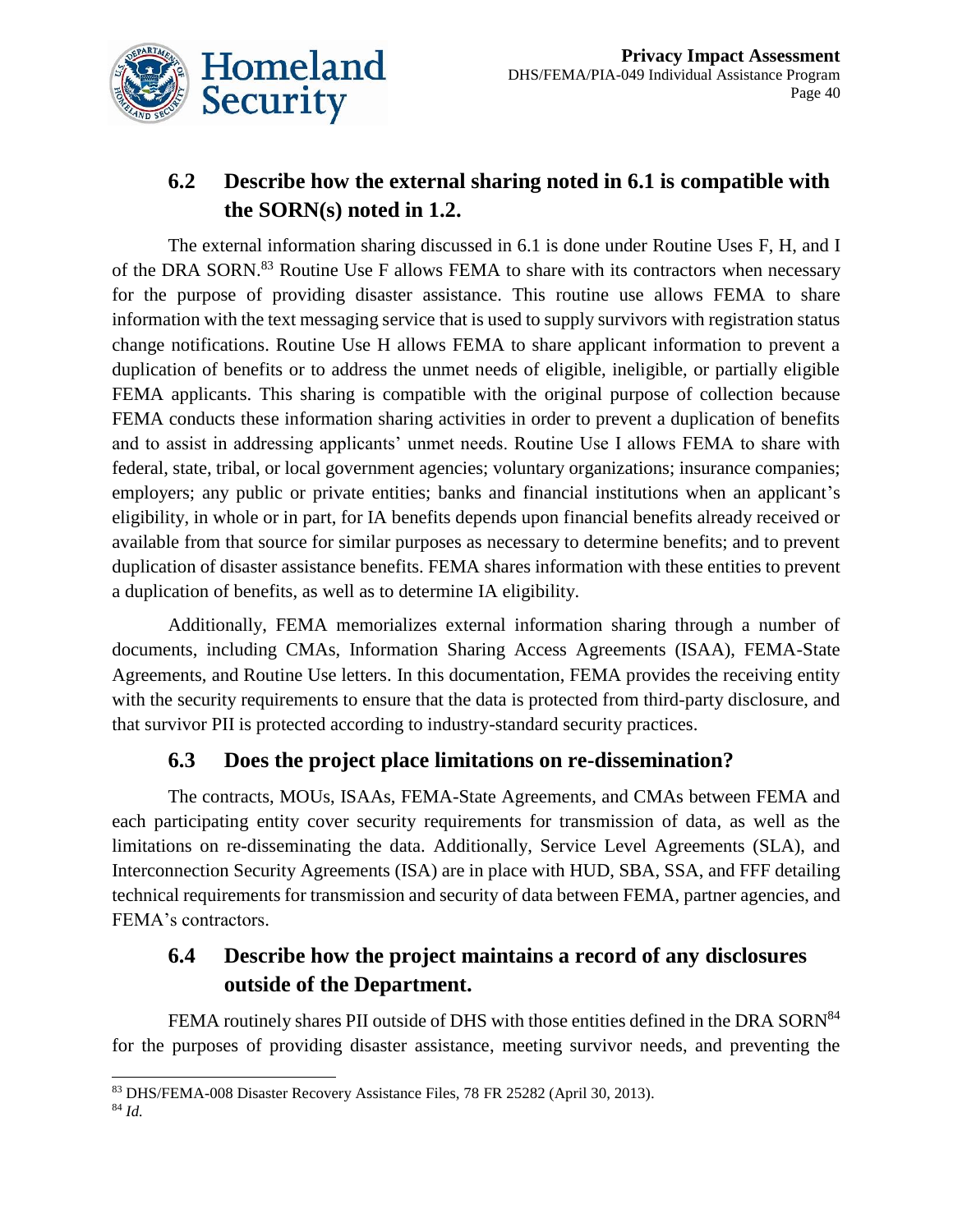

duplication of benefits. These disclosures are memorialized through various documents, including CMAs, ISAAs, FEMA-State Agreements, and Routine Use letters, which are maintained by ORR.

When a survivor makes a Freedom of Information Act (FOIA) request or a request under the Privacy Act and records are disclosed, such disclosures are recorded through the Information Management Division/Disclosure Branch's standard practices, consistent with the FOIA/PA  $SORN<sup>85</sup>$ 

## **6.5 Privacy Impact Analysis: Related to Information Sharing**

**Privacy Risk:** Survivor PII could be shared with agencies outside of DHS for purposes other than those outlined in 6.1.

**Mitigation:** This risk is mitigated because IA only shares PII with other entities and agencies pursuant to the sharing agreements described in 6.1. If a user is found through FEMA's auditing processes to have shared PII for other purposes, that user may face disciplinary action up to and including loss of employment or loss of security clearance.

FEMA will review these agreements every three years or as changes are made to the interface and annually review appropriate security documents for any newly identified risks. Any newly identified risks will be mitigated between the partnering agencies in accordance with applicable laws.

**Privacy Risk:** The information in the IA IT systems could be erroneously disclosed.

**Mitigation:** This risk is mitigated because FEMA only shares the information in IA outside of DHS pursuant to the routine uses found in the DRA SORN,<sup>86</sup> and only pursuant to information agreements signed by FEMA and the external entity, or in response to a written request submitted to the FEMA Disclosure Office.

**Privacy Risk:** Survivors could accidentally send PII if they reply to a FEMA text message.

**Mitigation:** This risk is partially mitigated. FEMA's outgoing text messages warn recipients not to respond to text messages to minimize the risk that an applicant might inadvertently disclose PII.

**Privacy Risk:** Survivors could accidentally provide an inaccurate mobile phone number, and FEMA text messages could be sent to the wrong mobile phone, potentially giving a third party access to the survivor's application information.

**Mitigation:** This risk is mitigated because the information sent by FEMA in text messages only comprises the type of update that has been made to the account and the FEMA Registration

l <sup>85</sup> DHS/ALL-001 Department of Homeland Security (DHS) Freedom of Information Act (FOIA) and Privacy Act (PA) Record System, 79 FR 6609 (February 4, 2014).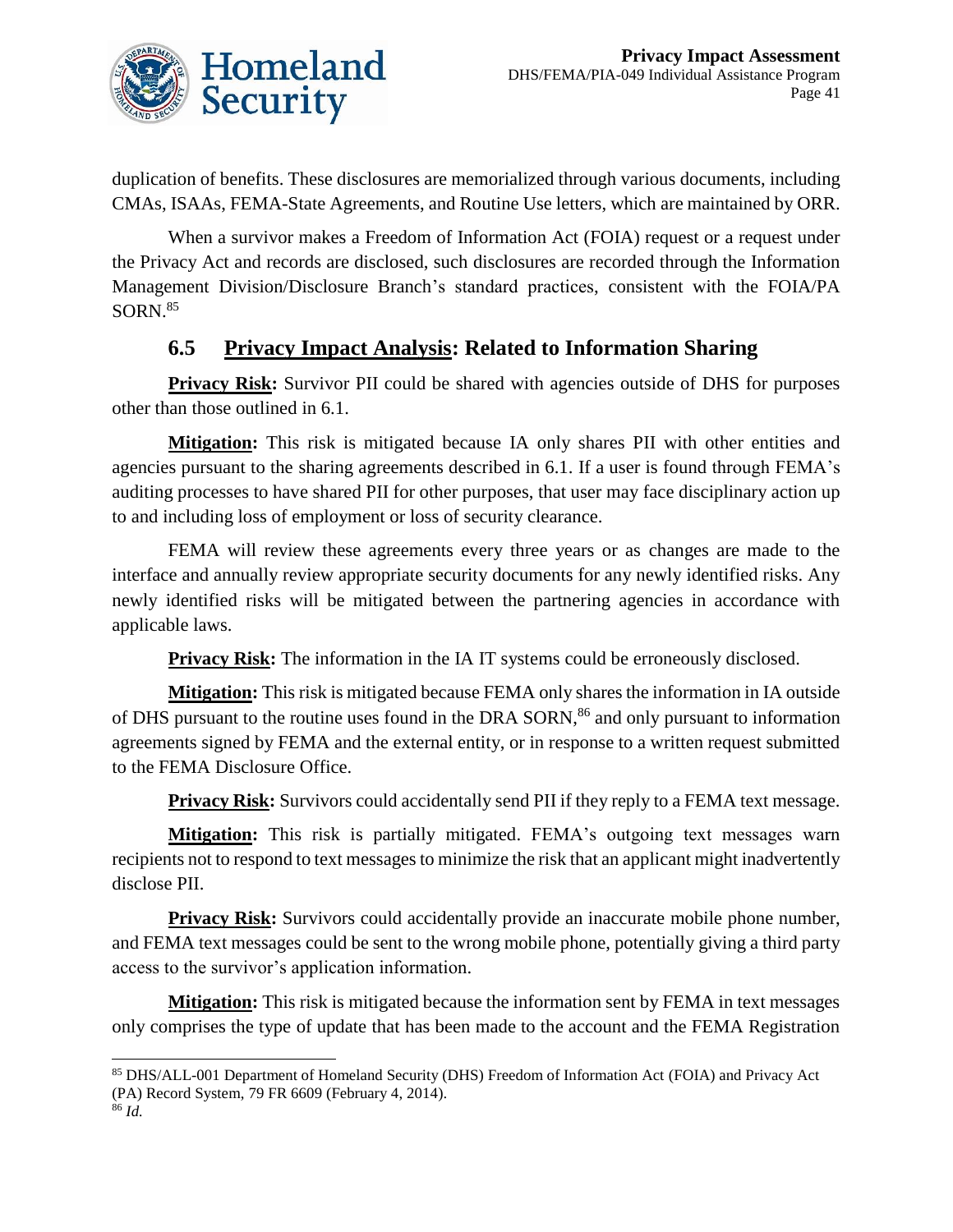

ID. An individual who receives a text from FEMA cannot access an applicant's PII without either verifying the applicant's identity to an NPSC representative<sup>87</sup> or logging into his or her [www.disasterassistance.gov](http://www.disasterassistance.gov/) account. In addition, because applicants provide their own mobile phone number, that number is presumed to be correct. Applicants can review their information, including text messaging opt-in, by accessing their online account via [www.disasterassistance.gov.](file://///dhsnet.ds1.dhs/osem_shares/PRIV/Privacy%20Office/Compliance/PIA/FEMA/Individual%20Assistance-published/www.disasterassistance.gov)

## **Section 7.0 Redress**

## **7.1 What are the procedures that allow individuals to access their information?**

Survivors can access their information in several ways: (1) if a survivor created an online account at [www.disasterassistance.gov,](http://www.disasterassistance.gov/) the survivor may access his or her information by logging into the account using the User ID, password, and PIN that the survivor established when he or she created the account; (2) survivors may call the published disaster assistance toll-free number to check on the status of their application or access their records after providing their registration ID; (3) survivors receive a hard copy of their completed FEMA Form 009-0-1 as part of the mailout package to the survivor after registration, which includes a notice of redress; (4) survivors may visit a DRC to discuss or review their case files; (5) survivors may request their applicant file; (6) non-citizen survivors can request their records by going to the DHS FOIA website<sup>88</sup> and completing the online form; (7) survivors who are U.S. citizens or lawful permanent residents may a submit a Privacy Act request pursuant to DHS's Privacy Act Regulations;<sup>89</sup> and (8) in rare cases, housing inspectors may collect and enter applicant information into the Automated Construction Estimator (ACE)<sup>90</sup> in order to modify/correct their information within the NEMIS-IA system.

Requests for Privacy Act-protected information must be made in writing, and clearly marked as a "Privacy Act Request." The name of the requester, the nature of the records sought, and the required verification of identity must be clearly indicated. Requests should be sent to:

l

<sup>&</sup>lt;sup>87</sup> Applicants initially verify their identity with NPSC personnel by providing either their full SSN or Registration ID. NPSC personnel will query NEMIS-IA by either the SSN or the Registration ID, and will then ask the survivor to provide the last 4 of the SSN (in cases in which the applicant provided the Registration ID), first and last name, and the damaged address. Should a survivor provide any of this information inaccurately, NPSC personnel will tell the applicant that the call cannot proceed, as he or she has failed to verify his or her identity. Per policy, NPSC personnel are forbidden from revealing any application information to an unauthenticated caller. <sup>88</sup> *See* [https://www.dhs.gov/freedom-information-act-foia.](https://www.dhs.gov/freedom-information-act-foia)

<sup>89</sup> 44 CFR § 6 and 6 CFR § 5.

<sup>90</sup> *See* Appendix A, p. 70.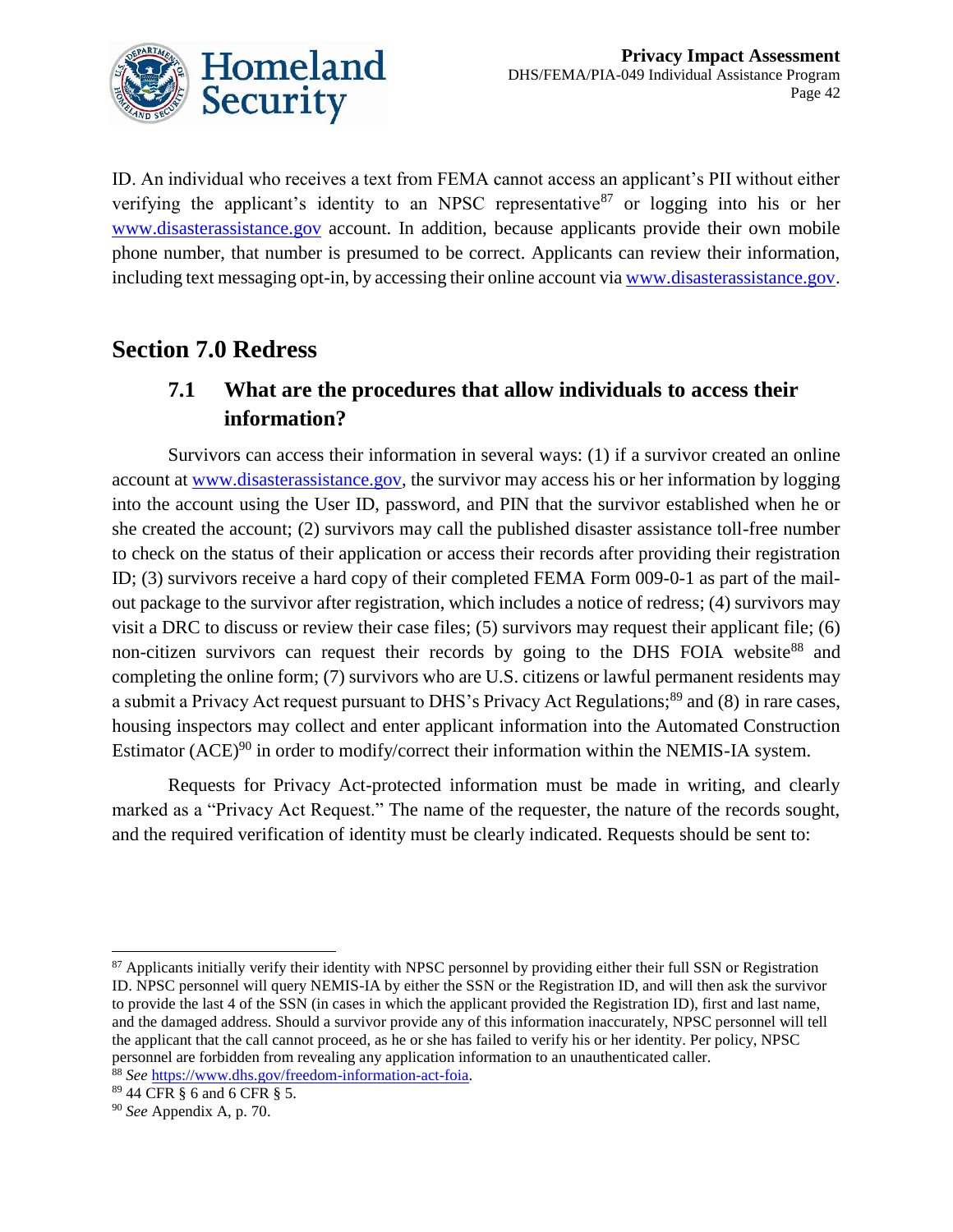

FEMA Information Management Division Chief, Disclosure Branch 500 C Street, S.W., Mailstop 3172 Washington, D.C. 20472

## **7.2 What procedures are in place to allow the subject individual to correct inaccurate or erroneous information?**

Survivors may correct certain data that they entered inaccurately via [www.disasterassistance.gov](http://www.disasterassistance.gov/) by logging into their account and making the appropriate corrections. If online access is not available, or if the survivor prefers, he or she can contact the NPSC and correct information (after verifying his or her identity). In addition, survivors could notify FEMA in writing of the error or inaccuracy and provide FEMA with the correct information.<sup>91</sup> Survivors may send requests for their applicant file to the Disclosure Officer at:

FEMA Information Management Division Chief, Disclosure Branch 500 C Street, S.W., Mailstop 3172 Washington, D.C. 20472

However, survivors may also request a copy of their file by contacting the NPSC, which is generally a more expedient way of correcting information. For data that needs to be corrected from an external agency, a request can be made to that agency in accordance with their applicable policies.

If a survivor fails the IdP checks for identity when applying for assistance, he or she can still complete a registration through an NPSC representative. However, the survivor still has to submit proof of his or her identity in order to actually receive disaster assistance. When a survivor who has not passed identity verification submits an application, the survivor receives an ineligible decision notification telling them that FEMA was unable to verify his or her identity, as well as what documentation the survivor can provide in order to overturn the verification failure. FEMA does not provide the information from the IdP service to the survivor, as FEMA does not have details as to why the survivor failed the check. All applications that fail the identity verification process are manually reviewed by FEMA personnel.

If the survivor fails the IdP identity authentication when attempting to check the status of his or her application via their online account, the survivor is instructed to either return to the website and attempt again or contact the NPSC, where a representative retrieves the survivor's registration form and again asks a series of questions from the details of the registration to ensure

l <sup>91</sup> *See* Individuals and Households Program Unified Guidance, FP 104-009-03 (September 2016), p. 27, *available at*  [https://www.fema.gov/media-library-data/1483567080828-](https://www.fema.gov/media-library-data/1483567080828-1201b6eebf9fbbd7c8a070fddb308971/FEMAIHPUG_CoverEdit_December2016.pdf) [1201b6eebf9fbbd7c8a070fddb308971/FEMAIHPUG\\_CoverEdit\\_December2016.pdf.](https://www.fema.gov/media-library-data/1483567080828-1201b6eebf9fbbd7c8a070fddb308971/FEMAIHPUG_CoverEdit_December2016.pdf)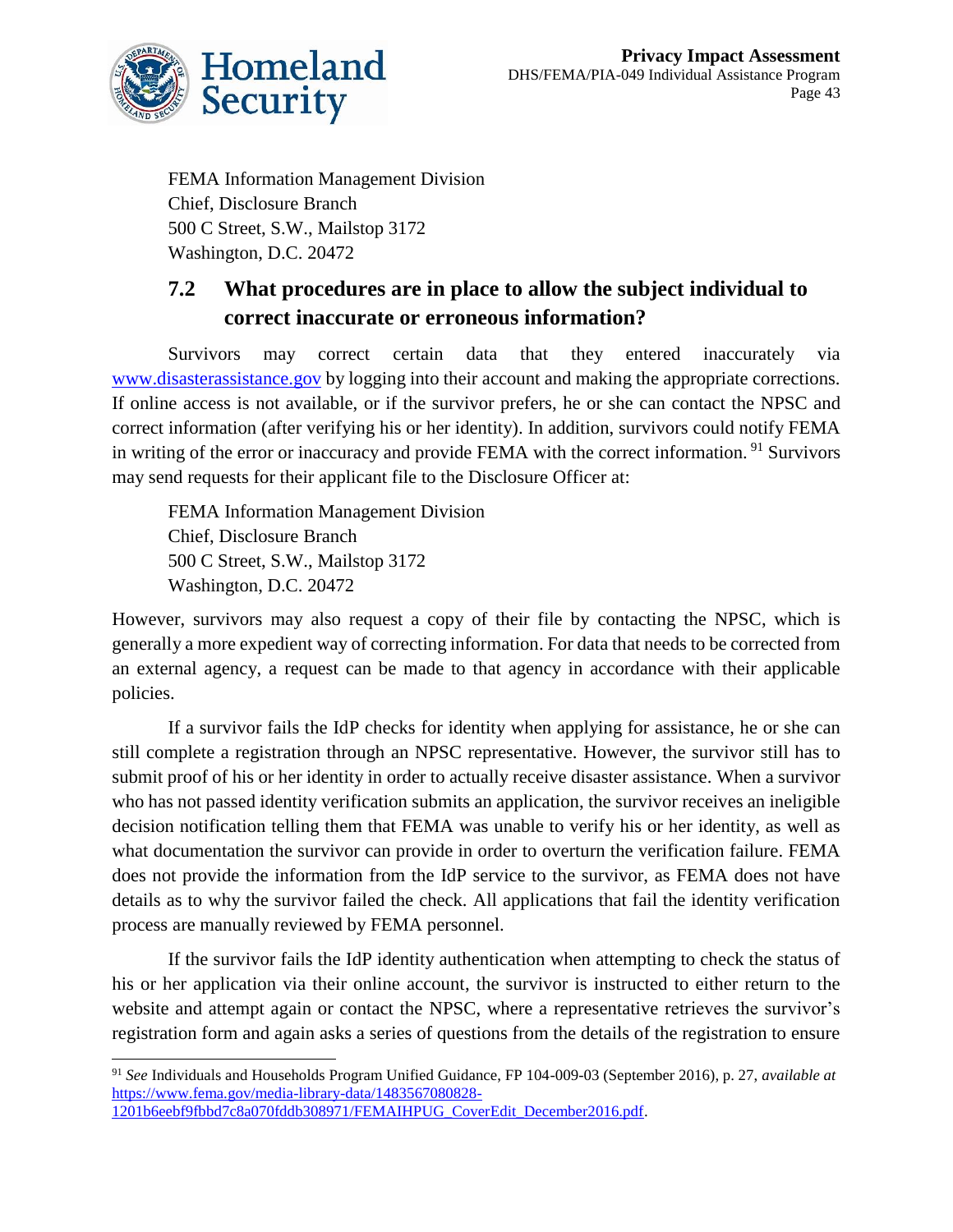

the survivor submitted the registration. If the survivor correctly answers the questions, the NPSC is permitted to discuss the status of the survivor's registration, and the survivor will be allowed to change his or her current mailing address. Survivors needing to change their SSN or bank account information are required to mail in proof of a change before this information will be changed.

## **7.3 How does the project notify individuals about the procedures for correcting their information?**

Survivors are notified of the procedures for correcting information prior to the collection of information through the DRA  $SORN<sub>1</sub><sup>92</sup>$  the Individuals and Household Program Unified Guidance, <sup>93</sup> the [www.disasterassistance.gov](http://www.disasterassistance.gov/) portal, and this PIA. Moreover, redress is provided to survivors requesting assistance through the appeals process. In addition, after registration through the DAIP system, each applicant receives a mail-out package, which includes an application guide with directions for redress in a section entitled, "I Want to Have My Case Reviewed Again (Appeal)."

## **7.4 Privacy Impact Analysis: Related to Redress**

**Privacy Risk:** IA disaster applicants may be unaware of the redress procedures or how to correct their information.

**Mitigation:** This risk is mitigated because FEMA provides several means of redress and notice of procedures to applicants who wish to amend their disaster assistance registration information. FEMA provides applicants with a direct notice of redress in the mail-out packages sent to each applicant, as noted in Section 7.1 above. FEMA also provides redress through NPSC representatives, whom applicants may contact toll-free via telephone. For example, NPSC representatives may assist applicants in correcting their information, as well as assist them in further processing their application. In addition, as noted in Section 7.2 above, FEMA manually reviews applications that return a "fail" flag from its third-party IdP service and informs applicants of how they can provide additional information to verify identity. This mitigates the impact upon the applicant should FEMA receive erroneous information from its third-party IdP service. Lastly, the DRA SORN $94$  and this document provide notice of redress processes to disaster assistance applicants.

 $\overline{\phantom{a}}$ 

[1201b6eebf9fbbd7c8a070fddb308971/FEMAIHPUG\\_CoverEdit\\_December2016.pdf.](https://www.fema.gov/media-library-data/1483567080828-1201b6eebf9fbbd7c8a070fddb308971/FEMAIHPUG_CoverEdit_December2016.pdf)

<sup>92</sup> DHS/FEMA-008 Disaster Recovery Assistance Files, 78 FR 25282 (April 30, 2013).

<sup>93</sup> *See* Individuals and Households Program Unified Guidance, FP 104-009-03 (September 2016), *available at*  [https://www.fema.gov/media-library-data/1483567080828-](https://www.fema.gov/media-library-data/1483567080828-1201b6eebf9fbbd7c8a070fddb308971/FEMAIHPUG_CoverEdit_December2016.pdf)

<sup>94</sup> DHS/FEMA-008 Disaster Recovery Assistance Files, 78 FR 25282 (April 30, 2013).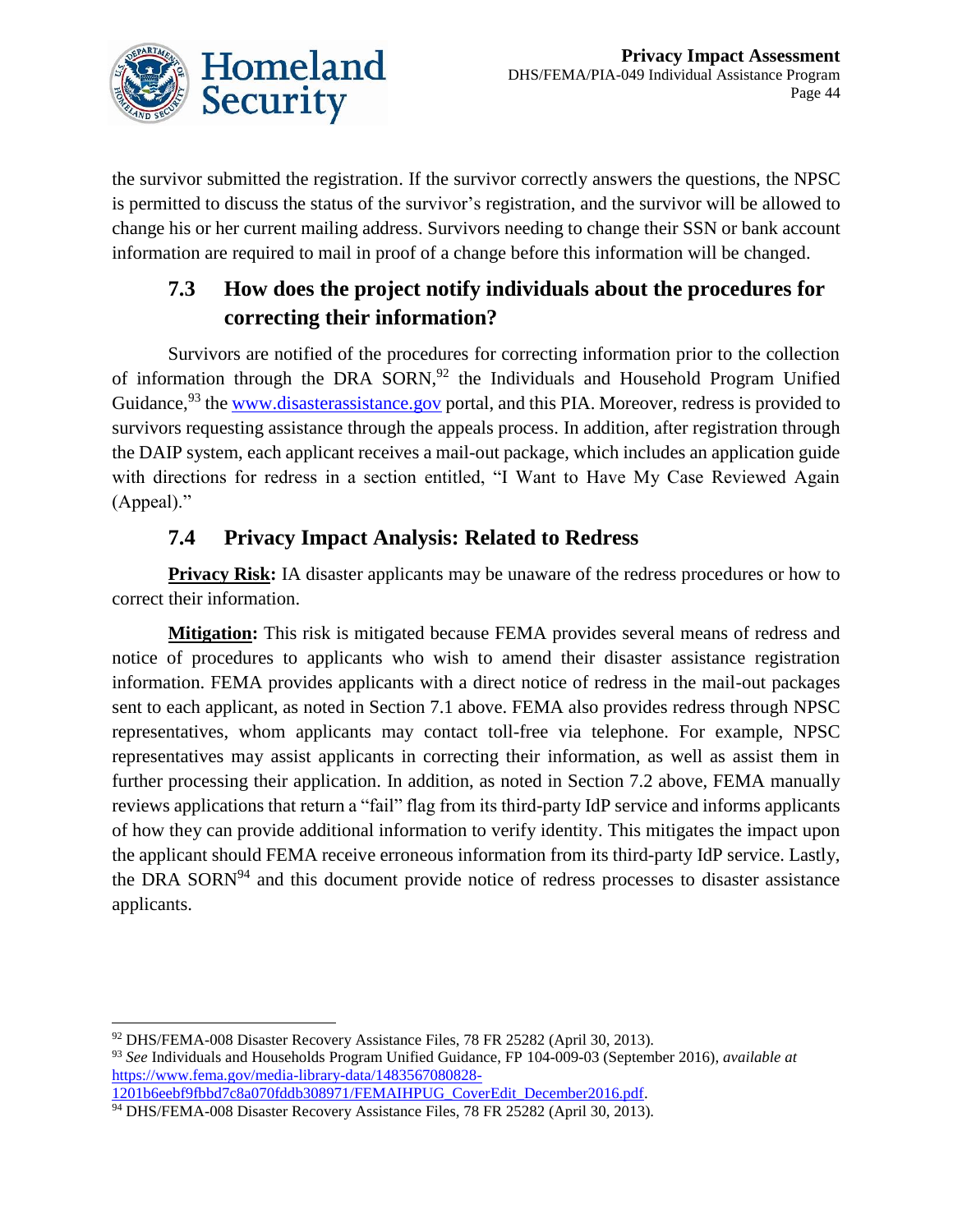

# **Section 8.0 Auditing and Accountability**

# **8.1 How does the project ensure that the information is used in accordance with stated practices in this PIA?**

IT contractors handling the operations and maintenance of the system have limited access to the system to support the troubleshooting of technical system issues encountered on a day-today basis. FEIMS implements the security access controls and administers users' roles and permissions based on organizational positions, which are assigned and approved by the employees' supervisors.

All IA IT systems log all user activities and can be monitored or audited at any time. Users are warned that their activities are monitored and that they have no expectation of privacy. FEMA IT security teams routinely conduct audits to ensure that there is no misuse of IA data and that users are acting in accordance with FEMA's rules of behavior. FEMA also encrypts all applicant data while in transit and at rest.

# **8.2 Describe what privacy training is provided to users either generally or specifically relevant to the project.**

All FEMA employees and contractors are required to complete FEMA Office of Cybersecurity Security Awareness Training and Privacy Awareness Training on an annual basis. FEMA requires that all contracts contain cyber hygiene and privacy clauses, which require that contract employees adhere to the requirements of the Privacy Act and other federal guidelines that mandate privacy controls. Supplementary security and privacy training is provided for those with additional security-related responsibilities, as well as the intake and leadership personnel in the NPSCs.

# **8.3 What procedures are in place to determine which users may access the information and how does the project determine who has access?**

All IA IT systems use role-based access controls to control user rights to both data and functionality. Permissions for access to the data and functions used to manipulate the data are defined for each FEMA position. Access permissions are based on the principles of separation of duties and "need to know."

In order to get an initial account in any of the IA IT systems, FEMA employees and contractors requiring access to an IA IT system must send a request to the approving official within FEMA Office of Response and Recovery (ORR). State government users who have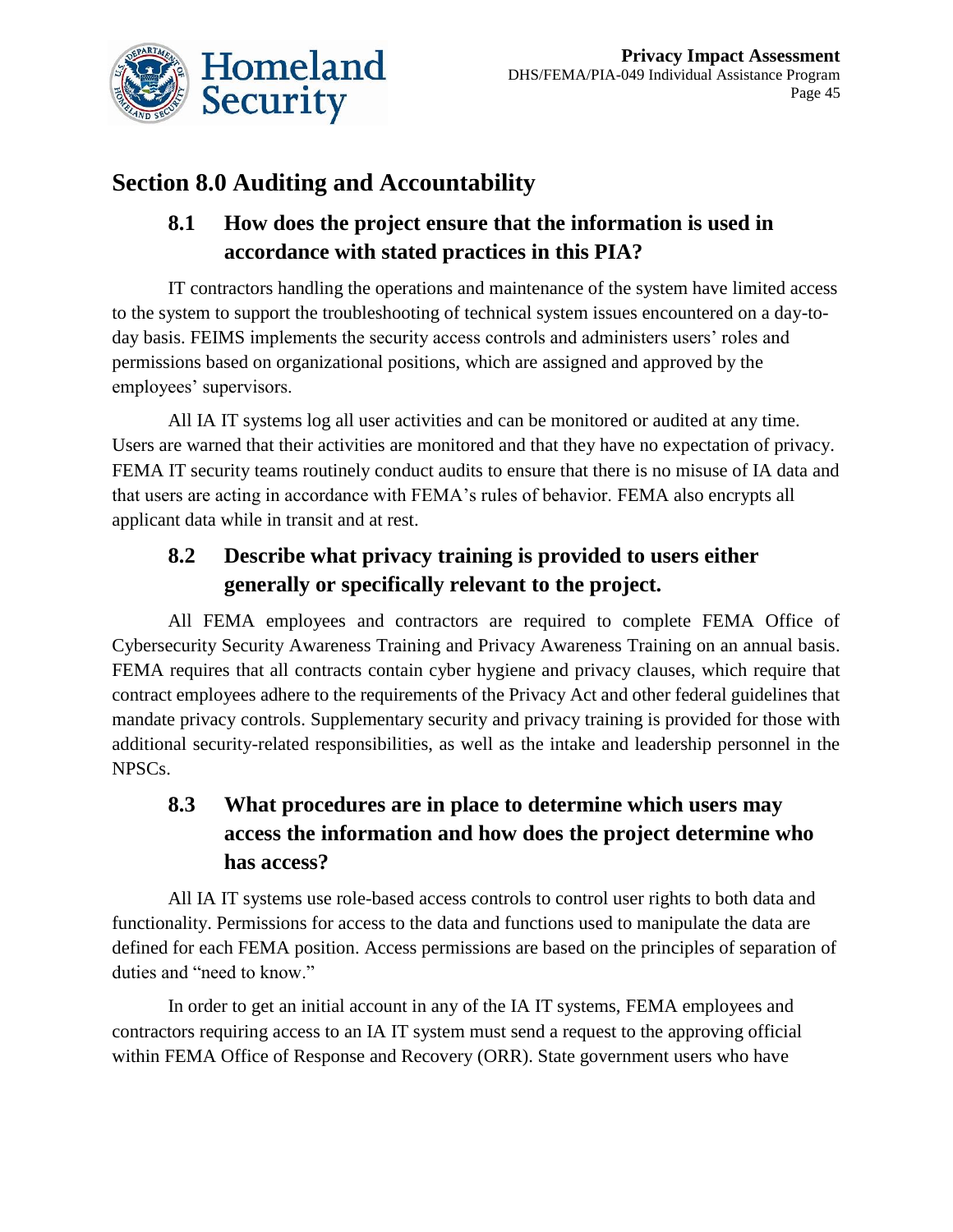

access to the NEMIS-IA State Web module<sup>95</sup> must follow a similar process as FEMA employees and contractors. IT contractors handling the operations and maintenance of the system also have limited access to the system to support the troubleshooting of technical system issues encountered on a day-to-day basis. FEIMS implements the security access controls and administers users' roles and permissions based on organizational positions, which are assigned and approved by the employees' supervisors.

# **8.4 How does the project review and approve information sharing agreements, MOUs, new uses of the information, new access to the system by organizations within DHS and outside?**

All external information sharing is memorialized via CMAs, ISAAs, ISAs, FEMA-State Agreements, or Routine Use letters. CMAs are reviewed by FEMA's Office of Chief Counsel, FEMA's Information Management Division (including the Privacy Branch), the Deputy Administrator of FEMA, and the DHS Data Integrity Board.<sup>96</sup> All other contractually-based information sharing endeavors outside of FEMA are reviewed by the Office of Chief Counsel (by each party to the agreement), the Office of the Chief Information Officer, and the FEMA Privacy Branch for consistency with the DRA SORN.<sup>97</sup>

## **8.5 Privacy Impact Analysis: Related to the Accountability and Integrity of the Information.**

**Privacy Risk:** A privacy risk exists that the volume and sensitivity of the data makes it a target of potentially malicious actors.

**Mitigation:** This risk has been mitigated by the implementation of encryption and auditing protections of survivor information. FEMA uses industry-standard cybersecurity practices, including encryption of survivor data while in transit and at rest. Additionally, FEMA restricts access to survivor data to only those individuals with a demonstrated need to know in order to perform their official FEMA job functions.

Additionally, FEMA NPSC staff are required to work exclusively within the IT systems, and they are not permitted to take handwritten notes. FEMA managers monitor NPSC staff, as well as provide assistance to applicants. In addition, FEMA records applicant telephone calls as a means of quality assurance and to improve customer service.<sup>98</sup>

 $\overline{a}$ 

<sup>&</sup>lt;sup>95</sup> The NEMIS-IA State Web module is used by states that elect to administer ONA jointly with FEMA, rather than allow FEMA to administer these programs.

<sup>96</sup> CMAs are reviewed at least annually. For more information about the DHS Data Integrity Board, *see* [https://www.dhs.gov/sites/default/files/publications/computer-match-directive-262-01\\_0.pdf.](https://www.dhs.gov/sites/default/files/publications/computer-match-directive-262-01_0.pdf)

<sup>&</sup>lt;sup>97</sup> DHS/FEMA-008 Disaster Recovery Assistance Files, 78 FR 25282 (April 30, 2013).

<sup>98</sup> DHS/EFMA-002 Quality Assurance Recording System of Records, 82 FR 32564 (July 17, 2017).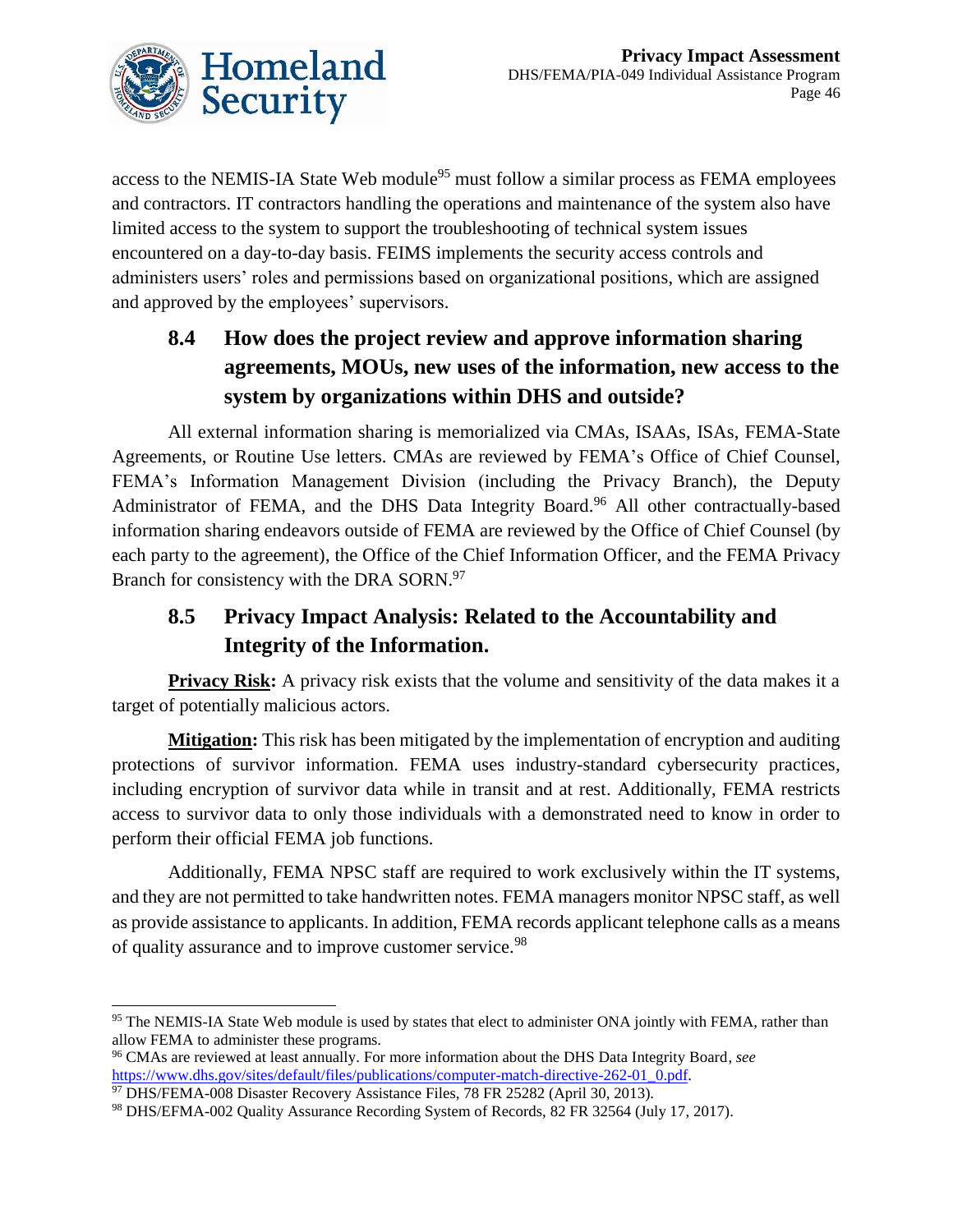

**Privacy Risk:** FEMA may deny benefits to a survivor based on inaccurate information.

**Mitigation:** This risk is mitigated because FEMA offers applicants multiple methods of correcting any discrepancy in their data to assure that FEMA will properly process their applications. Survivors may edit their data via [www.disasterassistance.gov,](http://www.disasterassistance.gov/) FEMA's mobile website at [http://m.fema.gov/,](http://m.fema.gov/) or by contacting a NPSC representative via FEMA's toll-free Disaster Assistance Helpline.

# **Responsible Officials**

William H. Holzerland Senior Director for Information Management Federal Emergency Management Agency Department of Homeland Security

# **Approval Signature**

Original, signed copy on file with the DHS Privacy Office.

Philip S. Kaplan Chief Privacy Officer Department of Homeland Security

\_\_\_\_\_\_\_\_\_\_\_\_\_\_\_\_\_\_\_\_\_\_\_\_\_\_\_\_\_\_\_\_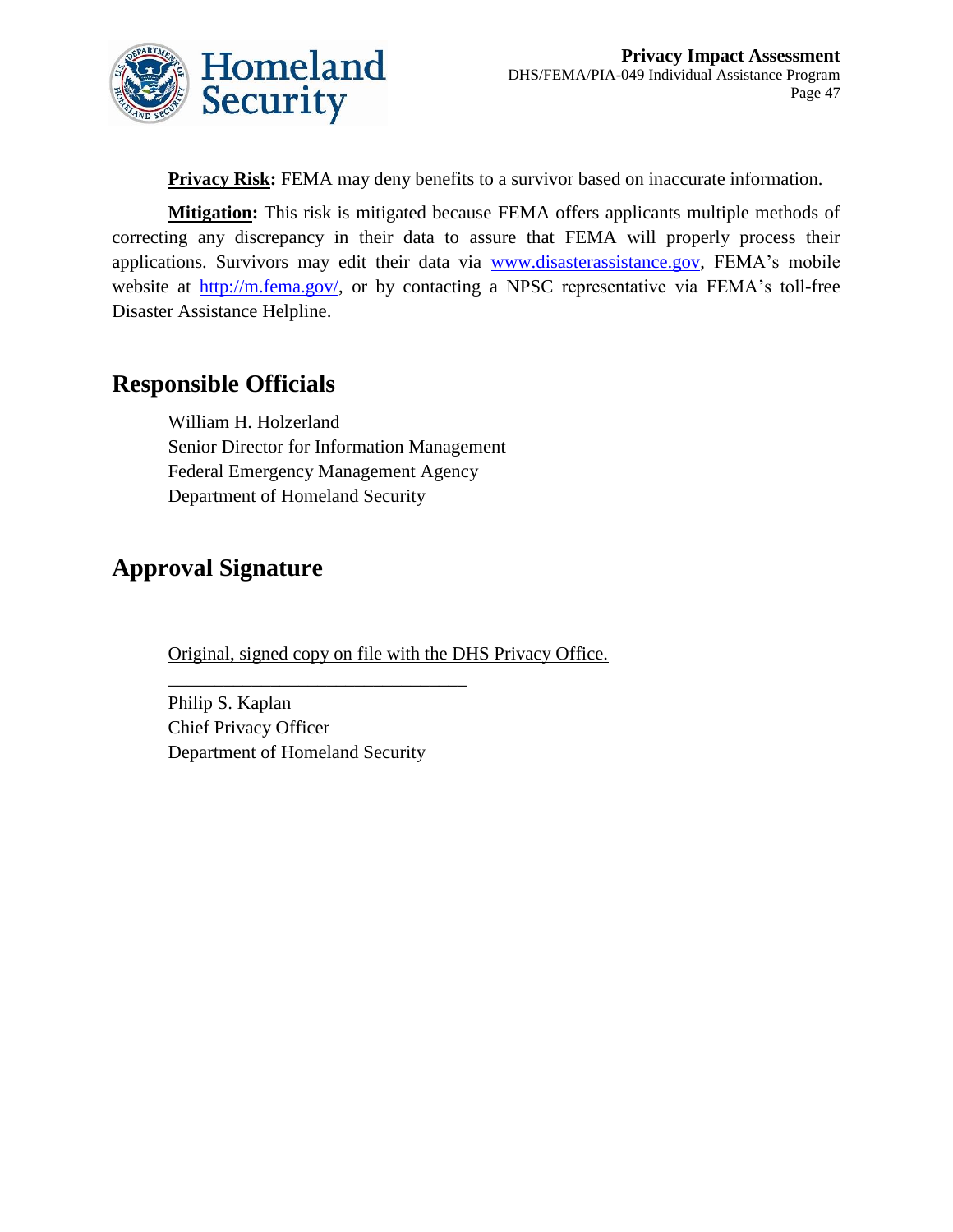

**Privacy Impact Assessment** DHS/FEMA/PIA-049 Individual Assistance Program Page 48

Appendix A: IA IT Systems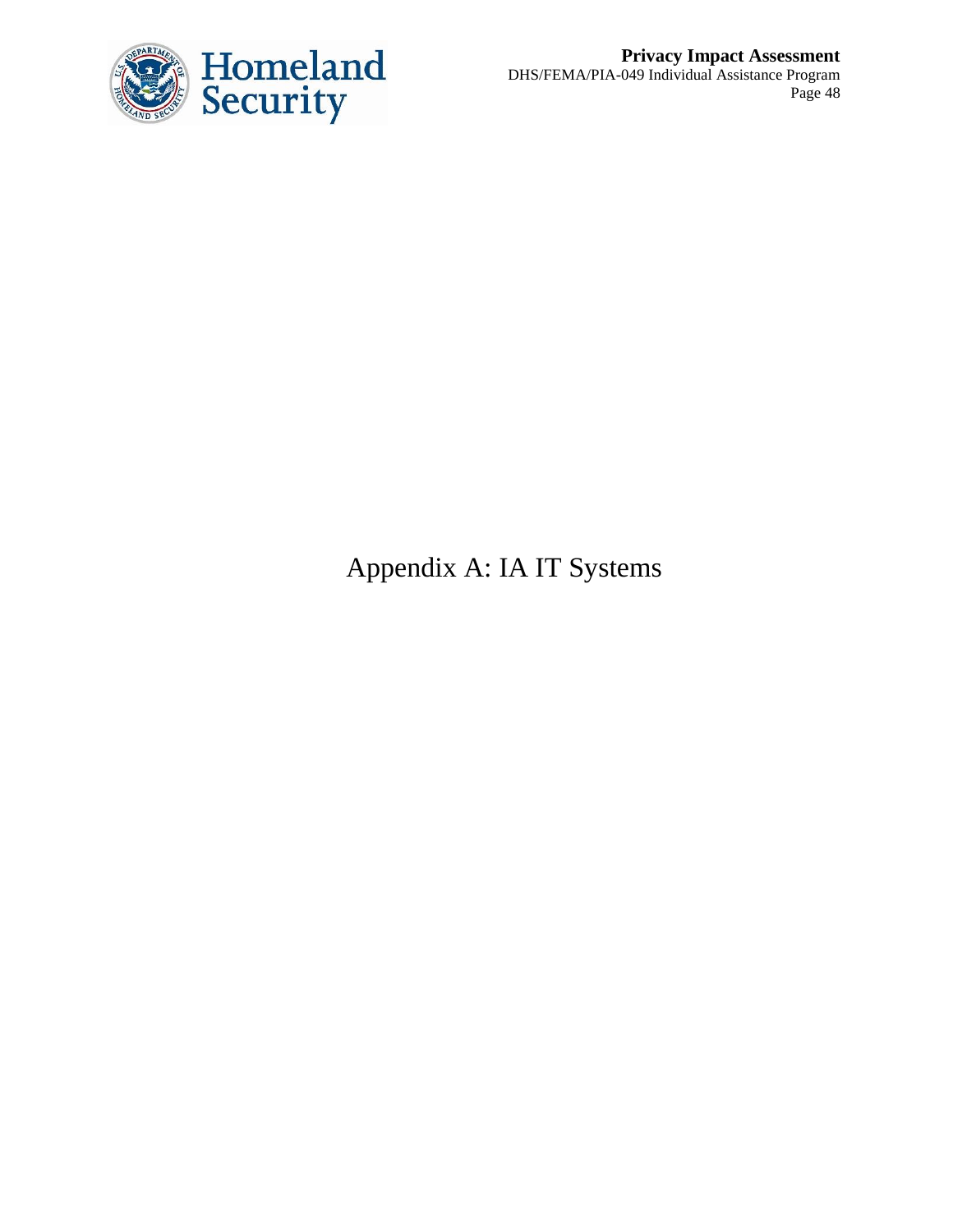

#### **National Emergency Management Information System Individual Assistance (NEMIS-IA)**

#### **Program/System:**

The Federal Emergency Management Agency (FEMA), Office of Response and Recovery (ORR), Recovery Technology Programs Directorate (RTPD), IA.

#### **Purpose and Use:**

The purpose of NEMIS-IA system is to support disaster relief to individuals or households whose property has been damaged or destroyed and whose losses are not covered by insurance. This can include real and personal property assistance, temporary housing assistance, and other financial assistances. In conjunction with state partners, it may provide assistance for disasterrelated necessary expenses for uninsured or underinsured individuals.

NEMIS-IA contains a number of major web-based modules that assist in processing case files, supplying letter content, manually processing applications, and managing inspections (including inspection assignment and inspection review), direct housing, and applicant correspondence through mail, email, helpline, and voice response. The primary applications are the Applicant Services Technical Center (ASTC), Inspection Management (IM), the Admin Tool, the Mail Utility Module (MUM), the Housing Operations Management Enterprise System (HOMES), and the State Web Module.

- The **Applicant Services Technical Center (ASTC)** allows case workers, NPSC users, helpline agents, and field staff look up and make changes to a survivor's information. This module also provides the mechanism for all manual, appeals, and recertification case processing.
- The **Inspection Management (IM)** module supports the Housing Inspection Services (HIS) teams in managing inspection activity for a given disaster. This module provides a mechanism to assign inspections to an inspector, review returned inspections, issue correction inspections, and perform quality control reviews on selected inspectors.
- The **Admin Tool** is the module that allows IA to set up and manage each disaster in NEMIS-IA with a system of configurable toggles. This module also houses a number of other disaster-related capabilities such as specifying which line item pricing to use, updating fair market rate data (used to determine benefit amounts), as well as other disasterspecific setup requirements. This module does not manage any PII.
- The **Mailroom Utility Module (MUM)** is the tool that prints mailing labels and correspondence that has to be sent to survivors. It enables FEMA to administer, monitor, and manage work orders processed in FEMA's mailing operations at vendor facilities.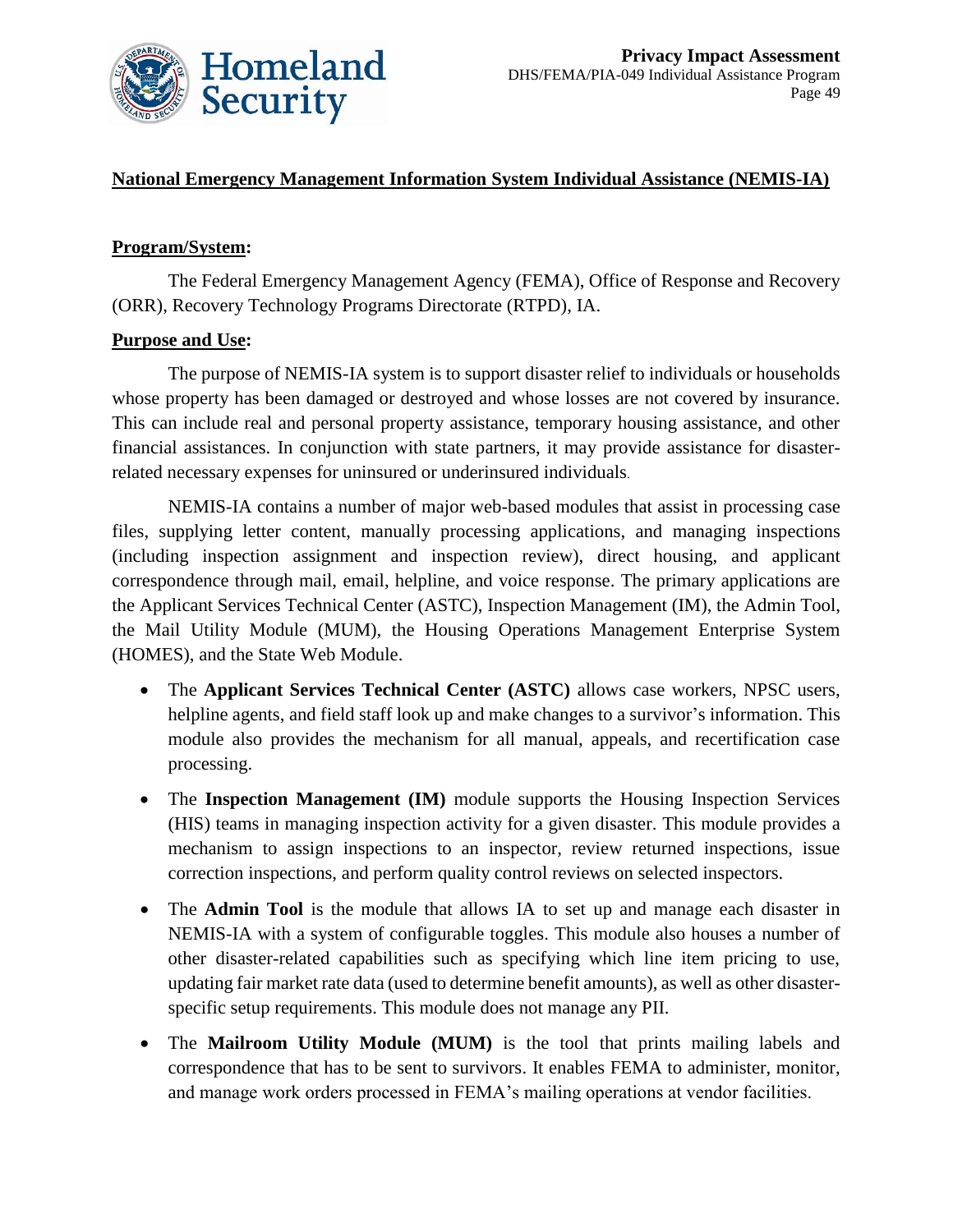

- The **Housing Operations Management Enterprise System (HOMES)** is a module that is used for managing direct housing assistance. HOMES pulls in configurable survivor PII in order to place survivors in temporary housing. This application provides a mechanism for managing the Pre-Placement Interview (PPI) process as well as all additional interaction for a survivor and a manufactured housing unit (MHU).
- The **State Web Module** is used by the states to process individual survivors' ONA payment information in situations in which the state elects to provide ONA, instead of FEMA. The State Web Module allows state caseworkers to manually review and resolve ONA cases that cannot be processed automatically.

#### **System Access:**

NEMIS-IA applications and services are internal to FEMA and only accessible to approved FEMA employees, contractors, and approved state users via the intranet or the FEMA Secure Sockets Layer (SSL) Virtual Private Network (VPN) Portal.<sup>99</sup>

#### **Individuals Impacted:**

Disaster assistance applicants

FEMA NPSC Agents and Caseworkers

IT system administrators

State users

#### **Sources of Information:**

The NEMIS-IA system initially receives all PII from the DAIP IT system. NEMIS-IA also receives data from the Automated Construction Estimator (ACE), including the housing inspector's report, which may at times contain updates to a survivor's PII.

#### **Data Elements:**

 $\overline{a}$ 

This information is recorded on an electronic version of FEMA 009-0-1 (OMB 1660-0002) and is used among FEMA, federal, state, and local disaster agencies. The data NEMIS-IA stores includes:

#### Registration and Assistance Records:

- Disaster Number;
- FEMA Registration ID;

<sup>99</sup> An SSL VPN is a means of allowing external users to securely access FEMA's network. This technology works through the web browser and all data flows as if it is on the internal FEMA network.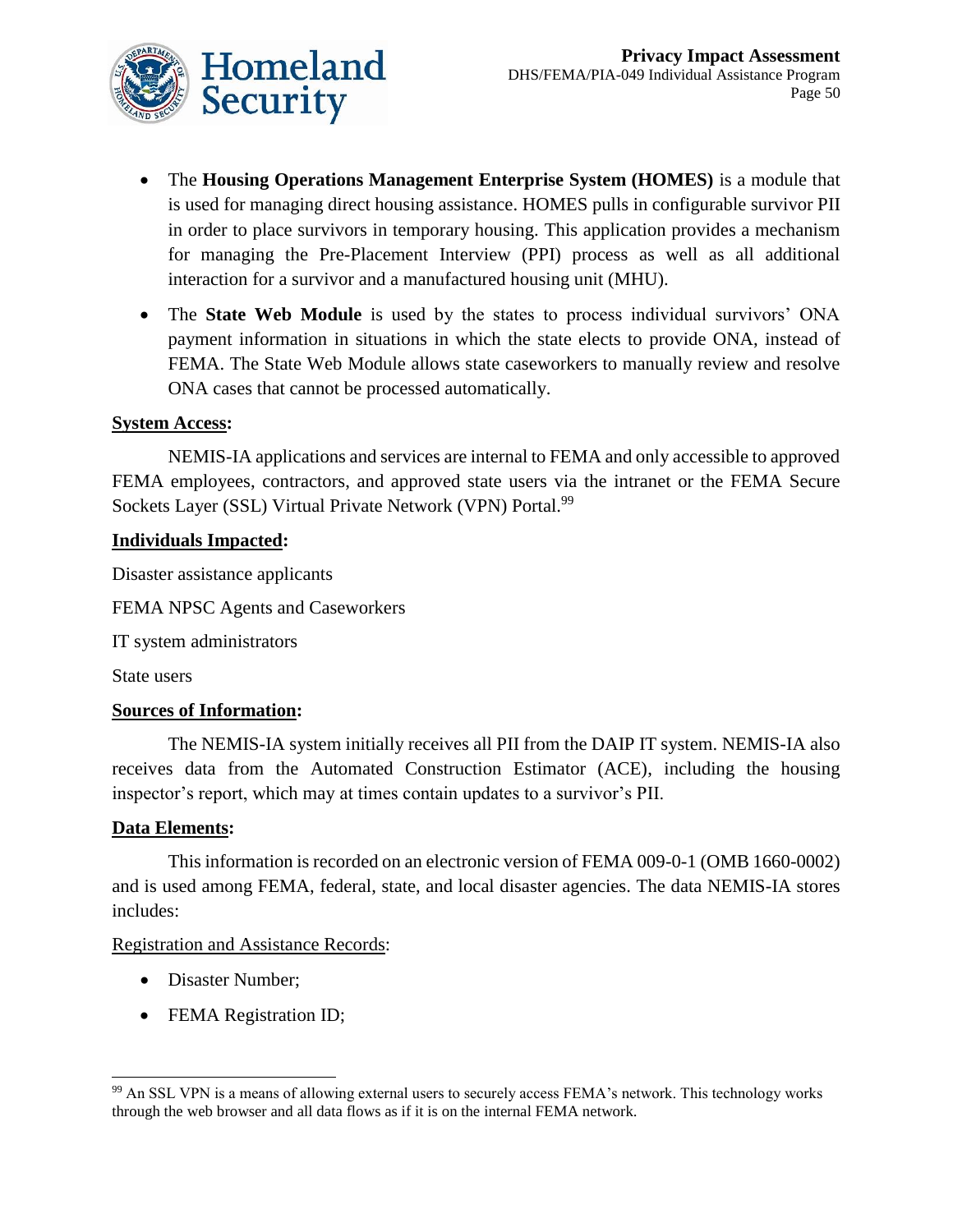

- Applicant/Co-Applicant Information:
	- o Full Name;
	- o Social Security number or alien registration number;
	- o Signature;
	- o Date of Birth;
	- o Phone numbers;
	- o Email addresses;
	- o Position Title and Number of Years;
	- o Employer Name;
	- o Language(s) spoken;
	- o Number of Dependents Claimed;
	- o User ID;
	- o Password; and
	- o Personal Identification Number (PIN).
- Witness Signature;
- Damaged Dwelling:
	- o Addresses of the damaged dwelling and the applicant's current location (if other than the damaged dwelling);
	- o County;
	- o Geospatial location of dwelling, and
	- o Information related to residence (type, own/rent, damage sustained).
- Disaster-Related Expenses;
- Emergency Needs (Food, Clothing, Shelter);
- Special Needs (Mobility, Mental, Hearing, Vision, Other Care);
- Occupant and Household Information (for all occupants at the time of disaster):
	- o Name (First Name, Middle Initial, Last Name);
	- o Age;
	- o Relationship to Applicant;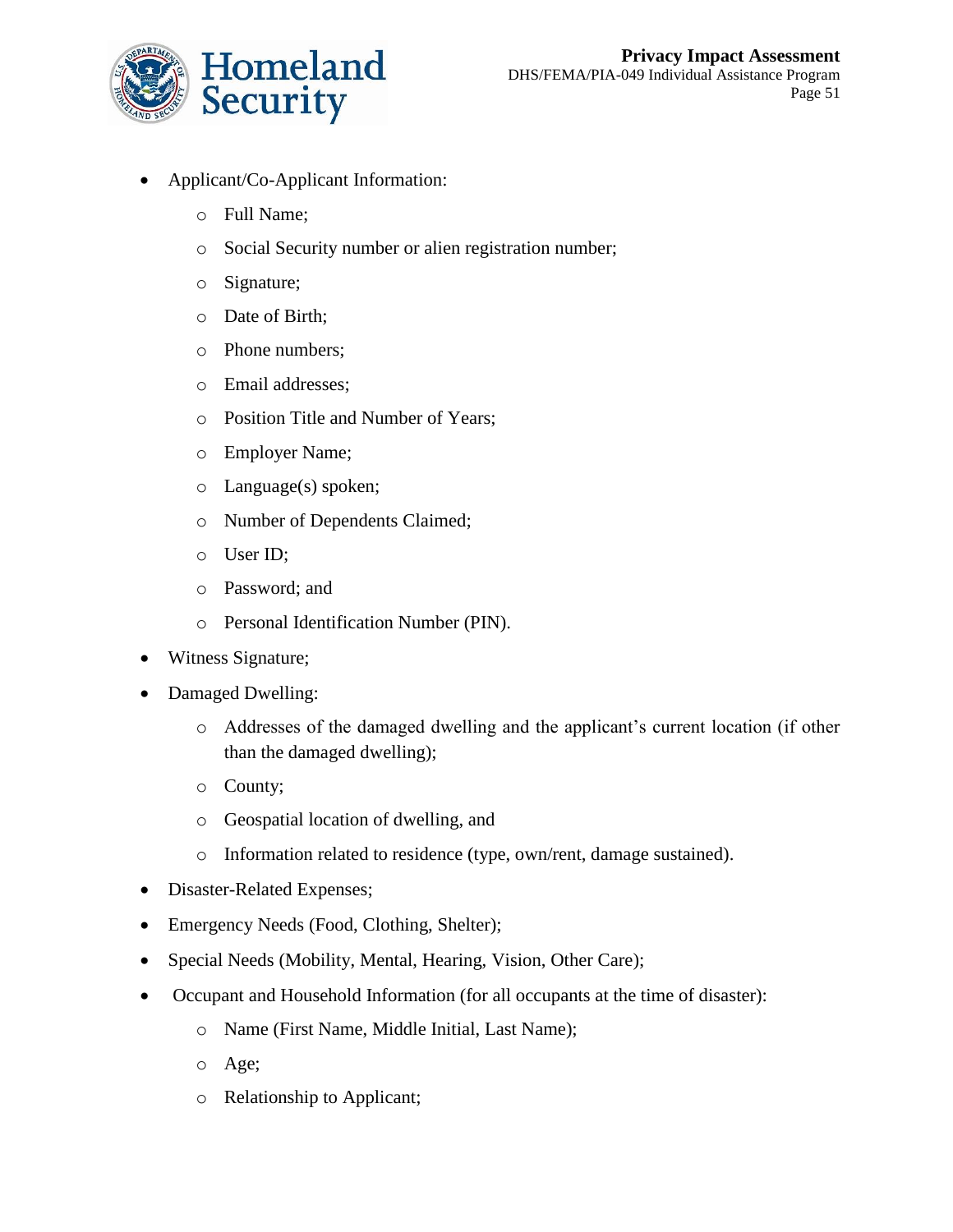

- o Dependent? (Yes/No);
- o Sex; and
- o Pre and Post-Disaster Income Information Of Those Occupants 18 Years of Age or Older.
- Business Damage:
	- o Self-Employment is Primary Income? (Yes/No); and
	- o Business or Rental Property Affected? (Yes/No);
- Authorization for Electronic Funds Transfer of Benefits:
	- o Institution Name;
	- o Account Type;
	- o Account Number and Routing Number; and
	- o Average Balance.
- Comments and Correspondence from the Applicant;
- Supporting documents to show proof of occupancy or ownership and verify identity, such as:
	- o Driver's license or a government-issued picture ID;
	- o Property title;
	- o Tax bill; or
	- o Utility bill.
- Public Records Information for Identity Verification;
- Pre-registration Questionnaire Information;
- Disaster Loan Status (Rejected, Approved, Declined, Verified, Cancelled);
- Travel and accommodations related information (e.g. flight information, travel assistance needs, companion information);
- Information related to determining eligibility for assistance: date of the disaster, application status, insurance information, types and amount of damage to the dwelling, results of the home inspection (including inspector's notes and determination);
- Landowner's Information (in cases in which FEMA is placing a manufactured housing unit on the landowner's land);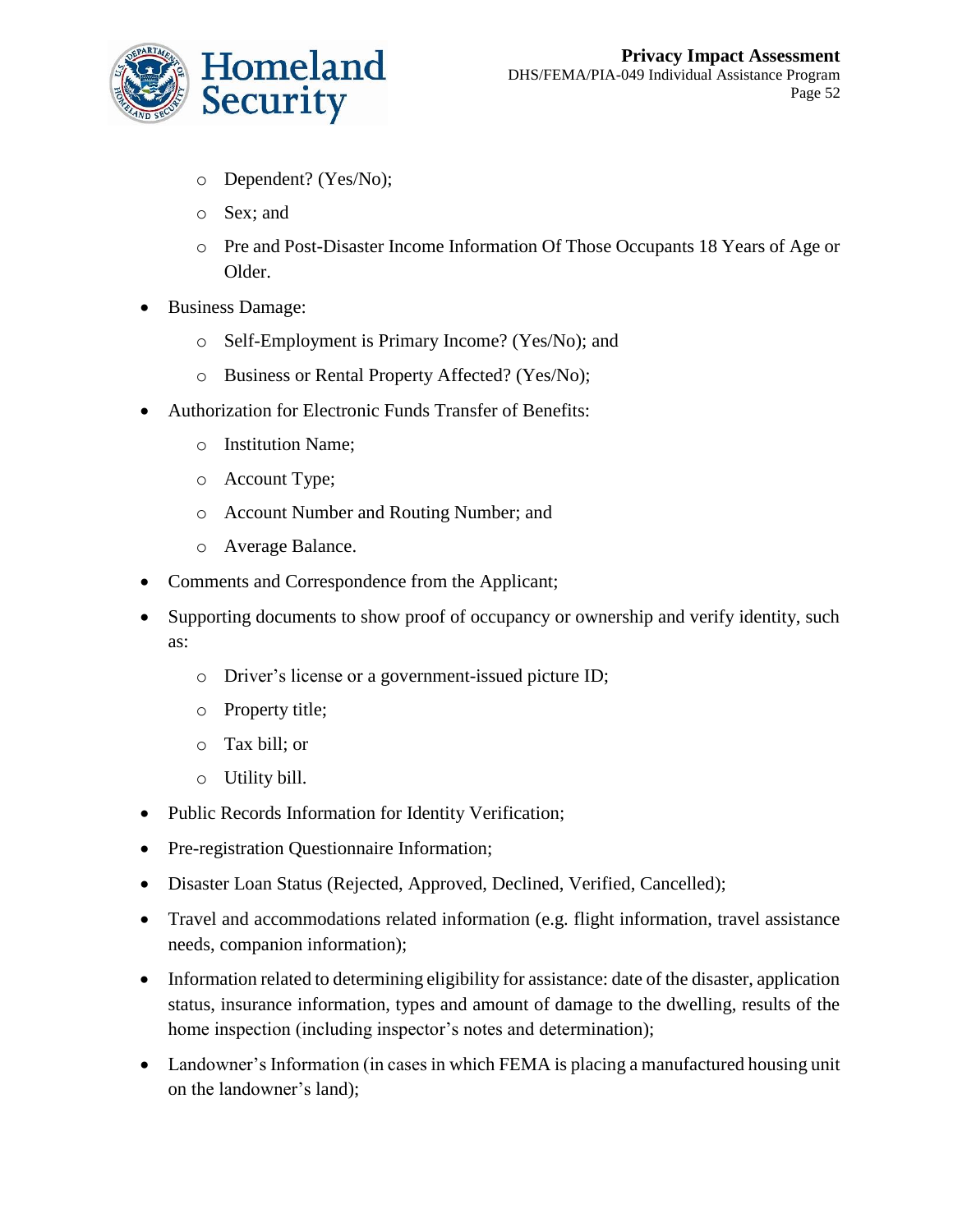

- o Name;
- o Address;
- o Phone number; and
- o Signature.
- Correspondence and documentation related to determining eligibility and appropriate housing unit size, type, and location for temporary housing assistance including: general correspondence; complaints, recoupment, appeals, oral hearings, and resolutions; requests for disbursement of payments; inquiries from tenants and landlords; information related to household access and functional needs; general administrative and fiscal information; payment schedules and forms; termination notices; information shared with the temporary housing program staff from other agencies to prevent the duplication of benefits; leases; contracts; specifications for repair of disaster damaged residences; reasons for revocation or denial of aid; sales information related to occupant purchase of housing units; and the status or disposition of housing applications.
- Authorization for Social Security change of address.

### Supplementary Case Data:

- Authorization for Social Security Change of Address;
- Waiver of Debt Letter of Appeal;
- Receipts;
- Notices of debt;
- Invoices;
- Record of payments, including refunds and overpayment;
- Number and amount of unpaid or overdue bills;
- Record of satisfaction of debt or referral for further action; and
- Correspondence and documentation with debtors and creditors.

## **SORN Coverage:**

DHS/FEMA-008 Disaster Recovery Assistance Files, 78 FR 25282 (April 30, 2013).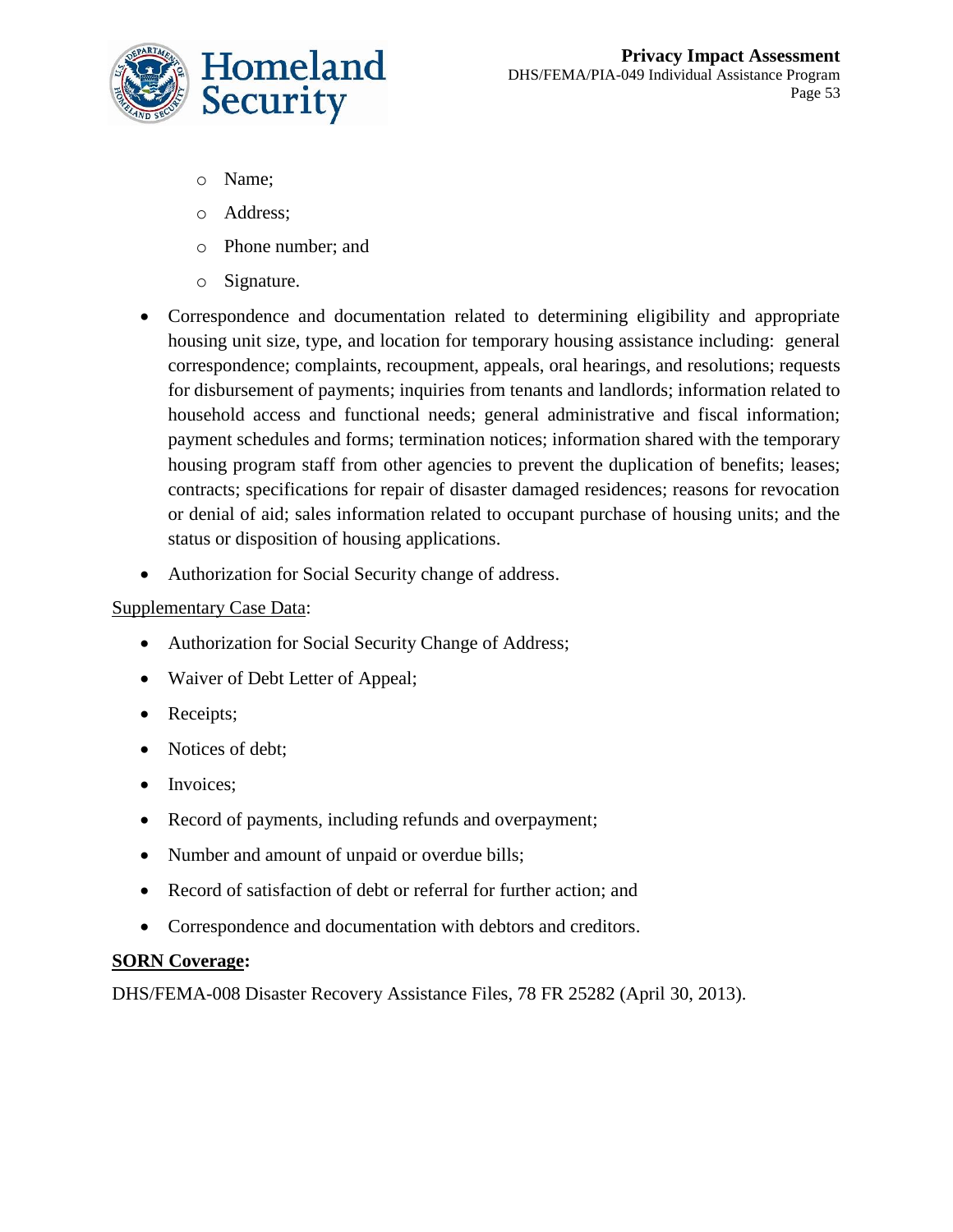

#### **Disaster Assistance Improvement Program (DAIP)**

#### **Program/System:**

U.S. Department of Homeland Security, Federal Emergency Management Agency (FEMA), Office of Response and Recovery (ORR), Recovery Technology Programs Division (RTPD), Disaster Data Technologies (DDT), Disaster Assistance Improvement Program PMO, Disaster Assistance Improvement Program (DAIP).

#### **Purpose and Use:**

The Disaster Assistance Improvement Program (DAIP) application collects disaster survivor application and registration information through various media including: (1) Individual Assistance paper forms (See Appendix B), (2) the [www.disasterassistance.gov](http://www.disasterassistance.gov/) website, (3) the [http://m.fema.gov](http://m.fema.gov/) mobile website, and (4) via telephone. DAIP shares the information with NEMIS-IA to facilitate eligibility determinations and with other federal, tribal, state, local, and non-profit agencies/organizations that also service disaster survivors.

#### **System Access:**

DAIP is internal to FEMA and only accessible to approved FEMA employees and contractors via the intranet or the FEMA Secure Sockets Layer (SSL) Virtual Private Network  $(VPN)$  Portal.<sup>100</sup>

#### **Individuals Impacted:**

Disaster assistance applicants

FEMA NPSC Agents and Caseworkers

IT systems administrators

#### **Sources of Information:**

 $\overline{a}$ 

The information in DAIP is collected directly from the survivors themselves. Survivors either call the FEMA Disaster Assistance Helpline, fill out a paper form, or apply online. The data requested is the same as FEMA Form 009-0-1 (English), "Application/Registration for Disaster Assistance," which collects PII and non-PII regarding survivor needs after a Presidential Declaration for Individual Assistance.

<sup>&</sup>lt;sup>100</sup> An SSL VPN is a means of allowing external users to securely access FEMA's network. This technology works through the web browser and all data flows as if it is on the internal FEMA network.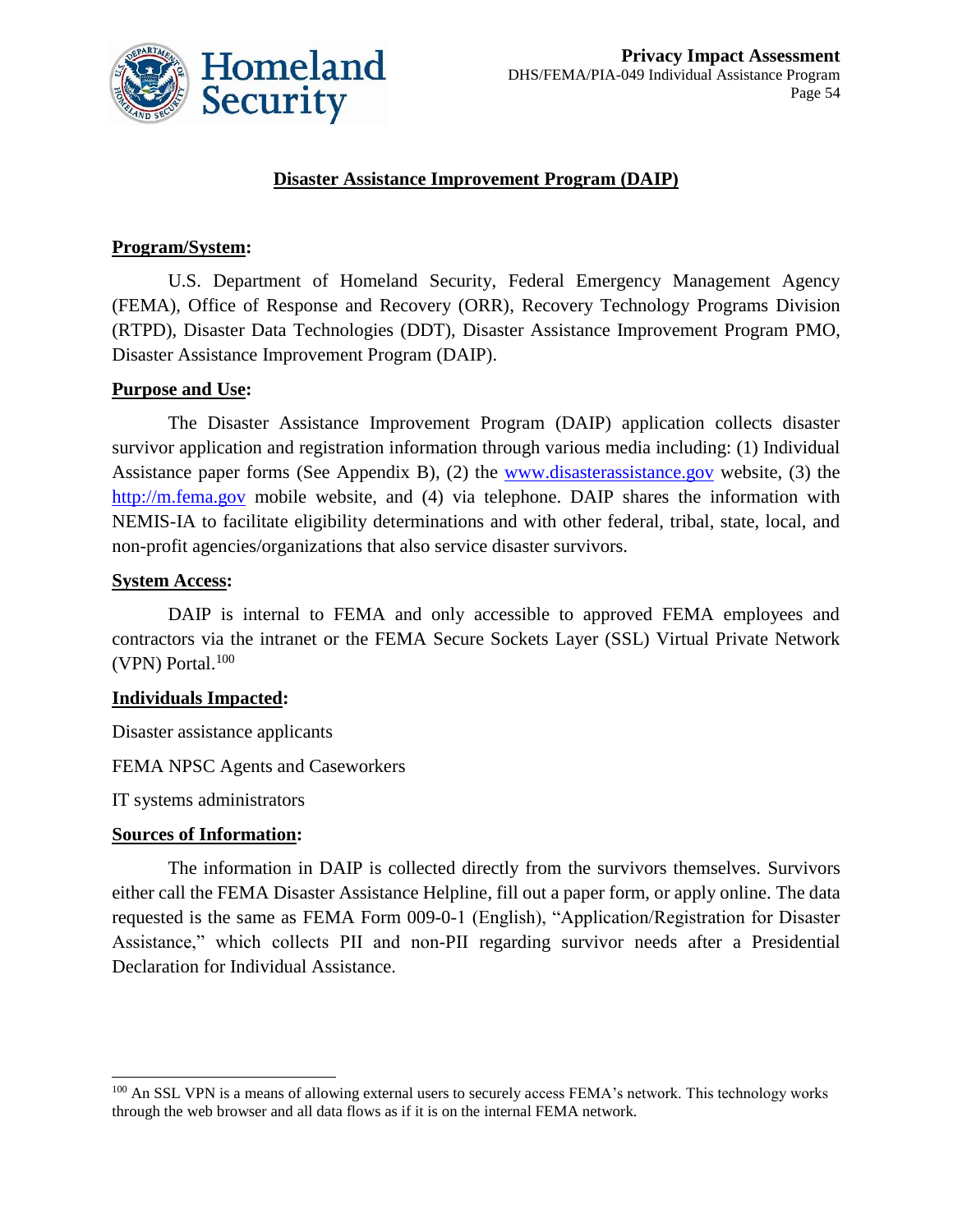

### **Data Elements:**

#### Registration and Assistance Records:

- Disaster Number;
- FEMA Registration ID;
- Applicant/Co-Applicant Information:
	- o Full Name;
	- o Social Security number or alien registration number;
	- o Signature;
	- o Date of Birth;
	- o Phone numbers;
	- o Email addresses;
	- o Position Title and Number of Years;
	- o Employer Name;
	- o Language(s) spoken;
	- o Number of Dependents Claimed;
	- o User ID;
	- o Password; and
	- o Personal Identification Number (PIN).
- Witness Signature;
- Damaged Dwelling:
	- o Addresses of the damaged dwelling and the applicant's current location (if other than the damaged dwelling);
	- o County;
	- o Geospatial location of dwelling; and
	- o Information related to residence (type, own/rent, damage sustained).
- Disaster-Related Expenses;
- Emergency Needs (Food, Clothing, Shelter);
- Special Needs (Mobility, Mental, Hearing, Vision, Other Care);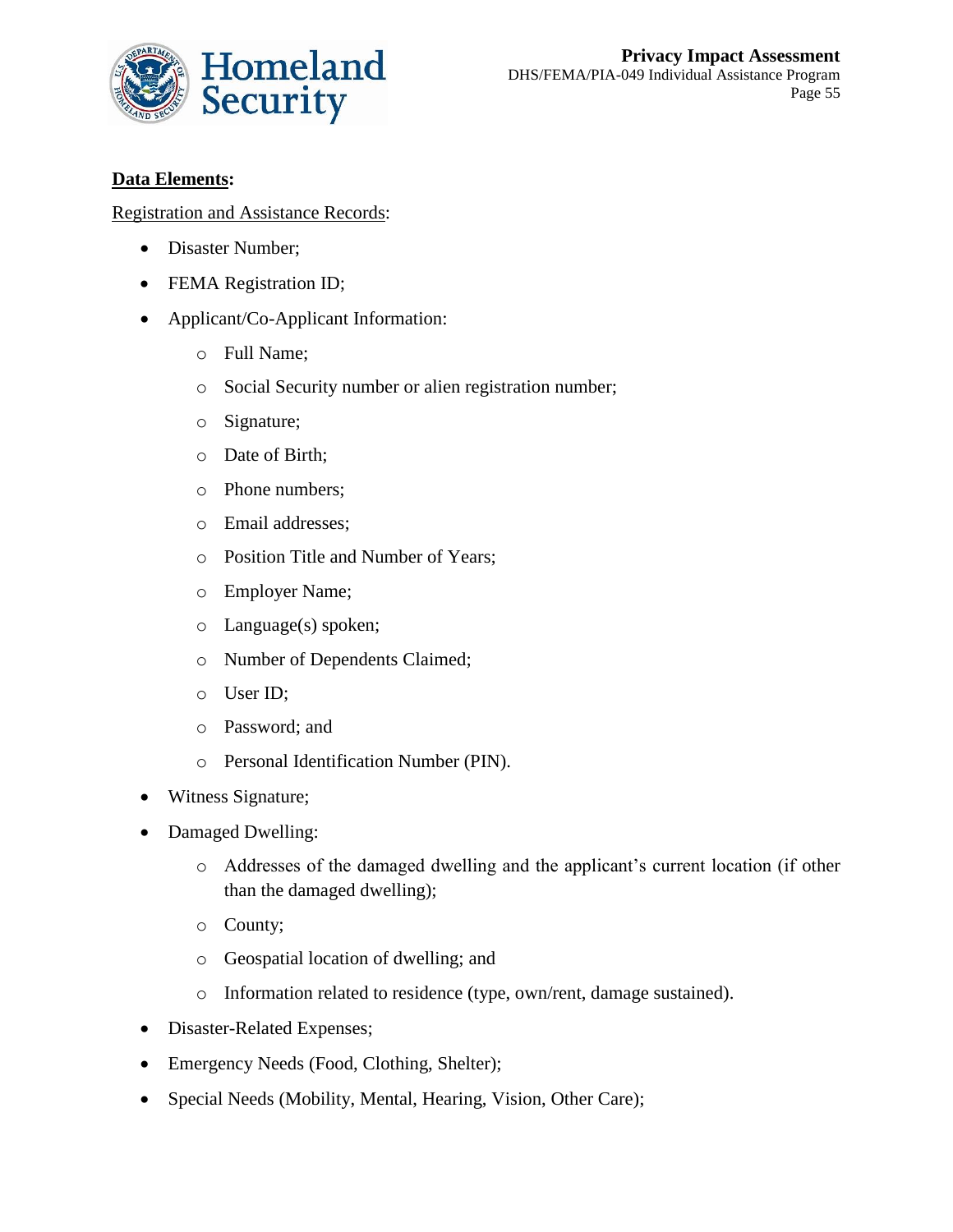

- Occupant and Household Information (for all occupants at the time of disaster):
	- o Name (First Name, Middle Initial, Last Name);
	- o Age;
	- o Relationship to Applicant;
	- o Dependent? (Yes/No);
	- o Sex; and
	- o Pre and Post-Disaster Income Information Of Those Occupants 18 Years of Age or Older.
- Business Damage:
	- o Self-Employment is Primary Income? (Yes/No); and
	- o Business or Rental Property Affected? (Yes/No).
- Authorization for Electronic Funds Transfer of Benefits:
	- o Institution Name;
	- o Account Type;
	- o Account Number and Routing Number; and
	- o Average Balance.
- Comments and Correspondence from the Applicant;
- Supporting documents to show proof of occupancy or ownership and verify identity, such as:
	- o Driver's license or a government-issued picture ID;
	- o Property title;
	- o Tax bill; or
	- o Utility bill.
- Public Records Information for Identity Verification;
- Pre-registration Questionnaire Information;
- Disaster Loan Status (Rejected, Approved, Declined, Verified, Cancelled);
- Travel and accommodations related information (e.g. flight information, travel assistance needs, companion information); and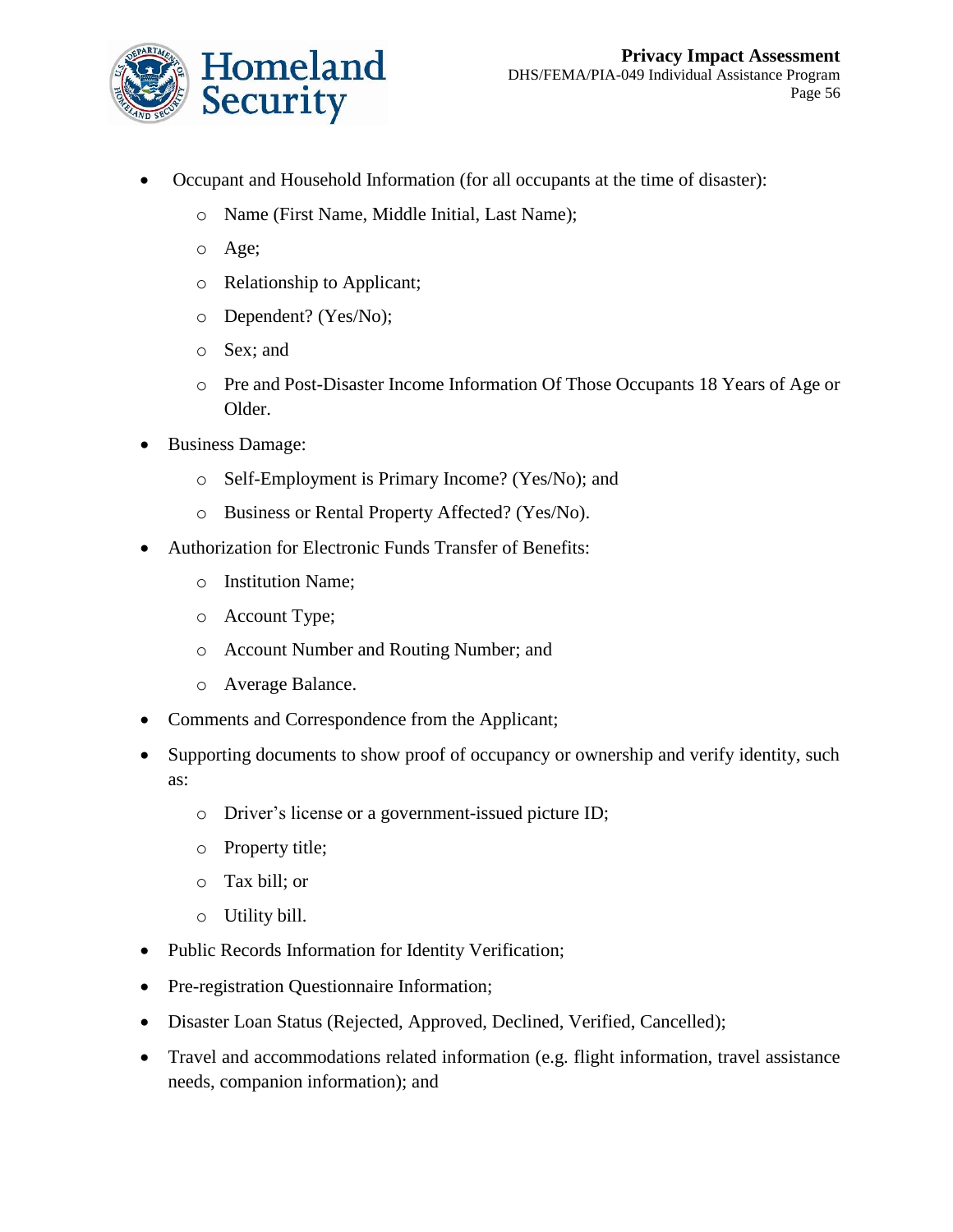

 Information related to determining eligibility for assistance: date of the disaster, application status, insurance information, types and amount of damage to the dwelling, results of the home inspection (including inspector's notes and determination).

### Information Provided by Third Parties:

- "Pass/Fail" flag (for identify verification provided by third-party identity verification service);
- Contracted address database (for address correction);
- Public records information used to pass the IdP.

## Information Generated by NEMIS-IA During Processing and Returned to DAIP:

- FEMA Disaster Number:
- Application Status ("In-Process," "Submitted," or "Approved");
- $\bullet$  Housing Inspection Required (Y/N);
- Priority of Assistance;
- Type of Assistance being considered; and
- Time Stamps.

## DAIP Information Supplied by Partner Agencies:

- Change of Address Status Code (from the SSA);
- Disaster Loan Event Status Code (Rejected, Approved, Declined, Verified, Cancelled) (from the SBA);
- Pre-registration Questionnaire Information (from the U.S. Department of Labor);
- Pre-registration Questionnaire Session ID (from the U.S. Department of Labor);
- Food for Florida Pre-registration ID and Application Status (from the State of Florida); and
- HUD Household Data (from HUD).

#### **SORN Coverage:**

DHS/FEMA-008 Disaster Recovery Assistance Files, 78 FR 25282 (April 30, 2013).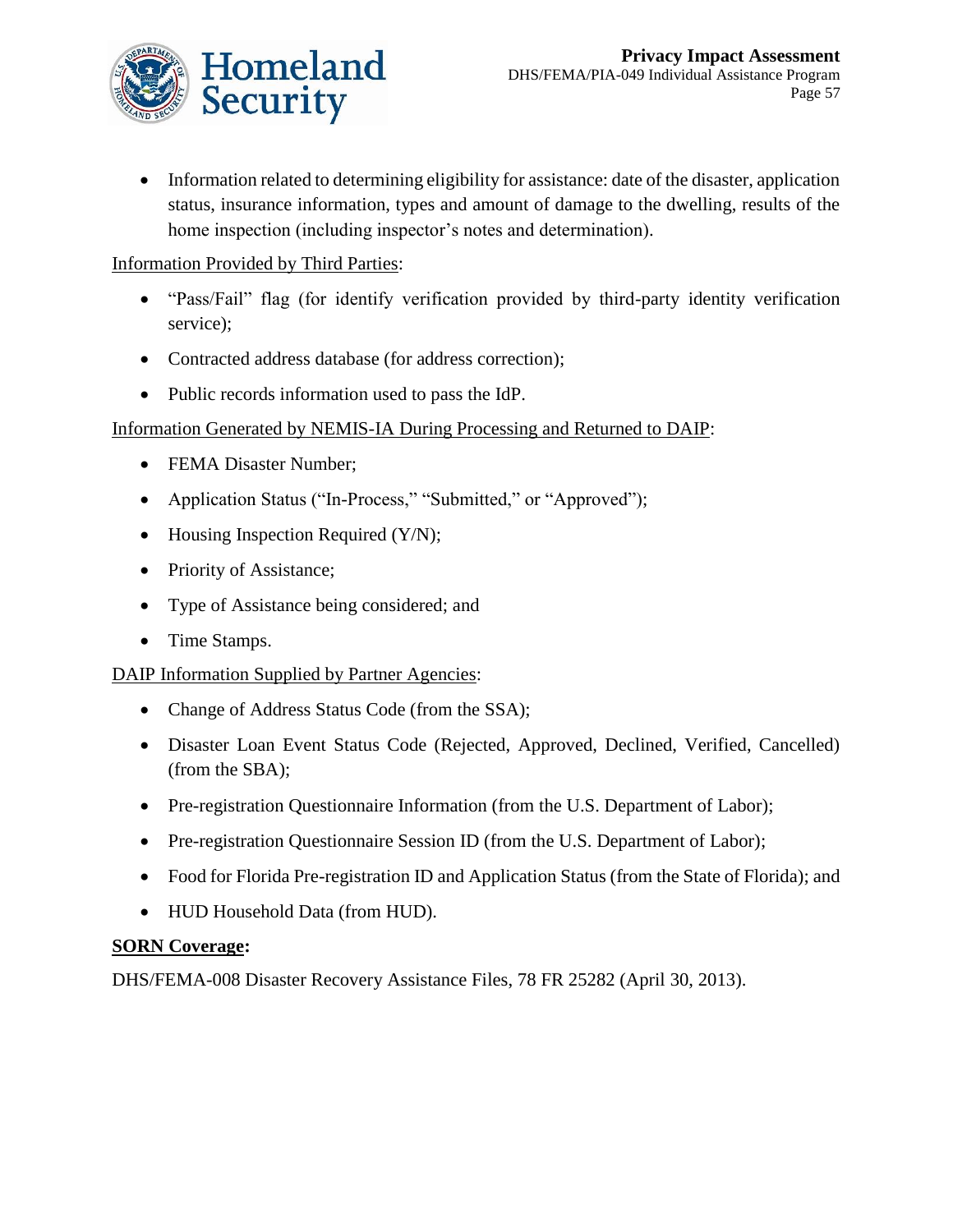

## **Virginia Systems Repository (VSR)**

#### **Program/System:**

The Federal Emergency Management Agency (FEMA), Office of Response and Recovery (ORR), Recovery Technology Programs Directorate (RTPD), Information Management Acquisitions Support & Tools (IMAST), Virginia Systems Repository (VSR).

#### **Purpose and Use:**

The Virginia Systems Repository (VSR) is a multifaceted system that supports the Individual Assistance (IA) Division, including the NPSCs. VSR also interacts minimally with numerous other programs. The system houses 20 unique applications. VSR supports mission essential tasks including Transitional Sheltering Assistance (TSA), Continued Rental Assistance, Inspector Deployment Suitability, Call-Outs to disaster survivors to gather additional information, and immediate official communications and daily updates for the NPSC staff. VSR provides a tool to request ad hoc reports supporting: IA decision-making, operations briefings, FOIA requests, external affairs, and litigation. VSR houses applications that track housing inspector quality assurance data, provide support for the FEMA Human Resource department, and support the Applicant Services Human Services Specialist. All VSR applications are derived from one Oracle database, which houses a schema (i.e., database objects, tables, views, and stored procedures) for each application and a common library to house data and application functionality between applications. Intranet web pages are designed for user access on minor applications that require user interaction.

#### **System Access:**

VSR applications and services are internal to FEMA and only accessible to approved FEMA employees and contractors via the intranet or the FEMA Secure Sockets Layer (SSL) Virtual Private Network (VPN) Portal.<sup>101</sup>

#### **Individuals Impacted:**

Disaster assistance applicants

FEMA NPSC Agents and Caseworkers

IT system administrators

FEMA housing inspectors

 $\overline{a}$ 

<sup>&</sup>lt;sup>101</sup> An SSL VPN is a means of allowing external users to securely access FEMA's network. This technology works through the web browser and all data flows as if it is on the internal FEMA network.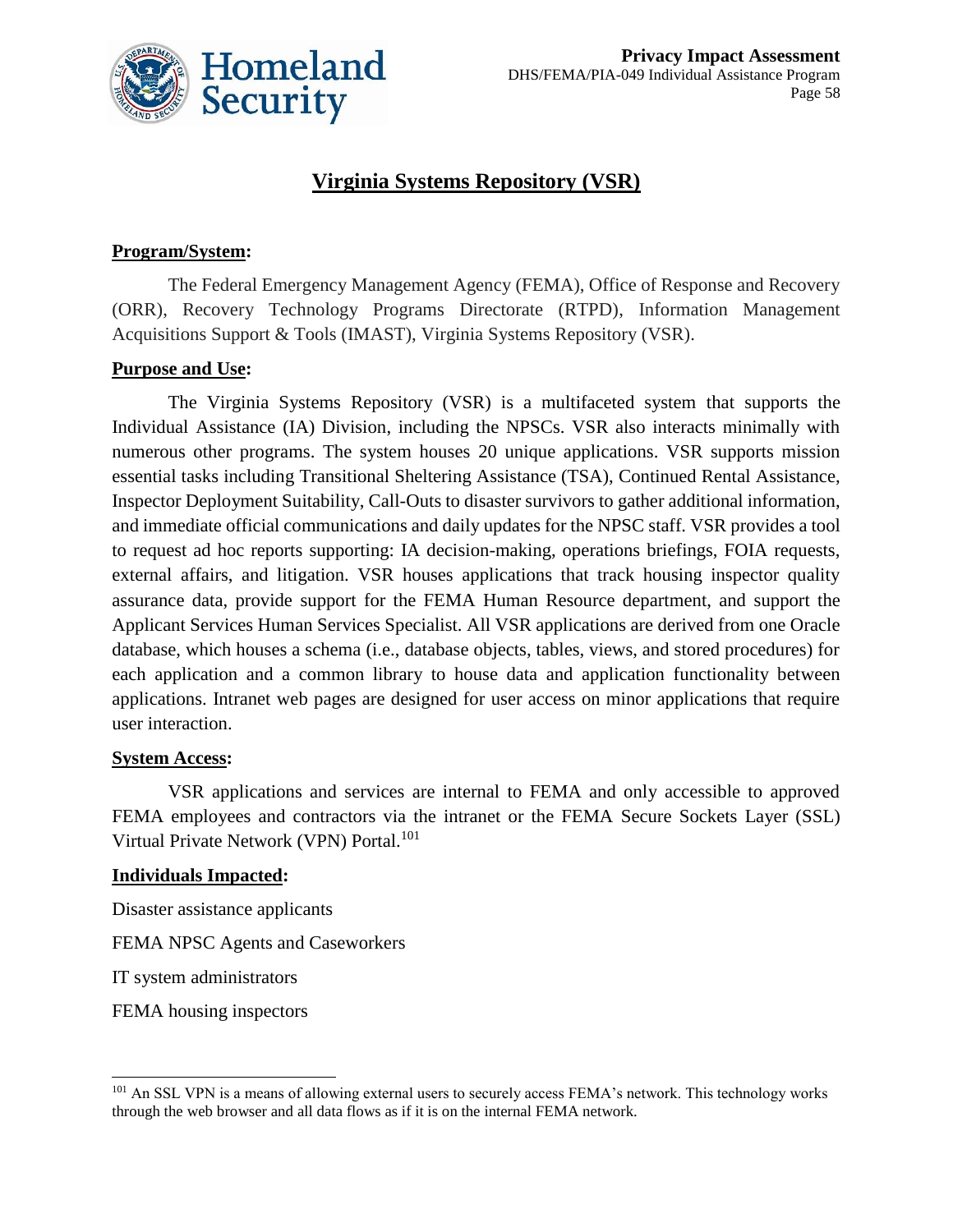

### **Sources of Information:**

All PII within VSR is collected directly from the applicant, employee, or contractor; or is replicated from the Enterprise Data Warehouse (EDW)/Operational Data Store (ODS) or NEMIS-IA. All information that is collected directly from an individual is entered by a FEMA employee, contactor, or the individual themselves.

#### **Data Elements:**

Information collected by VSR includes:

Disaster Applicant PII:

- Applicant's name;
- Home address;
- Phone numbers;
- Email address;
- Registration number;
- Last four digits of SSN;
- Assistance eligibility status;
- Information on pre- and post-disaster income and expenses;
- Special needs; and
- Applicant assistance status.

#### Information Collected about FEMA Contracted Housing Inspectors:

- Inspector's name;
- Home address;
- Phone number;
- Location;
- Clearance information;
- Performance review score;
- Inspector number; and
- Applicant complaints against the inspector.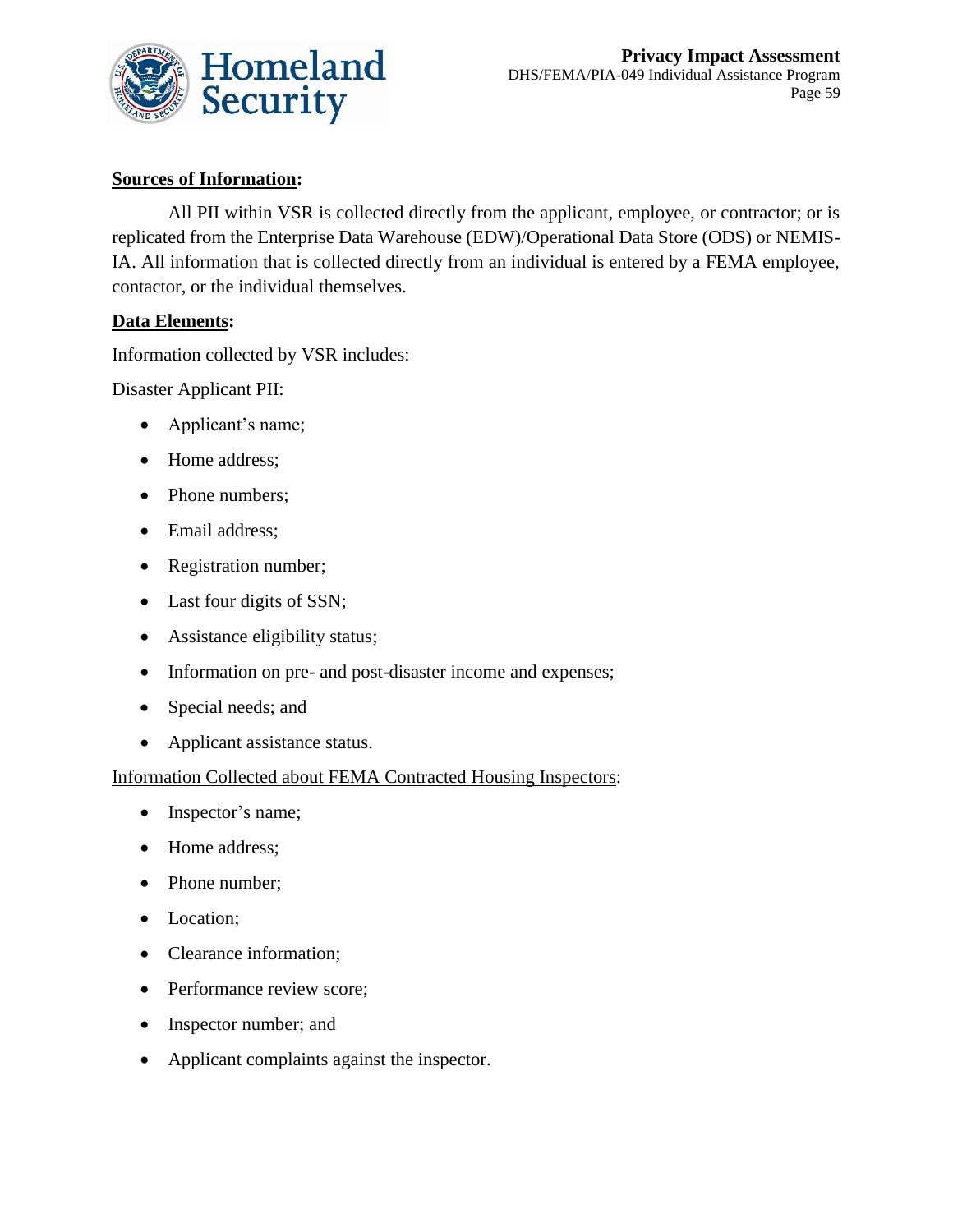

### Information Collected from Employees/Contracted Employees:

- Employee Name;
- SSN;
- DOB;
- Home Address;
- $\bullet$  Phone Number(s);
- Emergency Contact Information (i.e., name, address, phone, and email address);
- Salary/Grade/Step/Series;
- Date of Grade/Step Increase(s) and Next Projected Increase;
- Classified Title/Functional Title;
- Position Description Number and Position Identification Number;
- Historical Performance Ratings and History (Federal Human Resources Navigator is currently used for this function);
- Duty Station;
- Staff ID number;
- Work History at the NPSCs (i.e., position titles);
- Relevant Dates (i.e., Service Computation Date (SCD), hire date, Not To Exceed Date, and if applicable, deployment(s), transfer(s), and/or termination);
- Pertinent Computer Accommodations Program/Reasonable Accommodation (CAP/RA) Information (record of requests and equipment issued);
- Family Medical Leave Act (FMLA) Information (no medical data; only dates and status);
- Payroll;
- Codes Used Each Week;
- Hours Used for Each Code;
- Organizational Charts;
- Organizational Charts Based on Facility and Section; and
- Optional Content (i.e., name, functional title, phone, grade, status, and series/position description/job title).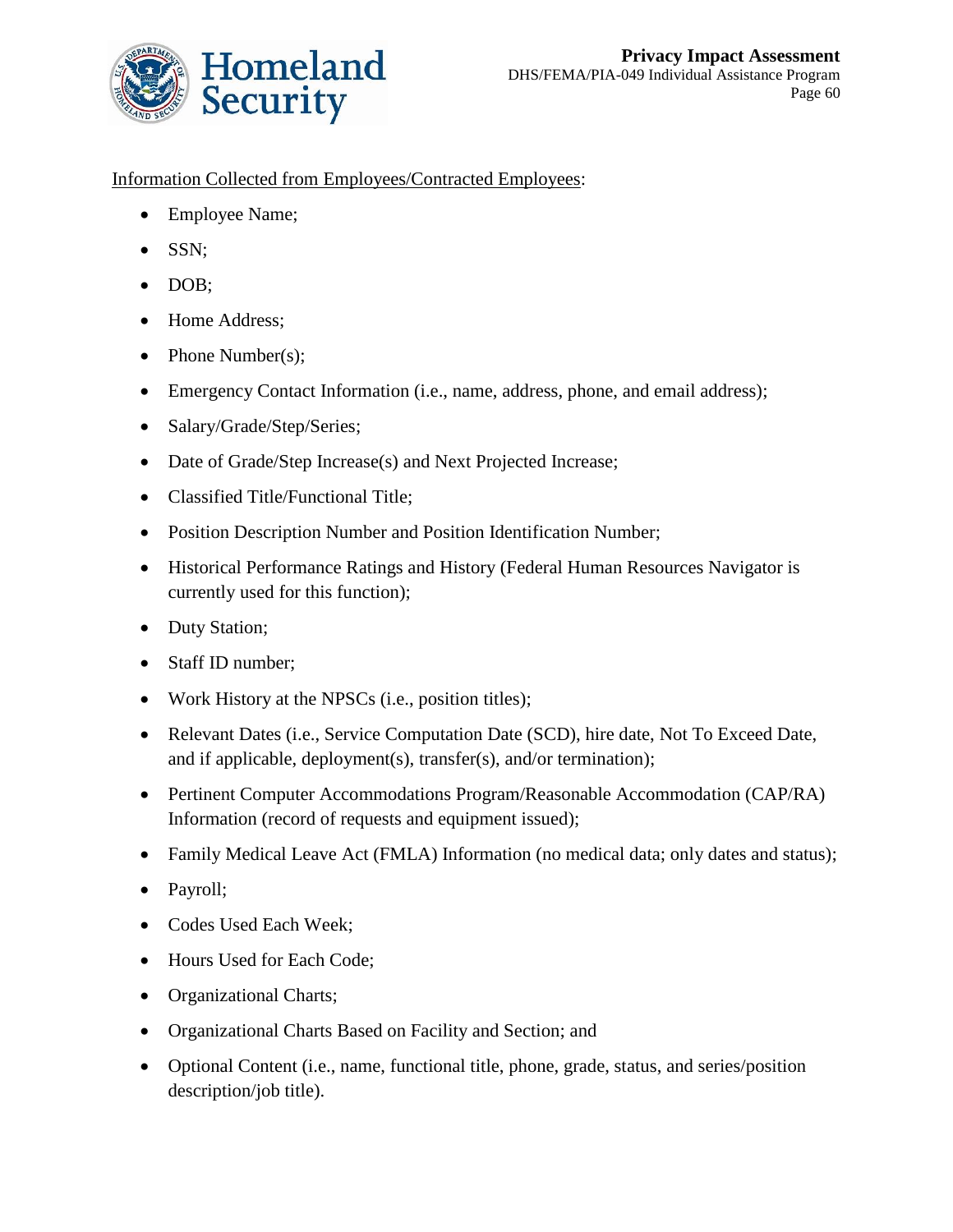

### **SORN Coverage:**

DHS/FEMA-008 Disaster Recovery Assistance Files, 78 FR 25282 (April 30, 2013).

DHS-004 General Information Technology Access Account Records System (GITAARS), 77 FR 70792 (November 27, 2012).

DHS/ALL-021 Department of Homeland Security Contractors and Consultants, 73 FR 63179 (October 23, 2008).

DHS/ALL-023 Department of Homeland Security Personnel Security Management, 75 FR 8088 (February 23, 2010).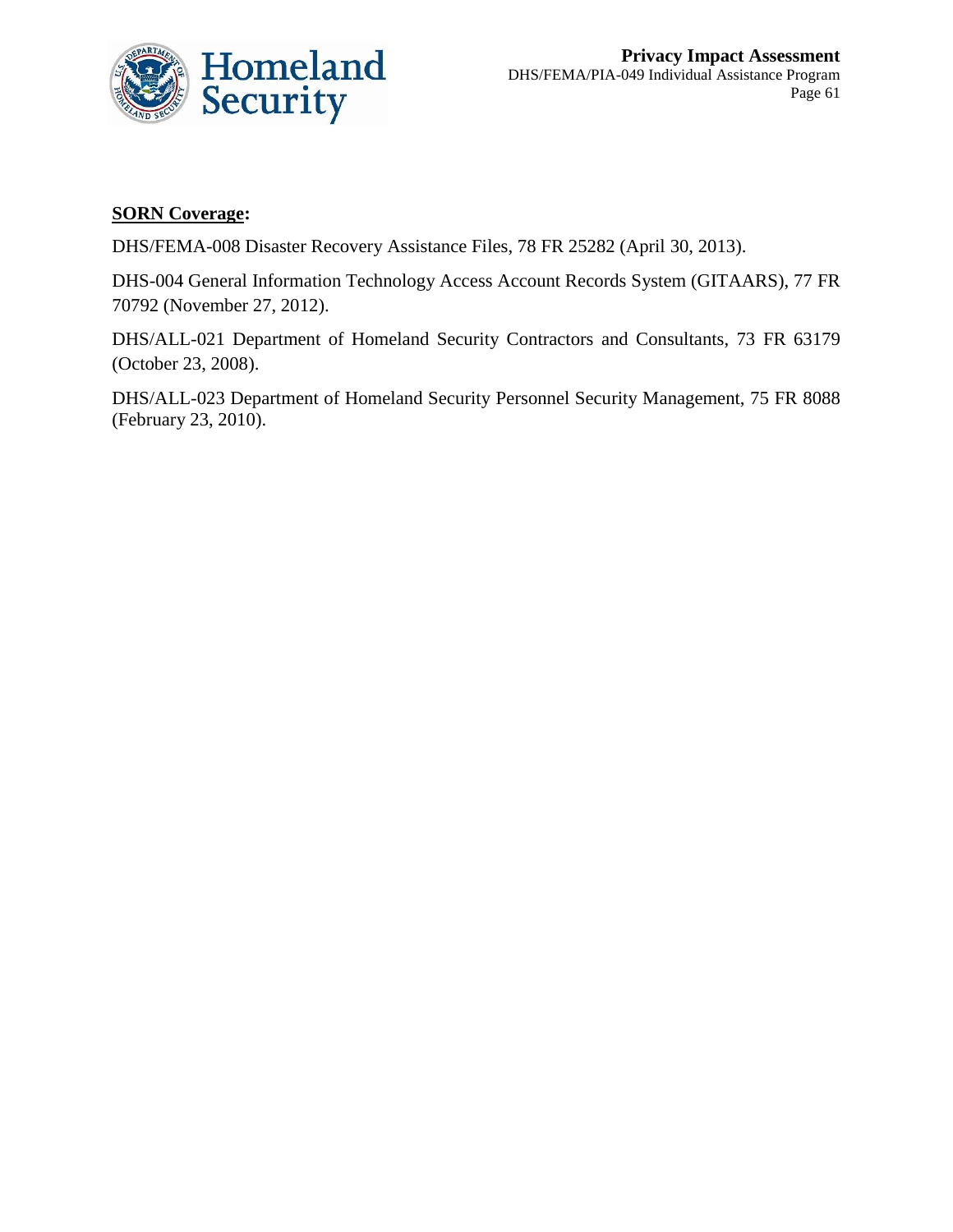

#### **Disaster Management and Support Environment (DMSE) Cloud Environment**

#### **Program/System:**

U.S. Department of Homeland Security, Federal Emergency Management Agency (FEMA), Office of Response and Recovery (ORR), Disaster Management and Support Environment (DMSE) Cloud Environment (CE).

#### **Purpose and Use:**

The DMSE CE is a central collaborative platform where FEMA posts and shares nonsensitive response and recovery information and geospatial imagery. Information contained within the platform comes from the entire emergency management community including: federal, state, local, tribal, voluntary agencies, private sector, faith-based partners, survivors, and Department of Defense (DoD), and includes information unique to a particular incident or disaster. DMSE CE enables publishing, sharing, overlaying, and exploiting non-PII data (such as maps and geospatial imagery) in a collaborative environment in order to betterinform operational decision making.

DMSE CE warns approved users not to store any PII, whether located on a map layer, in a dataset, or in direct storage. There will be a banner at the top of each page that warns users not to post or store PII in DMSE CE applications. The DMSE CE provides approved mission-relevant data for stakeholders to leverage in value-added ways such as: research, analysis, application development, and other purposes. DMSE CE also provides an agile development and testing platform for applications to be made available to the public or emergency management community.

It should be noted that FEMA does not require the public to establish a user account in order to openly view available content; however, if anyone wants to save or publish created maps, he or she would need a user account. FEMA only accepts users with a federal supervisor's approval or with a federal sponsor's approval in the case of the public.

DMSE CE provides 9 minor applications:

- Disaster Planning Atlas (DPA): Creates PDFs of maps based on U.S. National Grid. After a disaster, when the "normal" means to describe locations, such as street signs, are gone, the U.S. National Grid provide a standardized grid reference system that is seamless across jurisdictional boundaries and allows for pinpointing exact locations. This application does not gather or use any PII.
- Disaster Survivor Assistance (DSA) Survivor Mobile Assistance Reporting Tool (SMART): The DSA SMART application is a mobile application (iOS only) used on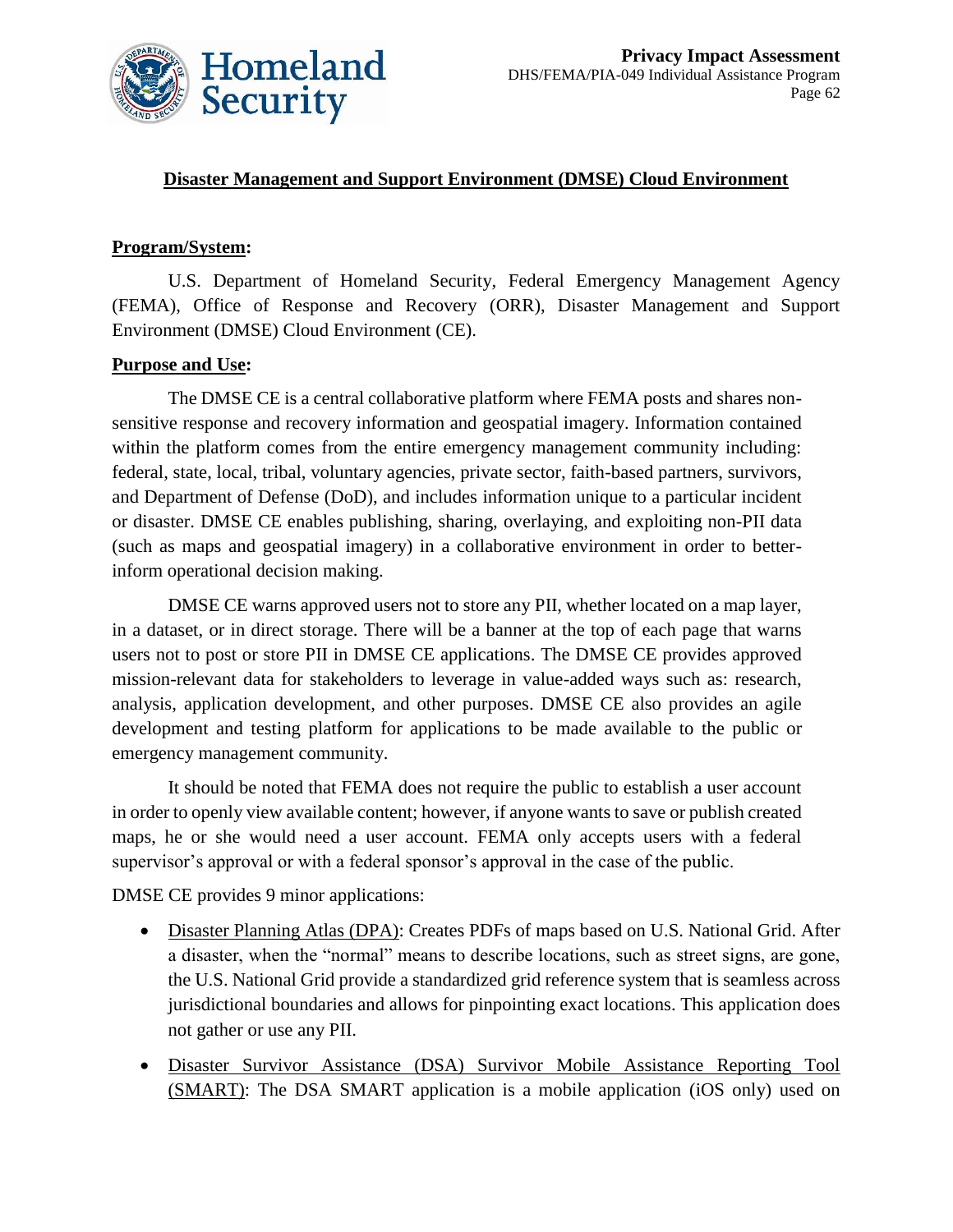

mobile devices, such as iPads, by FEMA's DSA cadre workforce. The application provides a mapping capability by using Collector for ArcGIS, which is a commercial off the shelf product (downloadable from the Apple App Store). The DSA SMART application is used by DSA teams to capture operationally-relevant information regarding the impacts of a disaster on individuals and local communities following a Presidential Declaration for Individual Assistance. This application does not collect survivor PII. The DMSE CE system boundary only provides a centralized repository for the data collected by DSA teams.

- o Through use of the DSA SMART application, DSA cadre interact with disaster survivors and capture observations related to the impacts of the disaster. The DSA cadre may capture general information, including whether or not the individual has applied for assistance (FEMA only captures yes/no response; no survivor PII is captured). This information allows FEMA and decision makers to better understand the severity and impact of the disaster, and supports better planning of financial assistance and other possible aid provided to survivors.
- o The DSA cadre may also capture observations related to damage sustained due to a disaster (e.g., downed powerlines, fallen tree). The DSA cadre may capture a photograph of the observation and geo-tag the photo, creating a "pin" on a map, to provide location information to support response efforts. When clicked on, the pins reveal which cadre member submitted the observation and photo. Photos of individual survivors or DSA cadre members are not captured.
- FEMA Public Data Visualization: Displays FEMA-built visualizations of publicly available datasets that provide a visual representation of grant data as it relates to fire, preparedness, mitigation, and public assistance. This application does not gather any PII.
- Flood Insurance Estimator: Provides the public with a way to estimate flood insurance needs and rates via publicly-available flood insurance information. This application does not gather any PII.
- GPX Uploader: Facilitates the upload of G Garmin Global Positioning System (GPS) field data to be aggregated in the Iron Sights Mapping Service in support of Urban Search and Rescue (US&R). This application does not gather any PII.
- OpenFEMA: Delivers mission data to the public in machine-readable formats. Provides timely, usable, and accurate information to the public, specifically, data in a raw format, enabling stakeholders to leverage the data in innovative and value-added ways. This application does not gather any PII.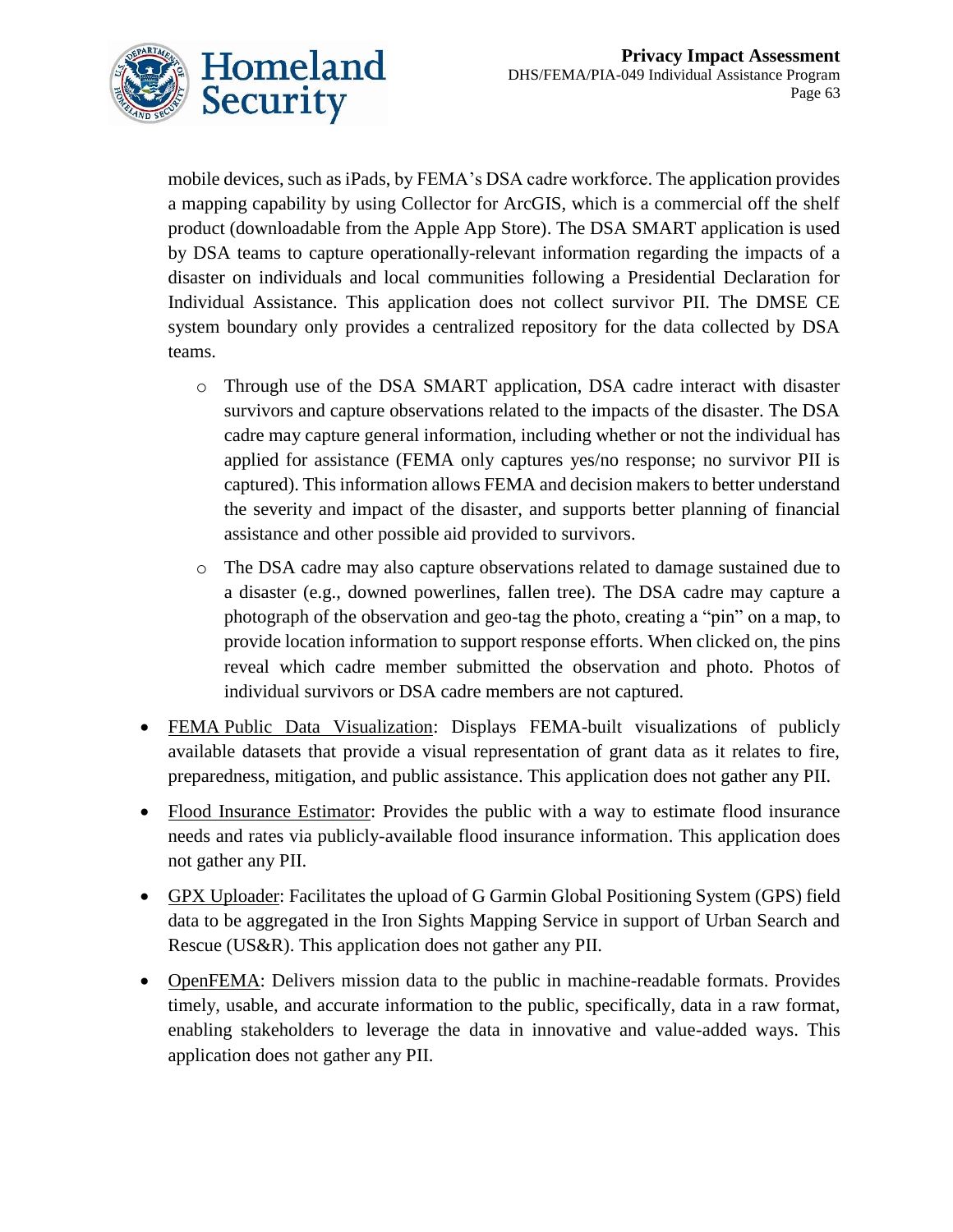

- Preliminary Viewer: Displays digitally-printable loss estimates and damages from a hurricane for the public. This application does not gather any PII.
- Preliminary Damage Assessment (PDA): Captures and verifies the damage at a specific physical location after a disaster in order to determine whether a federal disaster declaration is warranted. This application collects the address of the damaged property and the business contact information of a state, local, tribal, or territorial government (SLTT) official. PDA data is never linked to an individual survivor.
- Rebuild Tool: Provides input on planned rebuilds around flood information to the public. This application does not gather any PII.
- Survivor Sheltering Assessment Tool (SSAT): Collects information regarding the housing needs of individuals and families in shelters so that services and assistance can be provided to transition them out of shelters and into temporary housing solutions as quickly as possible. Individualized data collected in the shelters would be compared to survivor registration data in NEMIS-IA to determine:
	- o Has the person in the shelter registered?
	- o If registered, what is the status of the registration? Does he or she have resources such as Transitional Sheltering Assistance (TSA) eligibility or financial rental assistance available to the person?
	- o If registered and not eligible, is there casework that could be performed to find eligibility?
	- o If not registered, information would be provided to the Joint Field Office (JFO) to have a registration strike team travel to the shelter and register the survivor.

Aggregated reports would be built to support JFO planning activities for shelter depopulation to ensure that survivors are transitioned as quickly as possible to housing solutions that best meet their need.

#### **System Access:**

In order to obtain an account, any FEMA, state, local, territorial, or tribal employee or contractor who requires access to DMSE CE must provide his or her full name, email address, work phone number and the name, phone number, and the email address of a sponsor or supervisor. The regional geospatial coordinators, along with the DMSE program office, review the applications and vet the individual for system use. The DMSE program office decides who can access the system. It should be noted that while FEMA does not require the public to establish a user account in order to openly view available content on DMSE, if anyone wants to save or publish created maps, he or she would need a user account. FEMA only accepts users with a federal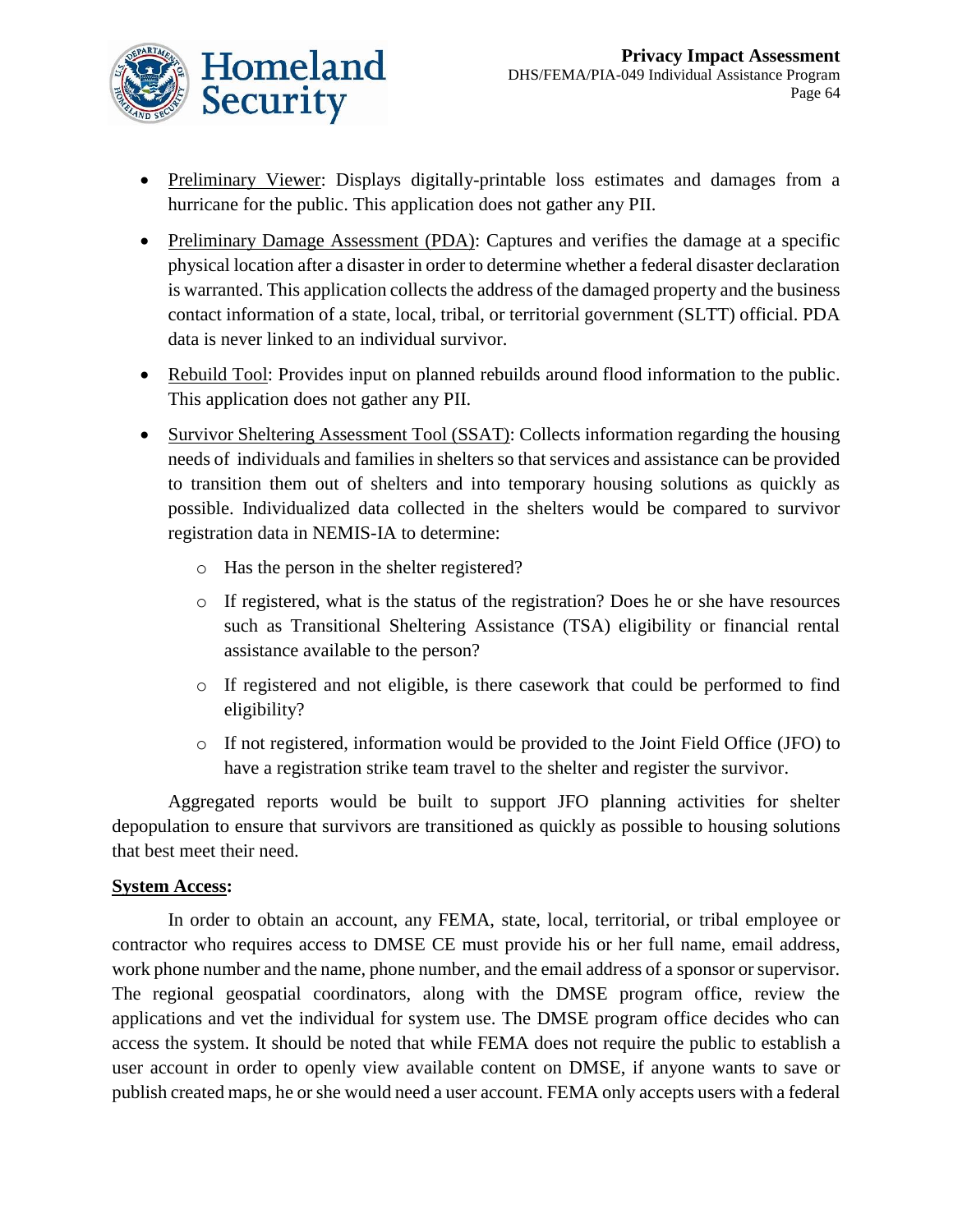

supervisor's approval (submitted via email) or with a federal sponsor's approval in the case of the public.

### **Individuals Impacted:**

Individuals that require access to DMSE CE include the entire emergency management community:

- FEMA staff;
- FEMA reservists;
- Federal, state, local, tribal, voluntary agencies;
- Private sector partners;
- Faith-based partners;
- Department of Defense;
- All DHS employees/contractors and components, including:
	- o United States Citizenship and Immigration Services (USCIS);
	- o United States Customs and Border Protection (CBP);
	- o United States Coast Guard (USCG);
	- o Federal Law Enforcement Training Center (FLETC);
	- o United States Immigration and Customs Enforcement (ICE);
	- o Transportation Security Administration (TSA);
	- o United States Secret Service (USSS);
	- o National Protection and Programs Directorate;
	- o Directorate for Management;
	- o Science and Technology Directorate;
	- o Countering Weapons of Mass Destruction Office;
	- o Office of Health Affairs;
	- o Office of Intelligence and Analysis;
	- o Office of Secretary and Executive Management;
	- o FEMA Corps; and,
	- o Contractors working on behalf of DHS.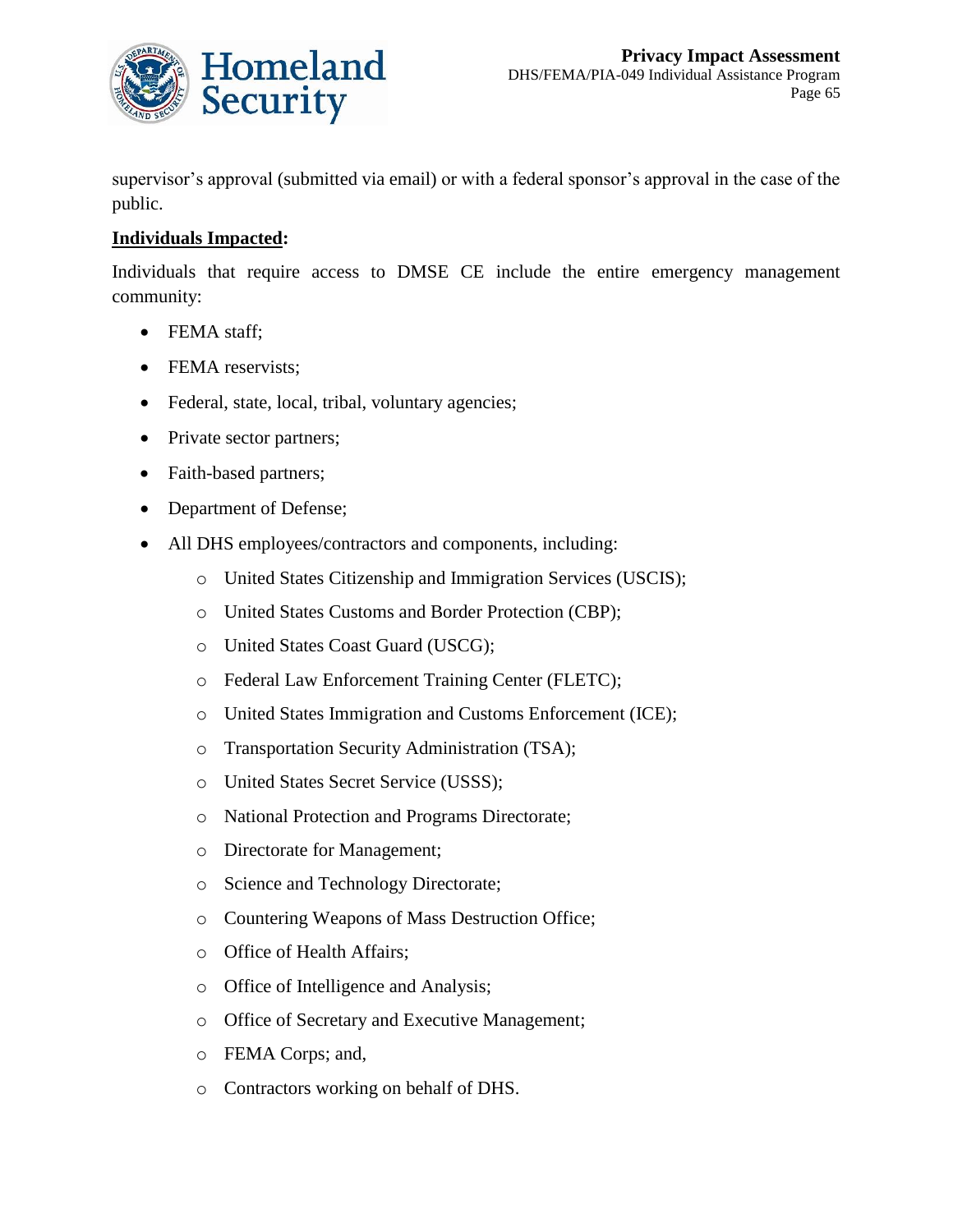

Other individuals impacted by this system include survivors and those individuals who are surveyed by the DSA and PDA teams.

#### **Sources of Information:**

Data and information includes information unique to a particular incident or disaster and is based on the data elements listed below and comes from the responders assigned to the emergency management community including: federal, state, local, t ribal, voluntary agencies, private sector, faith-based partners, survivors, and DOD.

#### **Data Elements:**

DMSE CE collects the following for the purposes of granting an account to FEMA employees and contractors:

- First and last name:
- Phone number;
- Email address;
- User ID; and
- Supervisor's name and work contact information.

Information collected by DSA SMART and hosted in DMSE includes:

- Survivor interaction;
- Location (in the form of a pin dropped on a map; the pin is typically dropped in the middle of a street, rather than at an individual's home);
- User name of the user who created the pin;
- Registration Status (yes/no);
- Revisit (yes/no);
- Update/Inquiry (yes/no);
- Referral (yes/no);
- General Notes:
- Public Safety Issue (yes/no);
- Running Water (yes/no);
- Functioning Energy (yes/no);
- Communication (Telecom) (yes/no);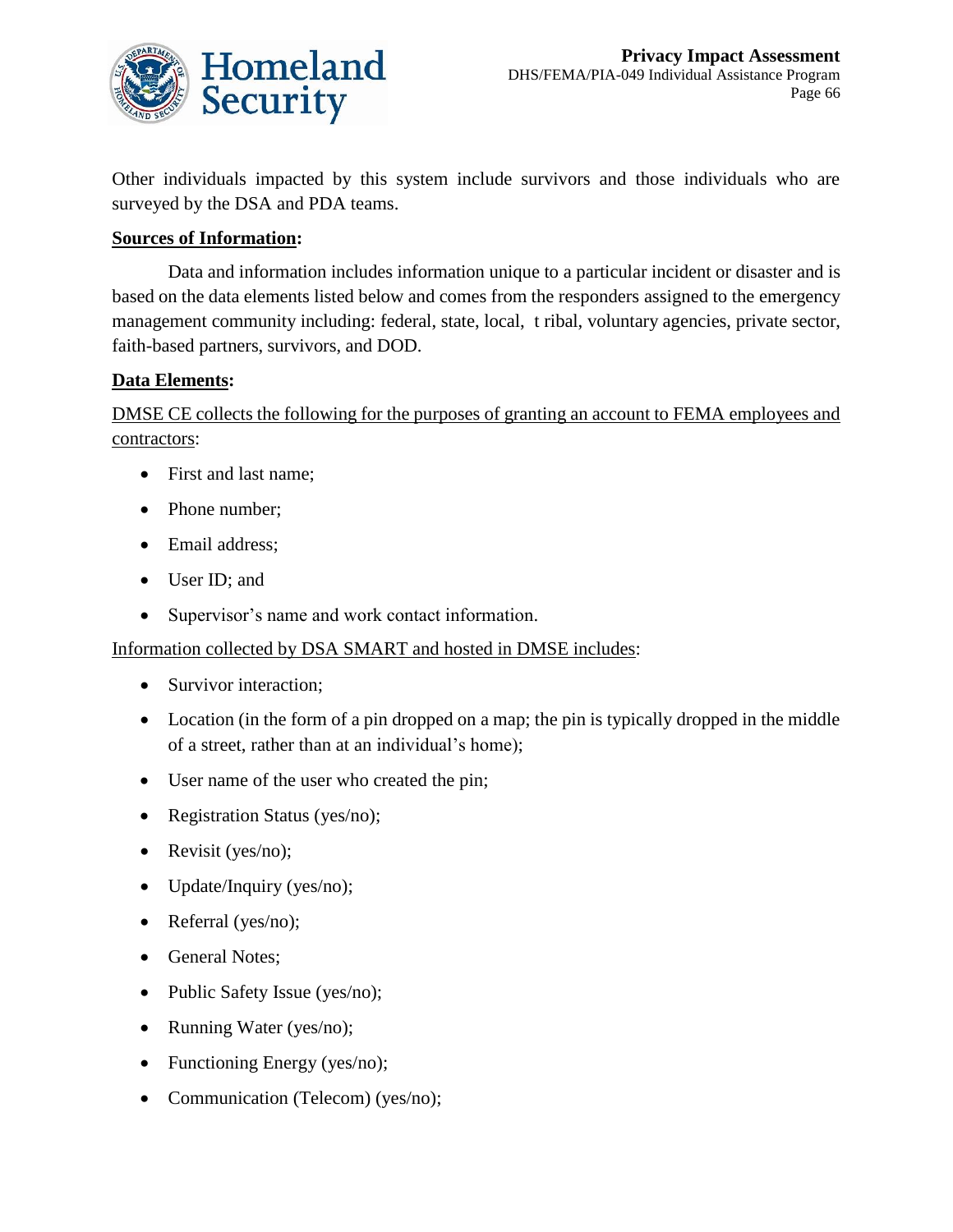

- Private Sector Issue (yes/no);
- Mass Care (Shelter) (yes/no);
- Disaster-specific data;
- Community contacts:
	- o First name and last name;
	- o Title;
	- o Organization name;
	- o Organization type;
	- o Organization address;
	- o Organization phone;
	- o Organization fax;
	- o Organization email; and
	- o Organization services, notes;
- Infrastructure (Accessibility).

#### Information collected by SSAT includes:

- FEMA Registration ID (if available);
- First Name;
- Last Name;
- Damaged Dwelling Address; and,
- Mobile Phone Number.

#### Other non-PII elements collected for SSAT:

- Date of collection;
- Shelter Name;
- County;
- Owner/Renter of a damaged dwelling;
- Pre-disaster HUD housing such as Section 8, subsidized housing, etc. (Y/N);
- Pre-disaster homeless  $(Y/N)$ ;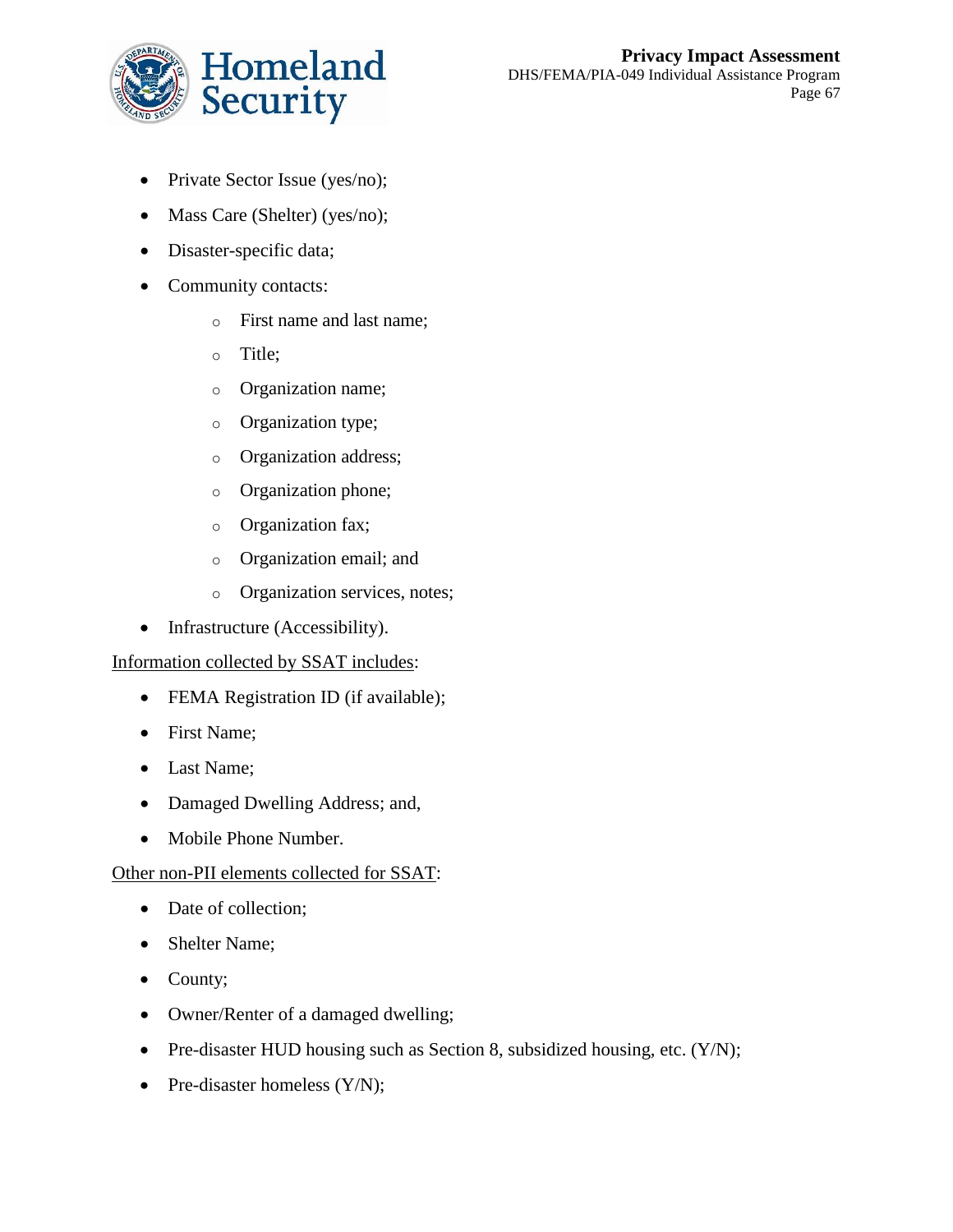

- Identified available rental  $(Y/N)$ ;
- Plan to return to pre-disaster residence  $(Y/N)$ ;
- Will live with family or friends  $(Y/N)$ ;
- Waiting on DD (Damaged Dwelling) to become accessible (Y/N);
- Inaccessible due to road closure  $(Y/N)$ ;
- Inaccessible due to water receding  $(Y/N)$ ;
- Identified available housing or hotel resource but not within reasonable commuting distance (Y/N);
- Cannot find affordable housing resource (Y/N);
- Cannot find short term lease  $(Y/N)$ ;
- Transportation issues:
	- $\circ$  Transportation disaster damage, need assistance for repairs (Y/N);
	- $\circ$  Cannot meet with inspector  $(Y/N)$ ; and
	- o Cannot get to desired area to look for housing (Y/N).
- No desire to relocate out of state within 50-100 mile radius  $(Y/N)$ ;
- Need specialized medical equipment (sensory, mobility, accessibility, etc.)  $(Y/N)$ ;
- Need funds to move household belongings  $(Y/N)$ ;
- Utilities not currently operable  $(Y/N)$ ;
- Electricity not currently operable  $(Y/N)$ ;
- Expected date of utility restoration (if known)  $(Y/N)$ ;
- Nowhere for my pet to board  $(Y/N)$ ;
- Type of pet(s);
- Need voluntary agencies to assist with mucking out home  $(Y/N)$ ;
- Number of Adults (18+);
- Number of Children (Under 18);
- Consent to Share (Y/N); and
- Notes.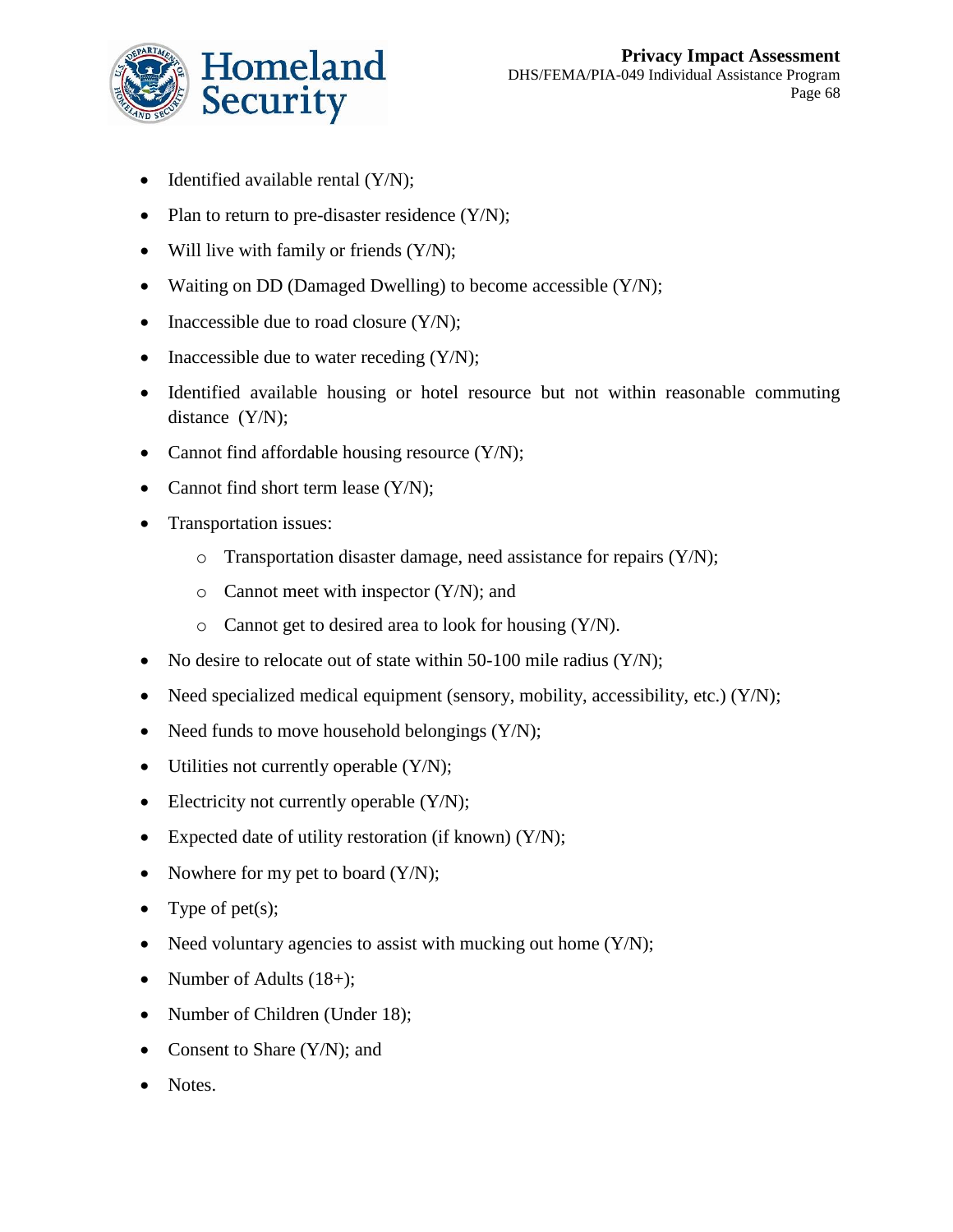

Information collected by PDA about SLTT government officials includes:

- Name;
- Work phone number; and
- Work email address.

## **SORN Coverage:**

DHS/ALL-004 General Information Technology Account Access Records (GITAARS), 77 FR 70792 (November 27, 2012).

DHS/FEMA-008 Disaster Recovery Assistance Files, 78 FR 25282 (April 30, 2013).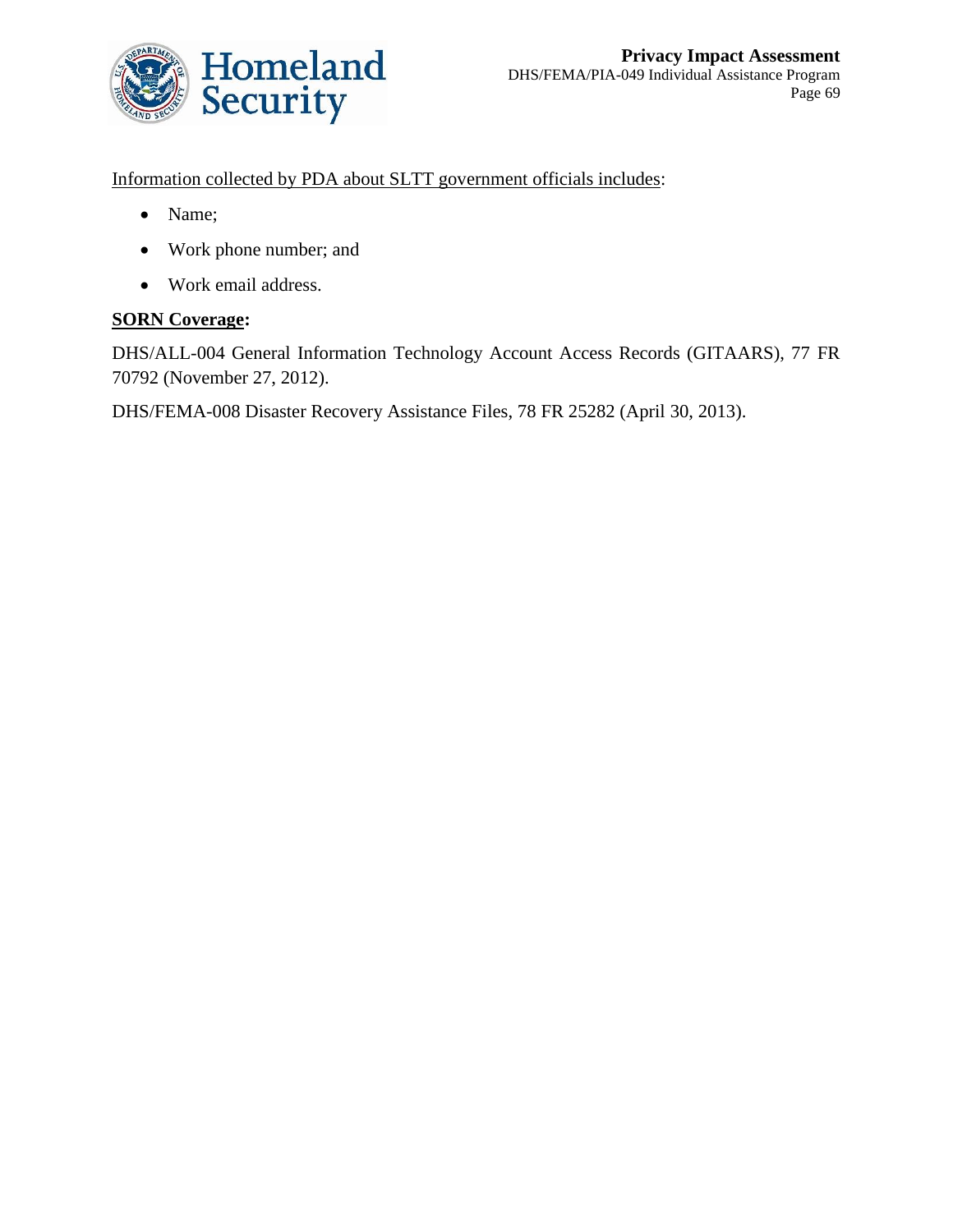

#### **Automated Construction Estimating (ACE)**

#### **Program/System:**

The Federal Emergency Management Agency (FEMA), Office of Response and Recovery (ORR), Recovery Technology Programs Directorate (RTPD), ACE.

#### **Purpose and Use:**

The Automated Construction Estimating (ACE), an Android-only mobile application, provides the capability for field inspectors to inspect properties and electronically record information pertaining to the damage caused by a disaster. ACE receives specific registrant data, from NEMIS-IA, the system that maintains the disaster survivor's application information and is used to administer the IA program. The ACE system uses the IA data to process housing inspections, and does not typically collect any new PII. NEMIS-IA sends data, including applicant name, address, and phone number, to the ACE system, based on the inspections assigned to a specific inspector. The housing inspectors, who are FEMA contractors, use the information to verify application data with the applicant (conduct ID check, verify the address and phone numbers of the applicant) and to capture relevant information to verify damage of property through a visual inspection. Each housing inspector only has access to those registrations that are assigned to him or her.

During the inspection, the housing inspector collects information related to the damage sustained by the property; no additional PII is collected during a typical housing inspection. In rare cases, inspectors may collect and enter information into ACE in order to modify applicant information within the NEMIS-IA system or add a co-applicant (this information could include address or SSNs depending on the case). In such instances, the information is transmitted to NEMIS-IA system.

Upon completion of the inspection, the inspector transmits the inspection data from ACE back into the NEMIS-IA system. After the data has been uploaded back to NEMIS-IA, it is automatically purged from the ACE system. The results of the housing inspection are used by FEMA to determine the level of assistance provided to the survivor.

#### **System Access:**

Housing inspectors use FEMA-provided tablets that have the mobile app installed on them. Inspectors use a user name and password in order to access ACE.

#### **Individuals Impacted:**

Disaster assistance applicants; and

FEMA's in-house and contracted inspectors and inspection staff.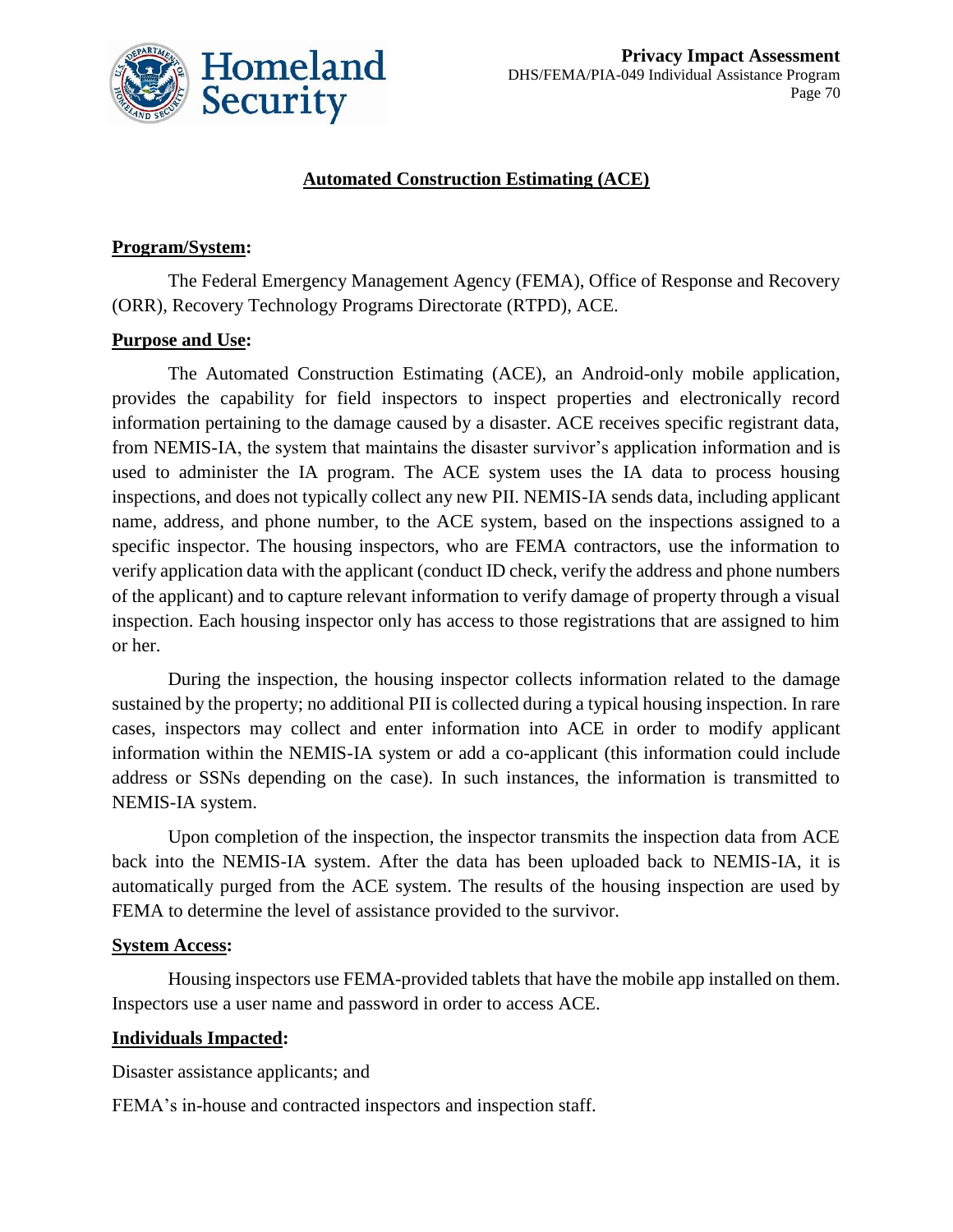

### **Sources of Information:**

ACE receives information from NEMIS-IA about the survivor, including name; registration ID; date of birth; address and contact information; and information regarding damage to the property. The inspector verifies this information with the survivor, and may collect modified information from the survivor, such as an updated address or phone number, or additional information to be added to an existing application, such as adding a co-applicant. During the inspection, the housing inspector performs a visual validation of the property damage that occurred during the disaster. The inspector makes observations and may document the damage through photographs.

#### **Data Elements:**

- Name;
- Registration ID;
- Date of Birth;
- Address and Contact Information;
- Phone number; and
- Information Regarding Damage to the Property.

#### **SORN Coverage:**

DHS/FEMA-008 Disaster Recovery Assistance Files, 78 FR 25282 (April 30, 2013).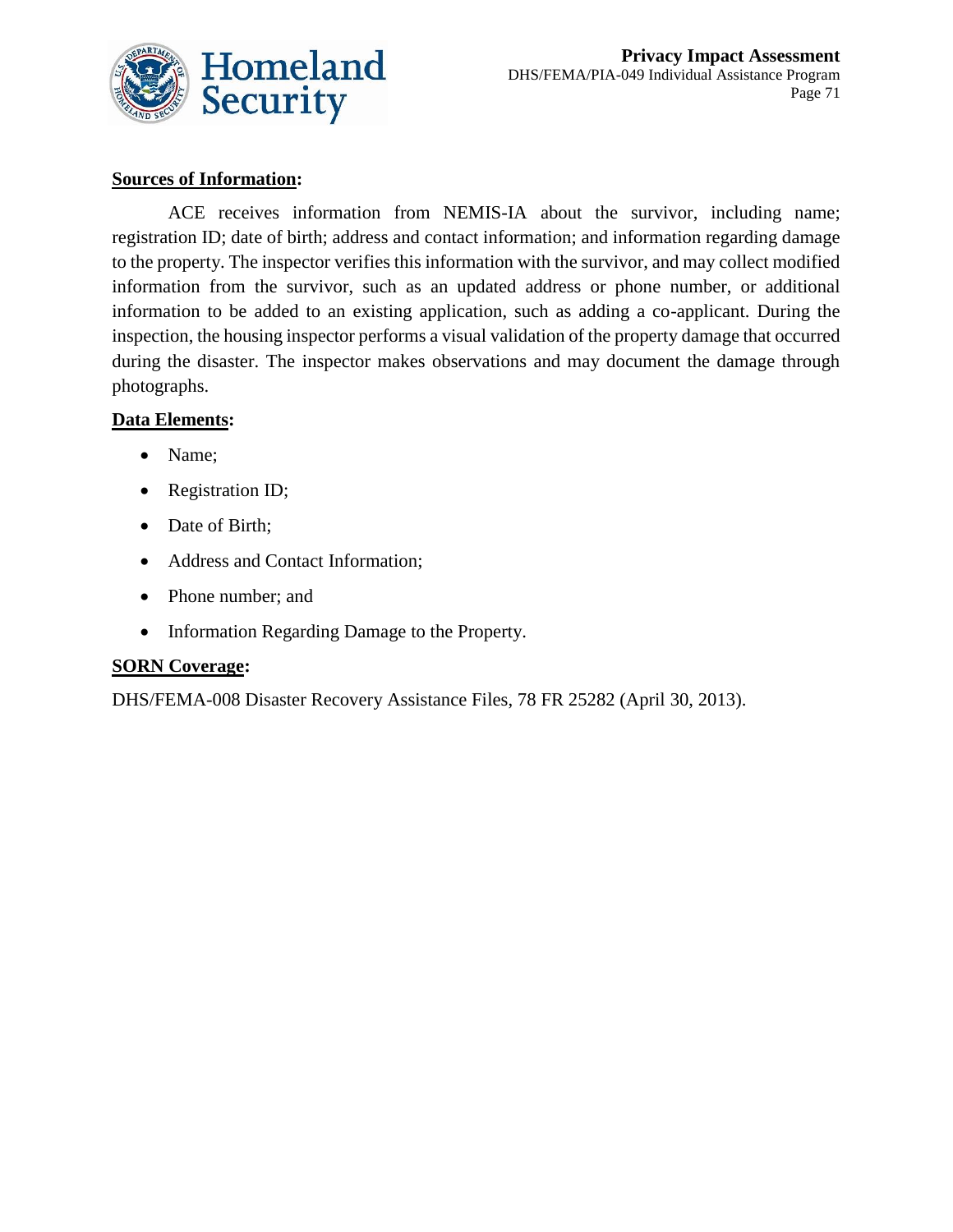

## **FEMA IHP Program Management Section CRM**

## **Program/System:**

FEMA Office of Response and Recovery, Individual Assistance Individuals and Households Program–Program Management Section, FEMA SalesForce Customer Relationship Manager (CRM).

#### **Purpose and Use:**

FEMA SalesForce Customer Relationship Management (CRM) will improve the management of correspondence from requestors seeking the assistance of the Program Management Section IHP Helpdesk. The IHP Helpdesk is an internal FEMA helpdesk that provides support and addresses IHP-related inquiries and issues submitted by FEMA staff at Headquarters, JFOs, DRCs, or other disaster relief offices. The CRM is a web-based helpdesk portal that allows visitors, to include both FEMA and non-FEMA users (such as the SBA), to submit questions or comments about problems or issues with IA applications and applicant files that are managed through a case format. Users of the CRM portal create accounts and enter inquiries via a web form.

#### **System Access:**

SalesForce CRM is an encrypted, internal FEMA application that is only accessible to approved FEMA personnel via the intranet or the FEMA Secure Sockets Layer (SSL) Virtual Private Network (VPN) Portal.<sup>102</sup>

## **Individuals Impacted:**

FEMA employees

FEMA partners who have access to the FEMA Intranet

Individual Disaster Applicants who are the subject of inquiries

#### **Sources of Information:**

NEMIS-IA

 $\overline{a}$ 

#### **Data Elements:**

The CRM collects user contact information such as name, email address, and contact number to create an account. Inquiries to the CRM can contain name, registration ID, or case file number, mailing address, and attachments that could include copies of documents. Documents could contain sensitive PII.

<sup>&</sup>lt;sup>102</sup> An SSL VPN is a means of allowing external users to securely access FEMA's network. This technology works through the web browser and all data flows as if it is on the internal FEMA network.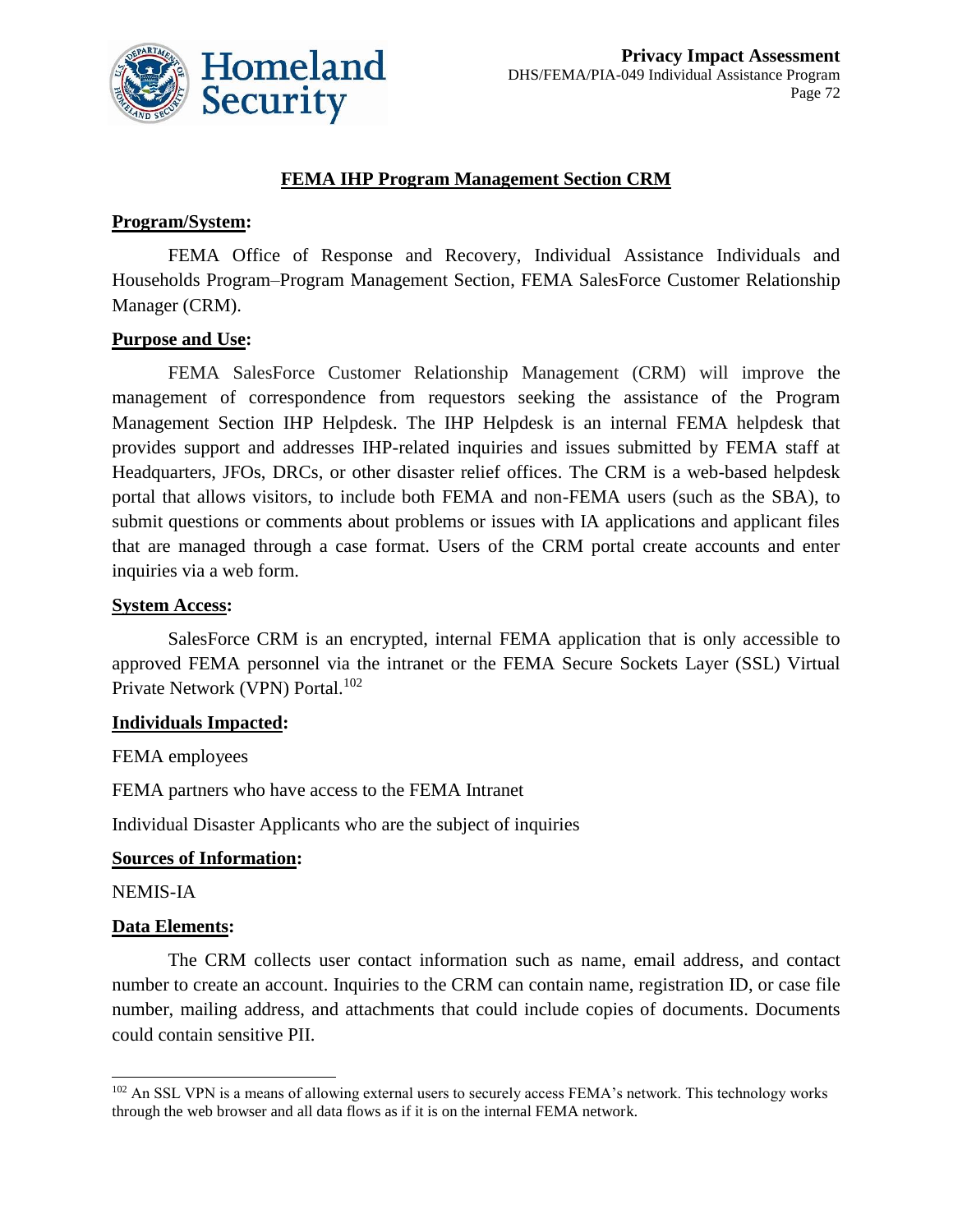

# **SORN Coverage:**

DHS/FEMA-008 Disaster Recovery Assistance Files, 78 FR 25282 (April 30, 2013).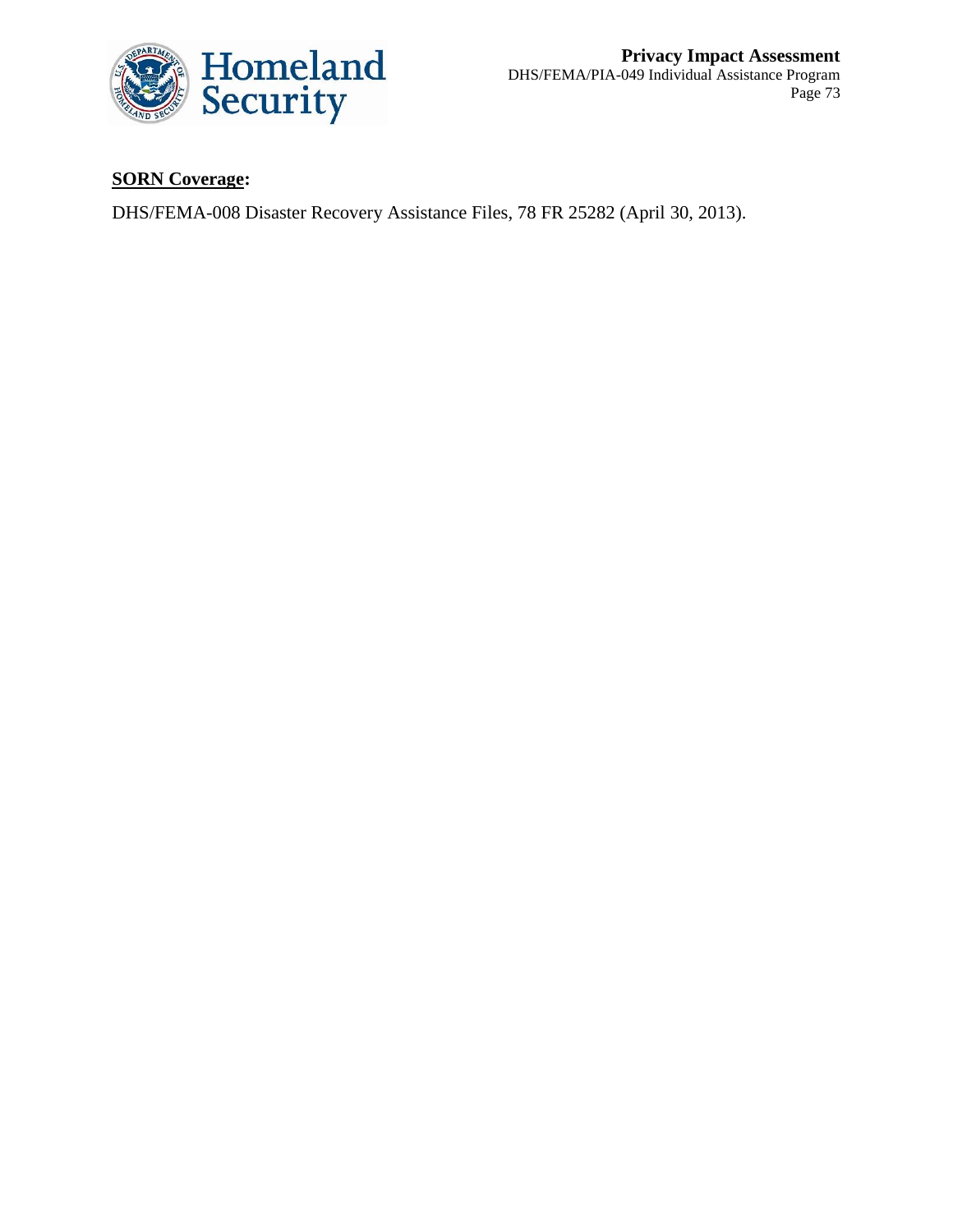

**Privacy Impact Assessment** DHS/FEMA/PIA-049 Individual Assistance Program Page 74

Appendix B: Forms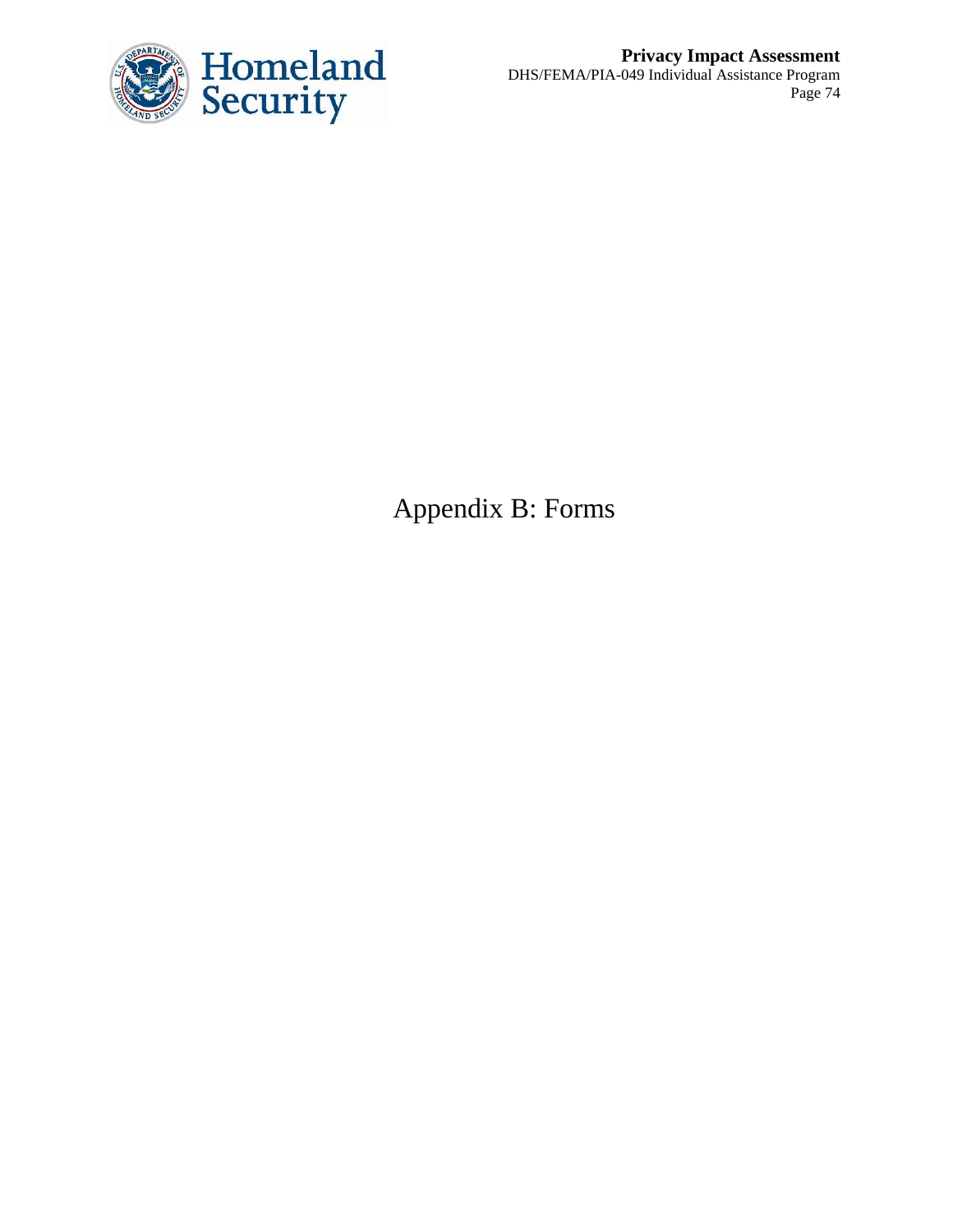

The following forms are used to collect survivor PII in order to provide disaster assistance:

| <b>OMB</b> Control Number                                                                 | <b>FEMA Form</b><br><b>Number</b> | <b>Form Title</b>                                                                                    |
|-------------------------------------------------------------------------------------------|-----------------------------------|------------------------------------------------------------------------------------------------------|
| 1660-0002<br>Disaster Assistance<br>Registration                                          | 009-0-1 (English)                 | Application/Registration for<br><b>Disaster Assistance</b>                                           |
|                                                                                           | 009-0-2 (Spanish)                 | Solicitud en Papel/Registro Para<br>Asistencia De Desastre                                           |
|                                                                                           | 009-0-1T (English)                | Tele-Registration Application for<br><b>Disaster Assistance</b>                                      |
|                                                                                           | 009-0-1Int (English)              | Internet Application/Registration for<br><b>Disaster Assistance</b>                                  |
|                                                                                           | 009-0-2Int (Spanish)              | Internet, Registro Para Asistencia<br>De Desastre                                                    |
|                                                                                           | 009-0-1S (English)                | <b>Smartphone Application for Disaster</b><br>Assistance                                             |
|                                                                                           | 009-0-2S (Spanish)                | Smartphone, Registro Para<br>Asistencia De Desastre                                                  |
|                                                                                           | 009-0-3 (English)                 | Declaration and Release Form                                                                         |
|                                                                                           | 009-0-4 (Spanish)                 | Declaración Y Autorización                                                                           |
|                                                                                           | 009-0-5 (English)                 | Temporary Housing Program-<br>Receipt for Government Property                                        |
|                                                                                           | 009-0-6 (Spanish)                 | Recibo de la Propiedad del Gobierno                                                                  |
| 1660-0061<br><b>Federal Assistance to</b><br><b>Individuals and Households</b><br>Program | $010 - 0 - 11$                    | <b>Administrative Option Selection</b>                                                               |
|                                                                                           | $010 - 0 - 12$                    | <b>Application for Continued</b><br><b>Temporary Housing Assistance</b>                              |
|                                                                                           | 010-0-12S (Spanish)               | Programa de Individuos y Familias<br>Solicitud para Continuar la<br>Asistencia de Vivienda Temporera |
| 1660-0030                                                                                 | $010 - 0 - 9$                     | <b>Request for Site Inspection</b>                                                                   |
| <b>Manufactured Housing</b><br><b>Operations</b>                                          | $010 - 0 - 10$                    | Landowner's Authorization Ingress-<br><b>Egress Agreement</b>                                        |